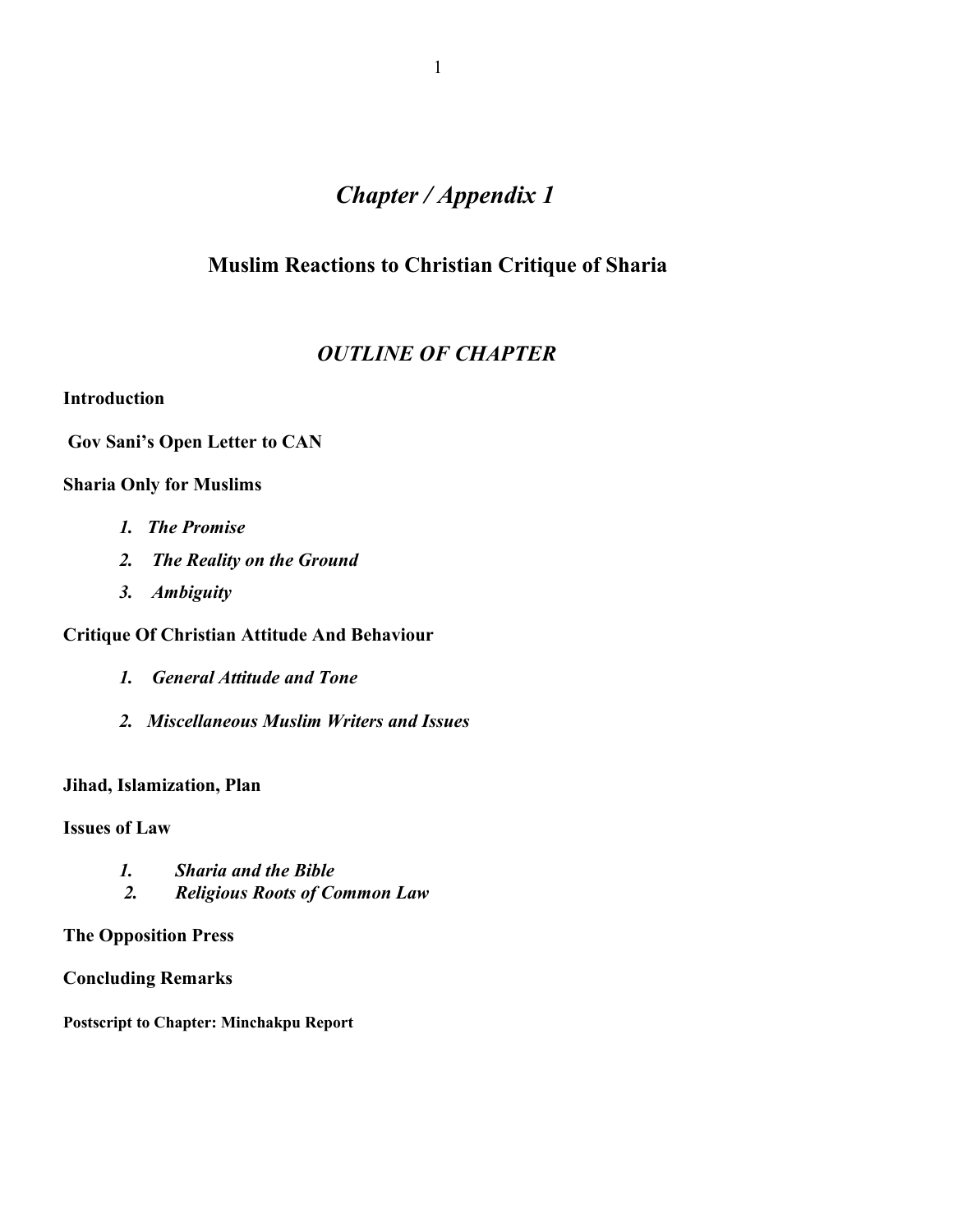*I call on you not to hate, because hate does not leave a space for a person to be fair and it makes you blind and closes all doors to thinking.* 

## *Saddam Hussein in his final letter to the world, 2006*

*The word "sharia" evokes strong sentiments in today's world. Some of its detractors criticize it for being too rigid, forbidding and traditional, while others go as far as to claim it to be disparate from our tradition. Interestingly enough, this conflicting understanding among its critics illustrates the ignorance that exists with regards to the term "sharia," its scope in contemporary contexts, and its sources.*

*The media has ensured that, as soon as we hear about the Penal Code in Islam, images of unjust, arbitrary and cruel punishments resound in our brains. Some of the arguments against sharia arbitration recently [in Canada] are based on these preconceived notions. But an objective learner will be surprised to discover how far this image is from the reality that governs the intent and structure of the Ahkamul Hudud (Penal Laws).*

#### *E-mail from Young Muslims [Canada], 2005*

*The happenings in Maiduguri, Nigeria, are symptomatic of the failure of the Muslim collective and its leadership in this country, or, more correctly, at least in the North. Isn't it heart-rending for Muslims that their companions who live in their midst cannot expect plain good neighbourliness, justice and the doing of good for which this religion is so famous? I bow my head in shame and put up my hands in penitence and condolence to non-Muslims who have to suffer loss as a result of the stupid acts of those who, without knowing Islam, have become its vanguard. Adamu Adamu, 2006[1](#page-1-0)*

*All Christians are followers of the holy Apostle; only, they do not recognise that. Sani S. Mustapha, 1999[2](#page-1-1)*

*In judicial jargon, anything which is repugnant to the concept of Islam is null and void.*

 *Justice Abdulkadir Orire, 1988[3](#page-1-2)*

### **Introduction**

<sup>1</sup>Quoted in Y. Abraham, Spr/2006, p. 10. Original in A. Adamu, "Mayhem in the Name of God," *DT*, 24 Feb/2006. For details regarding violence in Maiduguri, see Y. Ibrahim, Mar/2006, pp. 11-13. *LB*, Mar/2006, pp. 15-16. *CCD* < Misc Arts/State by State/Borno/...>.

<span id="page-1-2"></span><span id="page-1-1"></span><span id="page-1-0"></span><sup>&</sup>lt;sup>2</sup>4 Nov/99.

<sup>&</sup>lt;sup>3</sup>A. Mamman, 24 Oct/88. Appendix 2. At the time, Orire was Grand Khadi of Kwara State and member of the Constituent Assembly.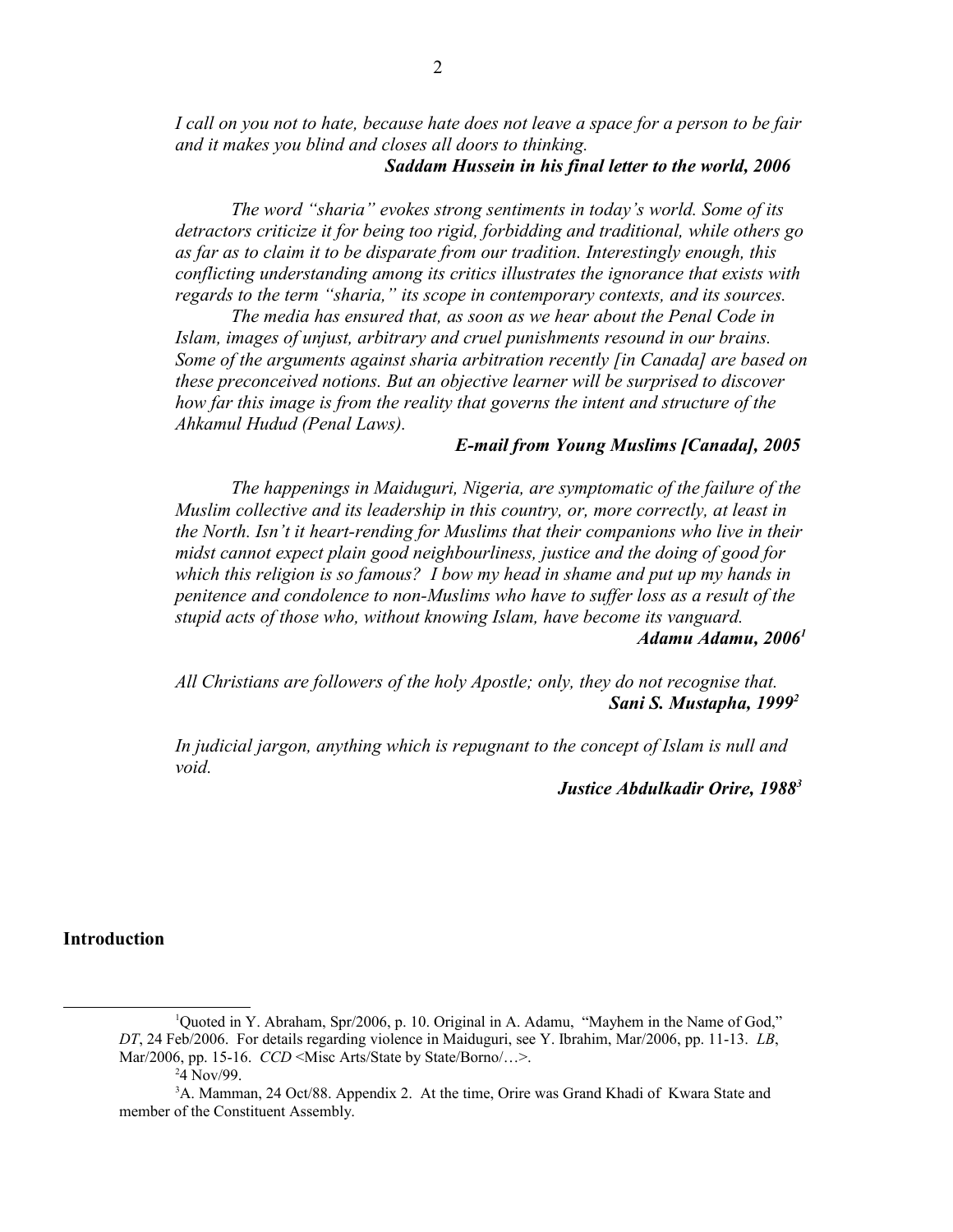Assuming you have read volumes 6 and 7, you know much about Nigerian Muslim thinking about sharia and about the Christian reaction to it. What you may not yet know is how Muslims evaluate the Christian reaction to the introduction of the broader form of sharia by Governor Sani of Zamfara State. That is the focus of this chapter-appendix. I warn you that the document presupposes your having read those other volumes. I will not repeat myself.

While the main purpose of this *volume* is to examine the proposals that have been made for religious peace in Nigeria, the focus of this *chapter-appendix* is different. I tried to fit it into Volume 6, but that did not work. I tried to turn it into the last chapter of Volume 7, but that volume became too bulky. So, I tucked it into the electronic section of this volume, even though it does not quite fit into its main theme. It is more important for you to know this Muslim response than to forego it because of a rigid scheme.

Even though I have tried to systematize Muslim reactions to Christian opposition, it has not always been easy to do so. Many articles referred to in this chapter contain different arguments in such an interwoven fashion that does not always allow clear systematization.<sup>[4](#page-2-0)</sup> Hence, I advise you to be sure to read the supporting appendices it has generated where you find the reactions in their original shape.

#### **Governor Sani's Open Letter to Christians**

I begin with Governor Sani's open letter to the Christian Association of Nigeria (CAN). Sani, you should know, is the Governor of Zamfara State that pioneered the new sharia regime. His letter sets the stage for this chapter. As you read the document, be sure to evaluate it in the light of objections aired by critics, Muslims in Volume 6 and Christians in Volume 7.

#### *Open Letter to the Christian Association of Nigeria (C.A.N.)*[5](#page-2-1)

<span id="page-2-0"></span><sup>4</sup> I have previously thought of this problem as a difference between Nigerian and my Western thought pattern. However, a good Nigerian friend of mine, Olufemi Oluniyi, struggles with the same problem (O. Oluniyi, 2006, pp. 56- 57).

<span id="page-2-1"></span><sup>5</sup>A. Sani, 29 Nov/99. See also Appendix 3, where Governor Sani explains himself in an interview with Mobolaji Aluko.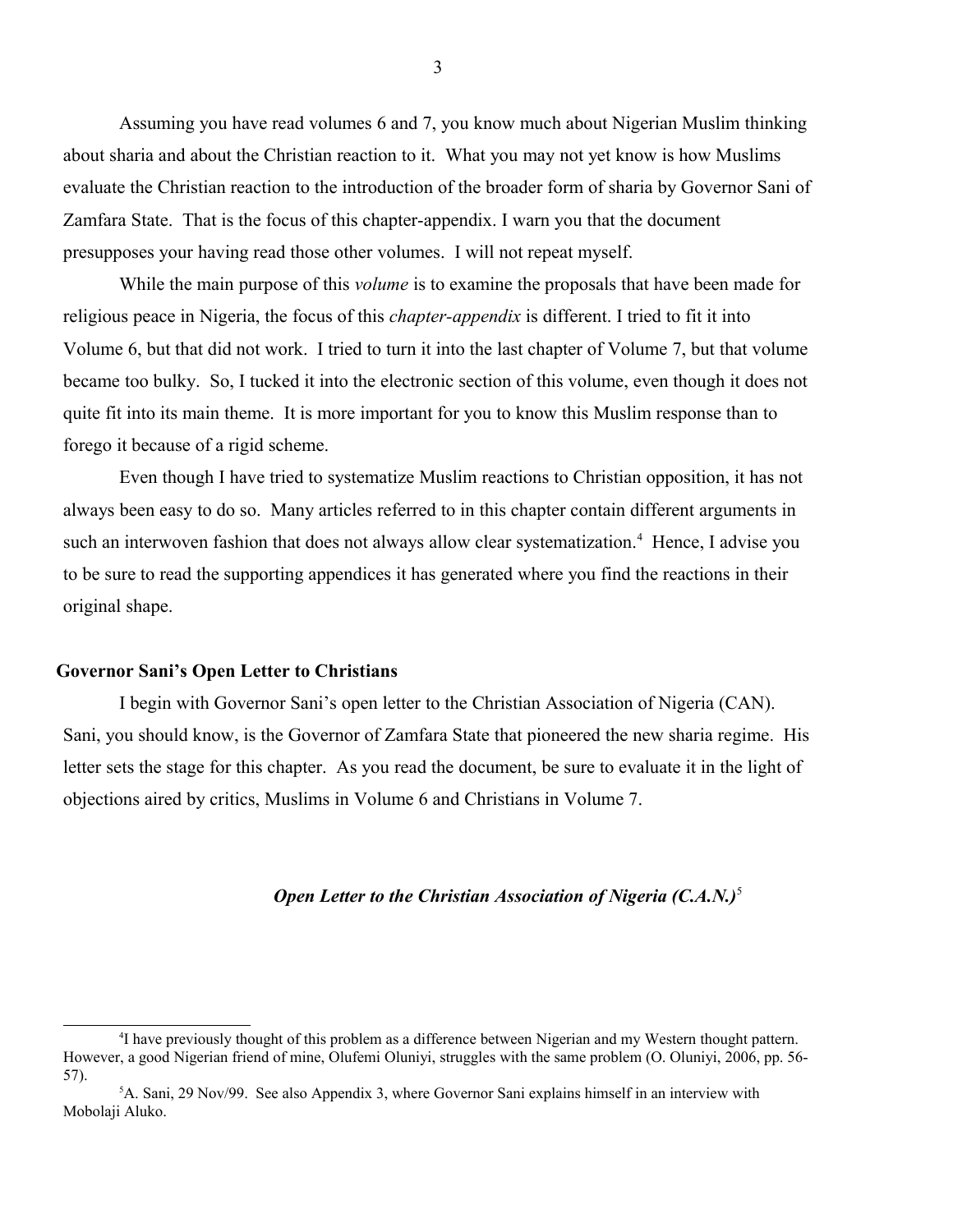*1. I have decided to write this letter for the love of my dear country, in the interest of peace and unity of our great nation and the need to consolidate the gains already recorded so far by the democratic ideals accepted by all Nigerians.*

*2. I will want to begin by re-affirming our total support and loyalty to the administration of Chief Olusegun Obasanjo, the President and Commander-in-Chief of the Armed Forces of the Federal Republic of Nigeria. Our dear President, you are already achieving your objective in putting the economy on the right track and alleviating poverty which is the major problem affecting the Nigerian masses.*

*3. Now to CAN, it should be understood that I was elected by the people of Zamfara State as their Governor based on my campaign promises. I should therefore be seen to pursue the wishes and aspirations of the people of Zamfara State, which is my constituency. As a Muslim, whatever I am doing must be in line with my religious belief in whatever capacity I find myself, as long as it is within the agreement signed by the people of Nigeria to live together, which is referred to as the Constitution.* 

*4. In Islam, whoever calls himself a Muslim and believes in that religion, Shari'a is compulsory for him. Shari'a can simply be defined as a "Divine command from Allah (SWA) revealed through our noble Prophet Muhammad (SWA) on how Muslims must spend their lives in this World."*

*5. If a person is an ordinary Muslim who is not in a position of authority, he can only apply Shari'a to himself and his family. By doing so, he has fulfilled the requirements as commanded by Allah (SWA). But for any Muslim whom Allah (SWA) has given the position of authority in this world as a Chairman of Local Government, Governor of a State or President of a Country, he has an added responsibility of ensuring the application of Shari'a on all Muslims.*

*6. The non-Muslims have nothing to do with Shari'a. I am also sure that CAN will never encourage alcoholism, prostitution, gambling, armed robbery, theft and other social vices.*

*7. Whatever we are pursuing in Zamfara State of Nigeria today, therefore, is for the benefit of the people of the State as provided in the 1999 Constitution of the Federal Republic of Nigeria. Islam as a religion by definition means "Peace." Naturally, therefore, it encourages peaceful co-existence between Muslims and non-Muslims. Without peace, nobody will be in a position to practice his*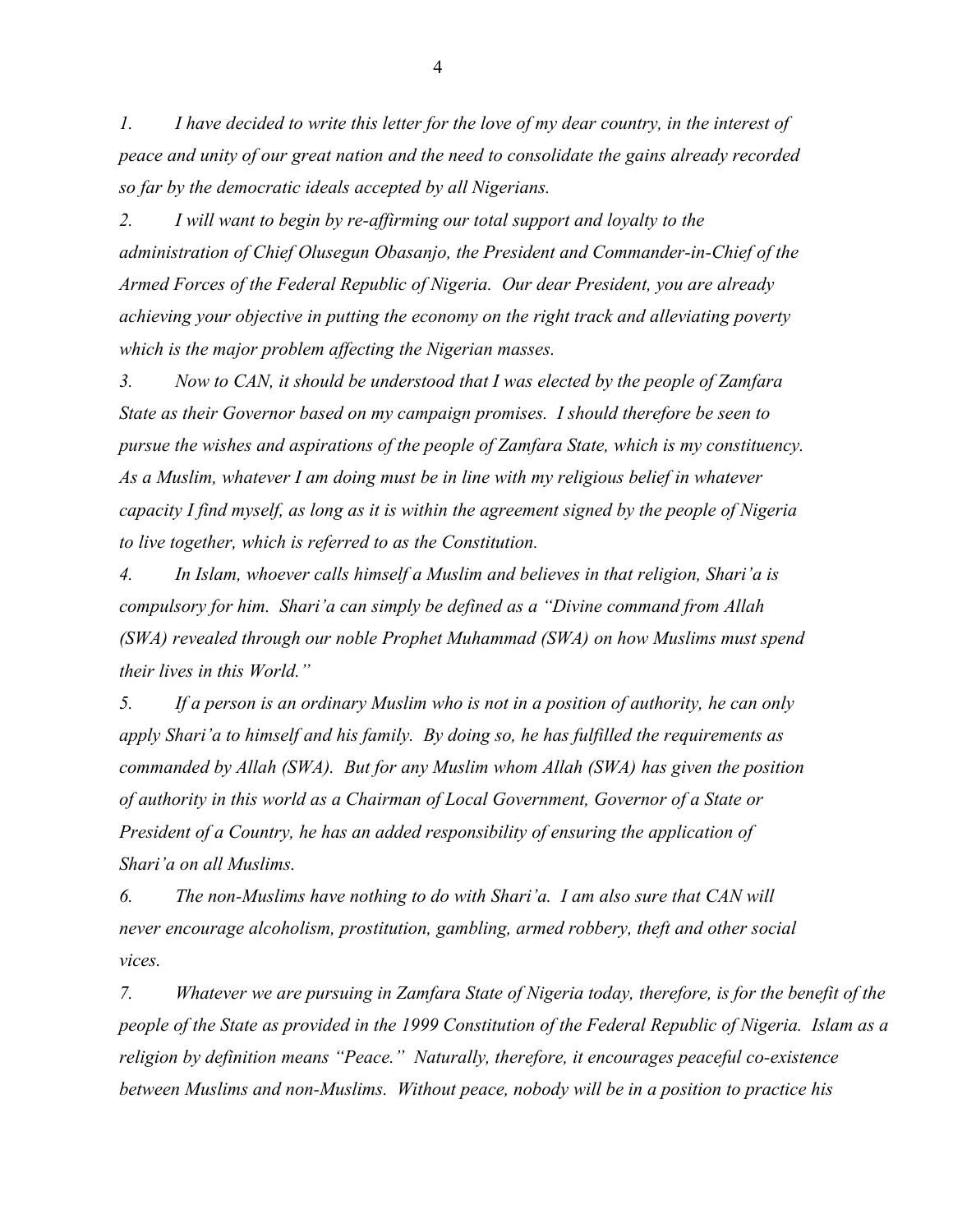*religion. That is why Islam prohibits "extremism" of any kind and directs Muslims to worship [according to] their religion and allow others to worship [according to] their own religion. However, should anybody attempt to tamper with our right and freedom of worship, we shall use every legal and constitutional means to defend it.*

*8. The insinuation that I am being sponsored by local and foreign interests is totally unfounded and baseless. I want to assure everybody that I am only trying to fulfill my religious obligation to Allah (SWA) and the people of Zamfara State who voted me into office. I want to state here that no amount of threat, intimidation or harassment can change my course of action as long as I am the Governor of Zamfara State.*

*9. Knowing full well the volatility of religious problems and the fact that Christians in Zamfara State are in no way affected by our programme of Shari'a, I implore the leadership of CAN to stay clear from what the people of Zamfara have chosen for themselves.*

*10. I have stated in my earlier speeches and addresses that past leaders in this country failed to bring about the much-needed social and economic development due to our refusal to rely on the divine injunctions and apply them accordingly. All Muslims believe that the Shari'a contains all it takes to evolve a society that is progressive and egalitarian.*

*11. It is therefore surprising and sometimes disheartening that those who have taken it upon themselves to oppose our legitimate and constitutional rights have limited their interpretation of our actions to amputation of the hand of a thief and other punishments for capital offences, as if they are legitimizing such social vices.*

*12. It is even more disheartening when criticism comes from the Christian clergy who more than others should respect divine guidance of other religions. It is worse when they resort to falsehood and blackmail about the situation in Zamfara State. While every resident of Zamfara State has been going about his/her activities in a peaceful atmosphere, volumes are said and written about our situation by people who perhaps have never even set foot on Zamfara soil in their entire lives.*

*13. Let me state loud and clear, and without fear of any contradiction, that everything is well in Zamfara State. The majority Muslim population has more than ever before been educated on the Islamic teachings of respect to all human beings regardless of religious affiliation. The Government is also aware and conscious of its primary responsibility of ensuring the security of lives and property of all citizens residing in Zamfara State.*

*14. So please leave Muslims alone!!!*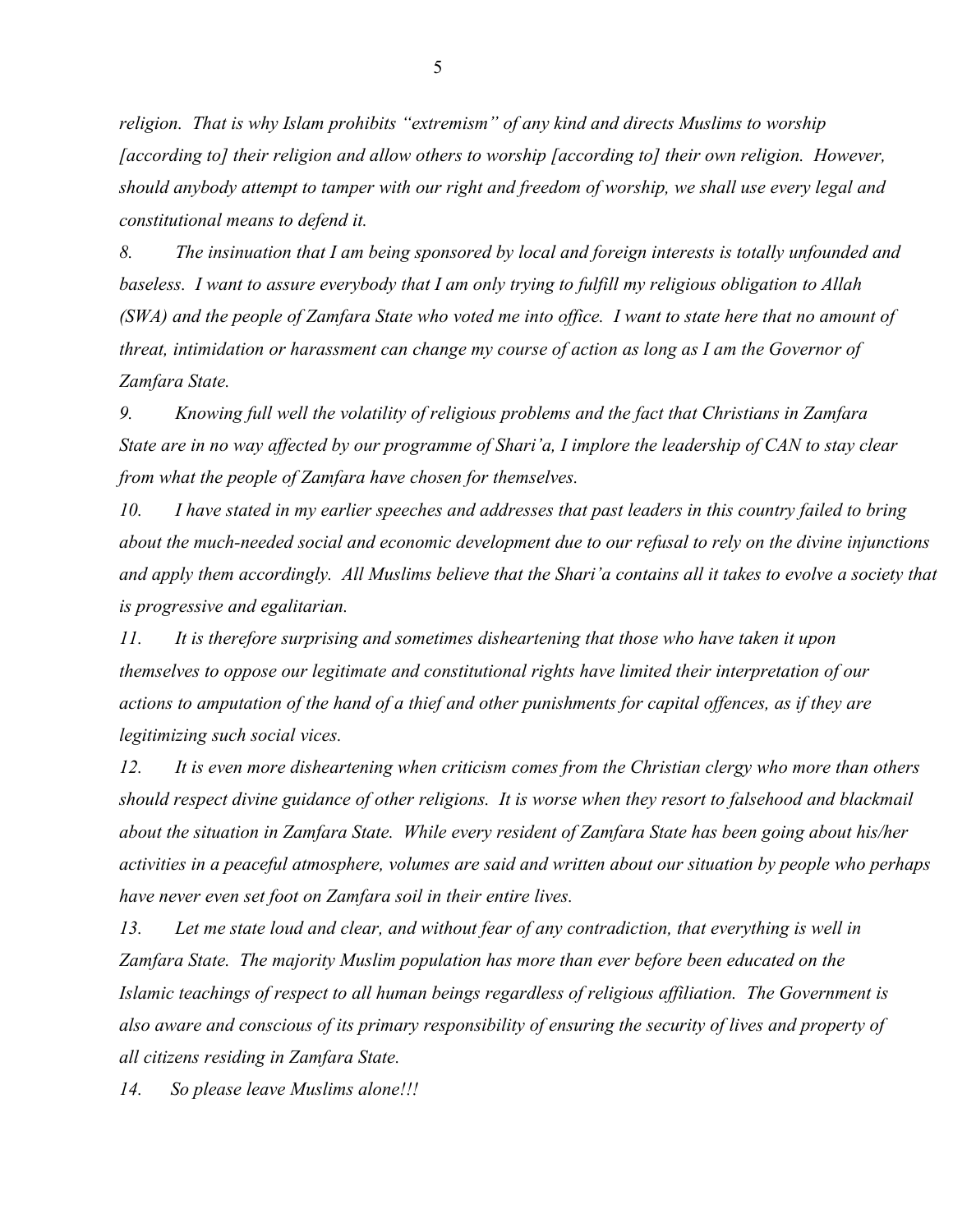#### **The Promise: Sharia Only for Muslims**

One of the biggest questions with respect to sharia is how it will affect Christians. Tankers of ink have been spilled and truckloads of cartridges dumped onto Nigeria's mountains of garbage by both sides on this question. Christians usually outright reject sharia, because they fear it is part of a programme of total Islamization, while most Muslims, including Governor Sani, go out of their way to deny any such intentions. Did Muslims not promise Christians that it would not affect them? Why do they not just mind their own business? There are some heavy-weight reasons, including the issue whether this is really only an internal Muslim affair. Somehow most Muslims do not recognize Christian concerns. What more do Christians want? The promise was repeated decade after decade, by writer after writer, politician after politician, on and on and on….

It has been an issue since before independence when the country was in the throes of preparing for independence.<sup>[6](#page-5-0)</sup> The arrangement that went into effect at the time included a reduced sharia and the Penal Code that included some important Muslim concerns. It was a compromise based especially on the experience of Sudan. Not everyone was happy with it, but it was accepted by both Muslims and Christians. The subject did not come up again as a serious issue until the first Constituent Assembly (CA) of 1977-1978, when both sides were very vocal.

### *1. The Promise*

Many of the actors of this earlier CA period have passed away; some remain. One of the most prominent and controversial to pass away was Sheikh Abubakar Gumi, whom you can meet in previous volumes via their indices. Back in 1987, in the wake of the Kafanchan riots, Yakubu Mohammed of *Newswatch* interviewed him. He agreed that he was an advocate for an Islamic State for Nigeria. Such a state, of course, would be guided by sharia. That is a must for Muslims. However, since there is no compulsion in Islam, others will not be forced to obey sharia. If you are a citizen of a country, you have full rights, "including the right of worship and your rights will be guaranteed and protected. But Muslims must be tried as Muslims, according to Islamic laws. That is what Muslims are asking for. They are not saying that Christians must be tried under the sharia laws."<sup>[7](#page-5-1)</sup> Only a year and a half later, another knowledgeable Muslim and member of the second CA, Justice Muri Okunola, claimed without hesitation, "Islamic law has never been imposed on non-

<span id="page-5-0"></span><sup>6</sup> J. Boer, 1979, pp. 408-409; 1984, pp. 94-95.

<span id="page-5-1"></span><sup>7</sup>Y. Mohammed, 30 Mar/87.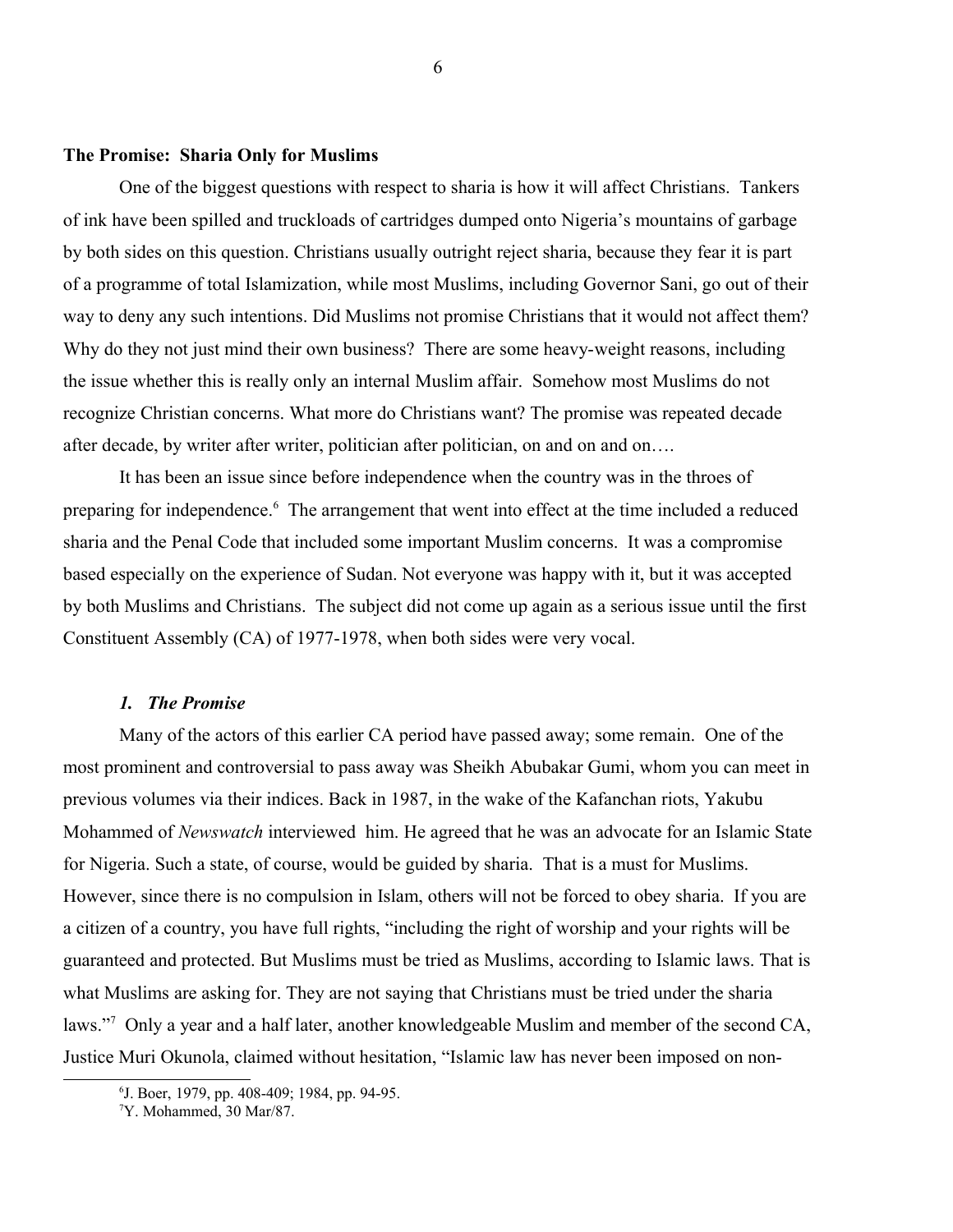Muslims in areas where Islam has influenced or ruled."<sup>[8](#page-6-0)</sup> Because of their experience, Christians never believed such statements, but it was the honest to goodness belief of many serious Muslims.

In Nigeria, the issue of indigenous people in a state versus Nigerian citizens who have moved in from other states is an important one. In the ruckus that rocked Plateau State during 2003- 2004, it was a crucial difference that led to hostility, bitterness, bloodshed and, subsequently, to much writing and several conferences and seminars. Zamfara has its share of non-indigenous Christians, 9,000 of them in the capital Gusau along with 45 churches, according to the state chairman of CAN.[9](#page-6-1) Director asked the Governor about the position of *indigenous* Christians under the sharia. Sani challenged him: "I want you to conduct a census and find out how many indigenous Christians we have. We have only two families in one village. I can tell you the names of the people. I think two of them are civil servants and they have risen to the position of authority and one of them has even married a Muslim girl.<sup>[10](#page-6-2)</sup> We have been living in peace with them. They have no fear at all, because their rights are well protected."<sup>[11](#page-6-3)</sup> The Governor promised that "Islam guarantees the rights of non-Muslims to practice their religion without hindrance and prohibits injustice of any kind against non-Muslims." Their safety, including their properties, is secure with "justice and fairness to all."<sup>[12](#page-6-4)</sup>

On May 30, 2001, the Governor addressed a conference of magistrates held in his capital. He strongly stressed the intention that the sharia is not to be imposed on any unwilling person. "We do not intend to impose sharia law on anybody, nor do we harbour any ulterior motive against any group of people," he promised. He then proceeded to list the people to be covered. The latter included Christians who voluntarily submit to sharia. However, they have the right to "have their cases adjudicated at the conventional courts. They are neither forced nor obliged to carry their cases to sharia courts. It is the duty of our Government to protect and guarantee the rights of residents of Zamfara State, irrespective of which religion they belong to. The Government is a government of justice and fairness as demanded by sharia." As if that were not enough, the Governor repeated this pledge towards the end of his address, but for that you must turn to Appendix 18 in Volume 6. He

<span id="page-6-0"></span><sup>8</sup>O. Awogbemila, 24 Oct/1988, p. 17.

<span id="page-6-2"></span><span id="page-6-1"></span><sup>9</sup>Zamfara State Government, 9 Nov/99.

<sup>&</sup>lt;sup>10</sup>It is generally considered illegal for Muslim women to marry non-Muslim men. The reverse is acceptable and even encouraged as *da'wah.* A recent report from Uganda reads, "Uganda is a main target of Muslim missionaries. One of the strategies employed is for Muslim men to marry Christian women. It is reported that a special allowance is awarded to those who do so, and a double rate for those who manage to marry a pastor's daughter" (*Barnabas Prayer Bulletin, 7 Feb/2009*). In Nigeria this practice leads to abductions, as you will read from root appendix-chapter 35.

<span id="page-6-3"></span> $11$ O. Director, 15 Nov/99, p. 21.

<span id="page-6-4"></span><sup>12</sup>Zamfara State Government, 9 Nov/99.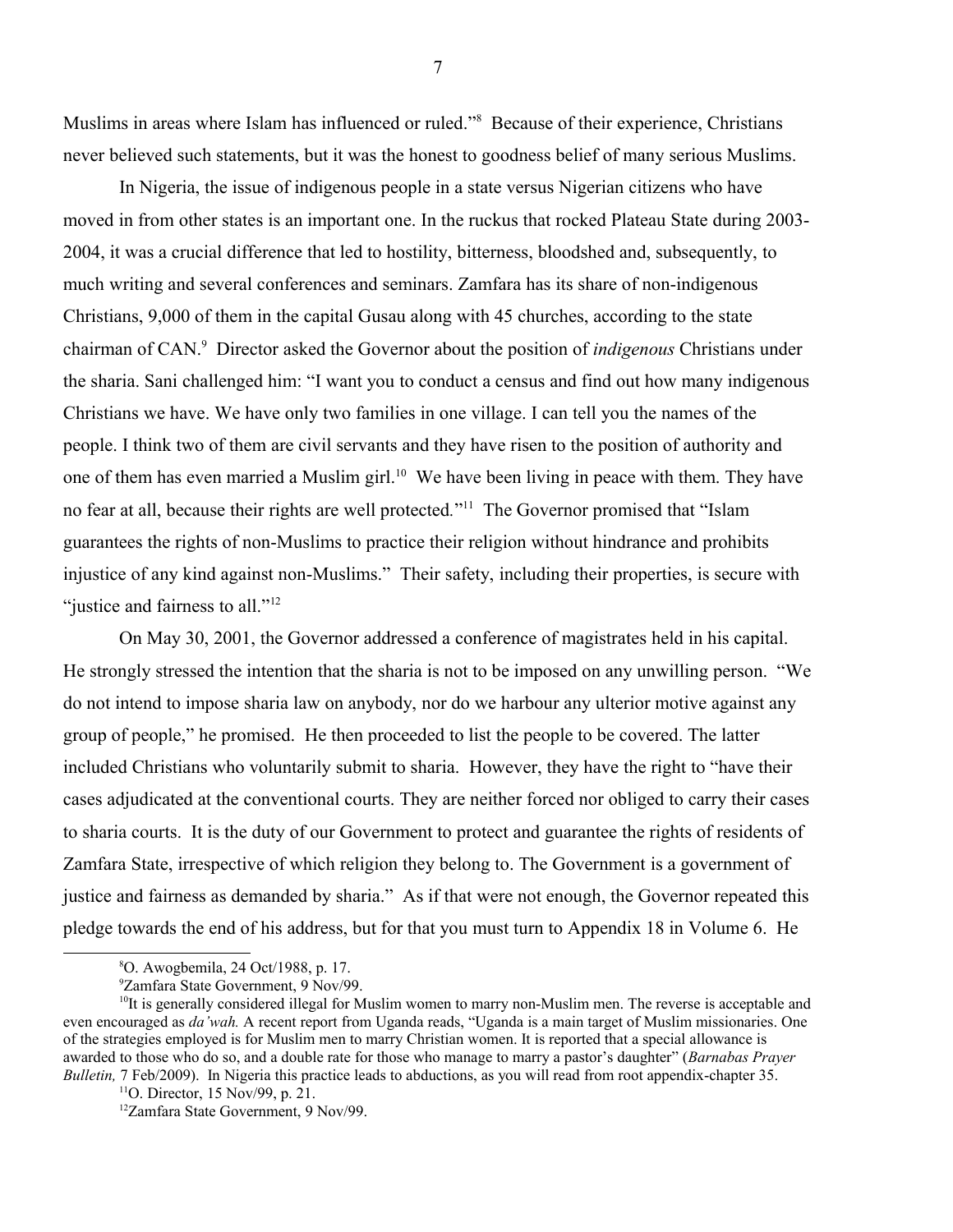concluded this subject with the declaration that "Above all, Zamfara has been and still is one of the most peaceful states in the country with the lowest crime rates."[13](#page-7-0)

Governor Sani claimed he has tried repeatedly to put Christians at ease. From the beginning he was expecting Christians to be worried. Hence he allegedly held consultations and dialogue with them *before* he commenced. "They showed a lot of understanding initially. But when it became a national issue, they tried to go down a different route and changed their original position on things. Luckily for me, all our discussions were recorded." Sani said he assured them "that there was nothing whatsoever to worry about. From a Christian standpoint, I realised that there might be conflicts between the approaches of Islam to certain criminal matters in comparison to the traditional Christian approach. Islam, for example, prohibits alcoholism and some would say to varying degrees that this was alright."<sup>[14](#page-7-1)</sup> Referring to one of the recorded meetings with Christians, Ado-Kurawa quoted from a *TD* article that claims CAN members had suggested to Sani that he should also prohibit the selling of cigarettes, but he refused.<sup>[15](#page-7-2)</sup> According to Ali Ahmad, "Newspapers widely reported that Governor Sani requested Christians to submit any part of their religious law that they wanted promulgated and enforced by the state." Christians did not respond to the invitation.[16](#page-7-3) An Ibo seller of spare parts by the name of Okechuckwu told a *TELL* reporter that his community had met with the Governor. He had reassured the Ibos that they were safe with both life and property.<sup>[17](#page-7-4)</sup>

Other state governments made the same promises. Governor Abdulkadir of Niger State assured non-Muslims that they "would be adequately protected and would share from the gains of the system."[18](#page-7-5) Bukar Abba Ibrahim, Governor of Yobe State, stated that "CAN of Yobe State was not opposed to sharia, provided it would not discriminate or infringe on their rights, while the government had assured them of adequate protection."[19](#page-7-6) The governor of Katsina, Umaru Musa Yar'adua, now the nation's President, similarly assured Christians of adequate security and protection of their rights.<sup>[20](#page-7-7)</sup> However, the same governor also warned Christians against using their

<span id="page-7-0"></span><sup>13</sup>A. Sani, 10 Jun/2001, pp. 20-21.

<span id="page-7-1"></span><sup>14</sup>R. Nweke, May/2001, p. 5.

<span id="page-7-2"></span><sup>15</sup>I. Ado-Kurawa, 2000, p. 393. *TD*, 12 July/2000.

<span id="page-7-3"></span><sup>&</sup>lt;sup>16</sup>A. Ahmad, "Commentary," 2005, p. 359.

<span id="page-7-4"></span><sup>17</sup>O. Director, 15 Nov/99, p. 15.

<span id="page-7-5"></span><sup>18</sup>B. Bitrus, 17 Jan/2000.

<span id="page-7-6"></span><sup>19</sup>A. Baba, 3 Jan/2000.

<span id="page-7-7"></span><sup>20</sup>BBC, 1 Aug/2000.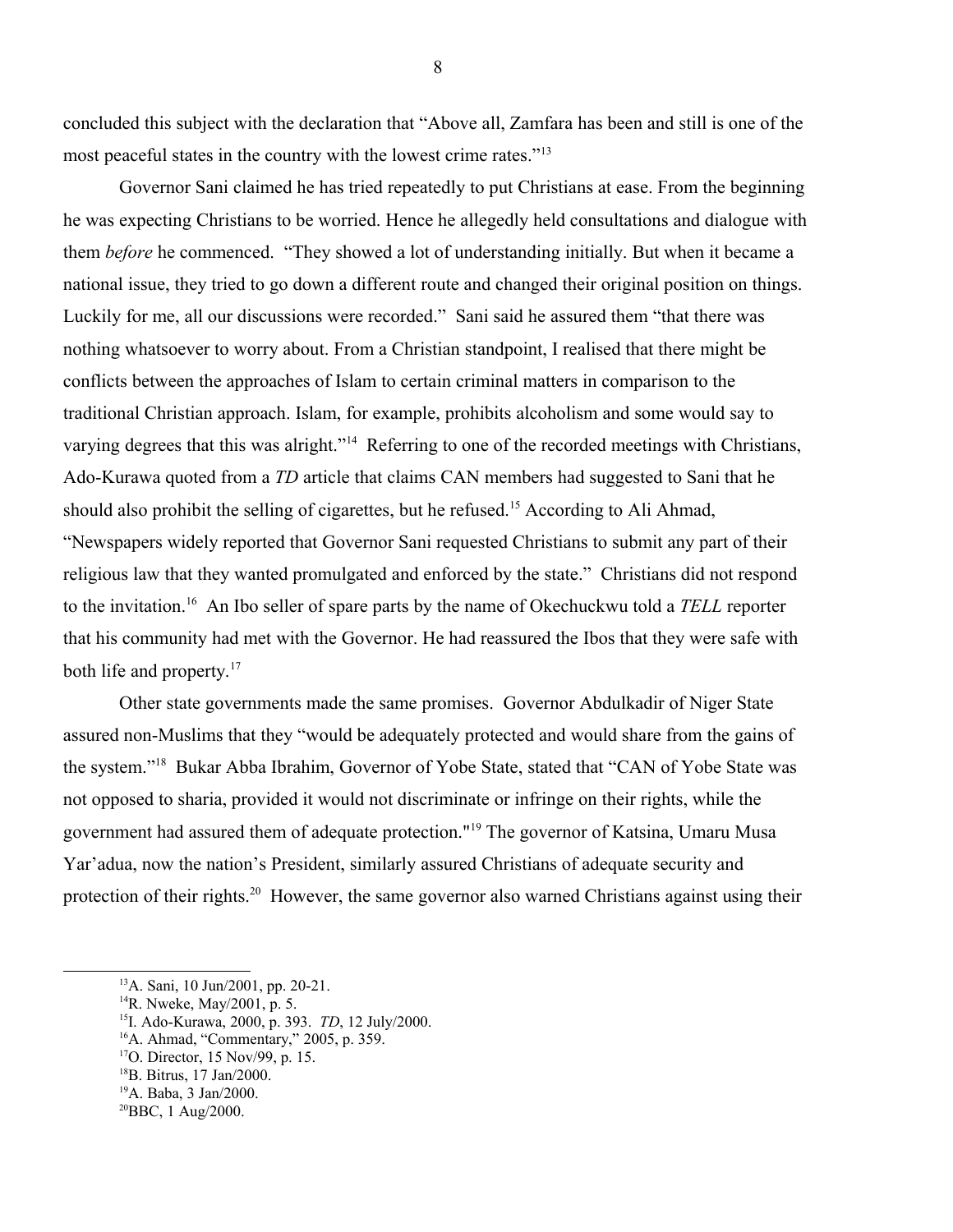homes as churches. He promised his government would provide Christians places for churches and cemeteries but would not brook illegal or home churches.<sup>[21](#page-8-0)</sup>

Even the Christian Governor Nyame of Taraba joined the chorus. Baba Leme of Jalingo, Taraba State, argued that since Governor Nyame, a Christian pastor, has assured Christians that sharia would only be for Muslims, "what course has one to fear? Sharia implementation is another way of fighting crime and corruption." Besides, "we are all living witnesses to countries or places that practice sharia in which they live peacefully with their non-Muslim counterparts. No non-Muslim will be forced to become a Muslim or tried under sharia, because the Qur'an says there is no compulsion in Islam."[22](#page-8-1)

Muslim organizations and individuals in various other sectors argued and promised repeatedly that in principle the new sharia should not affect Christians. A JNI-sponsored conference that included Christians, published a communique that assured the public that "sharia is not unmindful of the rights and obligations for non-Muslims who live under it. In fact, sharia enjoins the protections of such rights." "All existing misconceptions about sharia were largely born out of ignorance, especially since Muslim and Christian participants at the conference all agreed on the need to fight moral decadence."<sup>[23](#page-8-2)</sup>

The Nigerian Supreme Council of Islamic Affairs (NSCIA) insisted that Christians "are not subjected to sharia."<sup>[24](#page-8-3)</sup> The Council wondered why sharia created so much more violence in Kaduna than in other states.<sup>[25](#page-8-4)</sup> It also pronounced it a "monumental misconception" to view the sharia extension of some states "as the Islamization of the country through the backdoor."<sup>[26](#page-8-5)</sup> The Council declared these attitudes and practices obstacles to the free flow of sharia that create suspicion and block co-operation.

The Zamfara Declaration had barely been made public, when Mikai Mumuni of *TELL* magazine interviewed Adegbite, the General Secretary of NSCIA. In that interview Adegbite insisted "that sharia is good for Muslims, but it must be for Muslims alone." The sharia domain must keep clear of Christians. In the Constitution, he explained, "every person is entitled to

9

<span id="page-8-0"></span><sup>21</sup>*REC*, Nov/99, p. 6.

<span id="page-8-1"></span><sup>22</sup>B. Leme, 31 Dec/99.

<span id="page-8-2"></span><sup>23</sup>*NN*, 14 Feb/2000, p. 2. J. Boer, 2007, vol. 6, Appendix 32.

<span id="page-8-4"></span><span id="page-8-3"></span><sup>24</sup>*CC*, "Nigerian State…," 13 Nov/2000, p. 2.

<sup>&</sup>lt;sup>25</sup>I confess to amazement that NSCIA pretends not to understand the dynamics of Kaduna State, when they have been so thoroughly analysed in response to the various riots over the decades. An example of the so-called "dialogue of the deaf?"

<span id="page-8-5"></span><sup>26</sup>T. Adejo, 27 Feb/2000.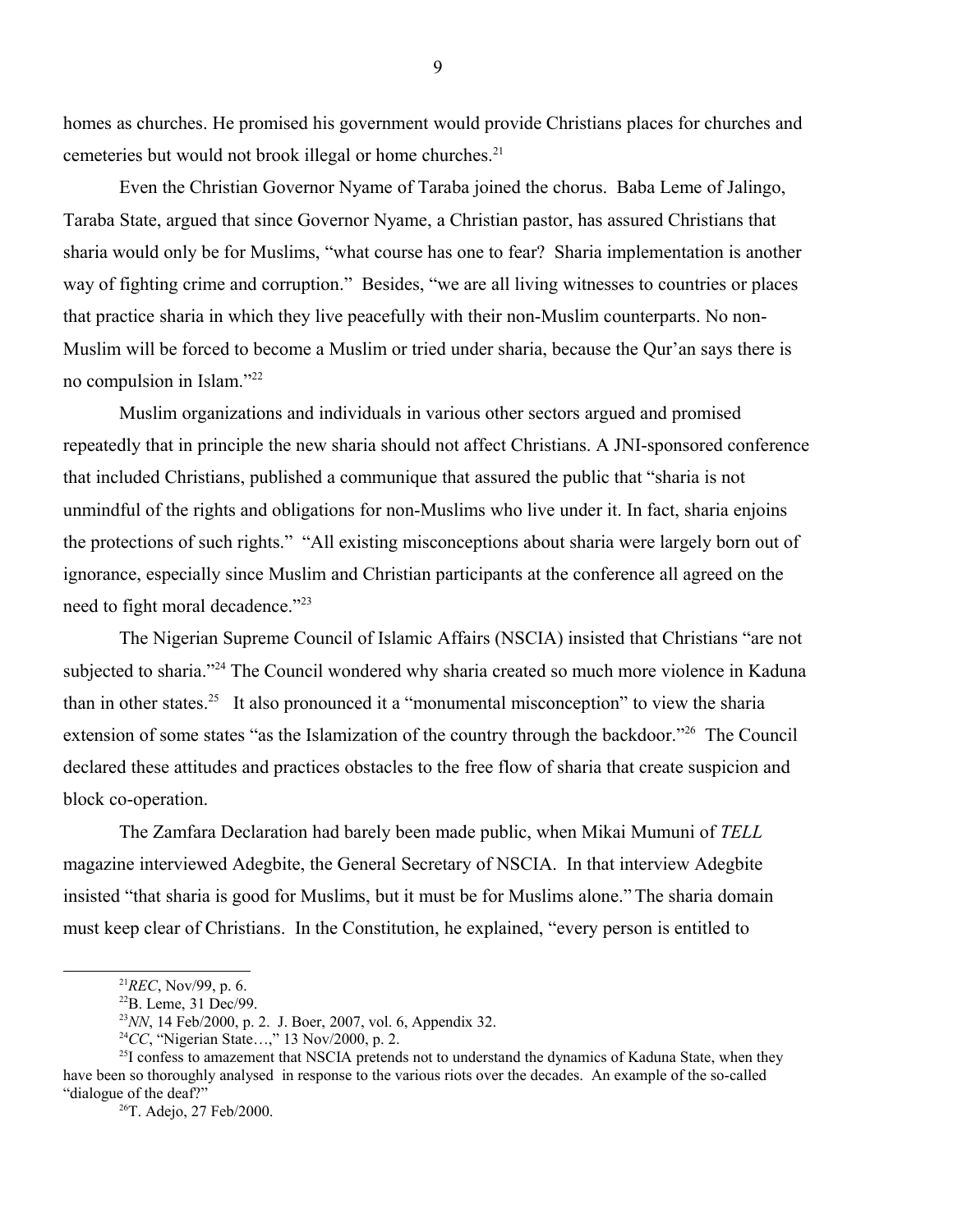freedom of religion and, therefore, if you apply the laws of a religion to somebody who does not believe in it, you are infringing on his rights. The Qur'an is very clear on this. It says there should be no compulsion in religion. That is the principle of sharia. I don't think non-Muslims have anything to fear."<sup>[27](#page-9-0)</sup> Many misconceptions, wrote Adegbite, have "fuelled the sharia crisis," but perhaps none so "unfortunate as the impression created especially by the media and sadly encouraged by some religious leaders, that sharia is foisted on all Nigerians regardless of their religious persuasion. The persistent declaration by the Muslims that sharia would not apply to non-Muslims has fallen on deaf ears."[28](#page-9-1)

Adegbite insisted that their "fears and apprehensions" expressed at the NIREC Conference of June, 2000, *must* be addressed. He summarized the three main fears Christians have as follows: "(1) The possible application of the offence of apostasy, which attracts capital punishment to a Muslim converting to Christianity; (2) The disinheritance of a Muslim convert to Christianity; (3) The possible unofficial enforcement of sharia on non-Muslims through the action of exuberant Muslim vigilantes." Adegbite commented on all three.

As to apostasy, it "can never be an offence in Nigeria, since it would offend the Constitution, which guarantees freedom of religion, covering both freedom to practise one's religion and the freedom to change." It appears that Governor Sani's "solution"--"private execution," a euphemism for taking the law into your own hands or, worse, for murder-- did not occur to Adegbite, even though it is practised in various countries, including Nigeria. Disinheriting converts from Islam is indeed a rule in sharia. Even if the Constitution does not recognize the legitimacy of this sharia practice, the owner can "upturn the effect of the sharia rule by making a will to that effect." The vigilantes issue can be "forestalled by strict prohibition of private meddling in law enforcement." Again, the *hisbah* solution in Zamfara and Kano did not, apparently, occur to him, though this too is practiced in some Muslim countries.

 Adegbite dismissed the fears of Christians regarding freedom of their religion. He cited Sani's "assurance that the Government will not discriminate against any group on religious grounds: Islam guarantees the rights of non-Muslims to practise their religion without hindrance and prohibits injustice of any kind against non-Muslims. The Government will therefore ensure the security of lives and properties of all people, irrespective of their religion or tribe and will ensure justice and fairness to all." That promise has two sides to it, explained Adegbite. If Christians are

<span id="page-9-0"></span><sup>27</sup>M. Mumuni, 15 Nov/99, pp. 16-17.

<span id="page-9-1"></span><sup>&</sup>lt;sup>28</sup>L. Adegbite, "The Constitutional and Legal...," 2000, p. 6; "Sharia in the Context...," 2000, p. 63.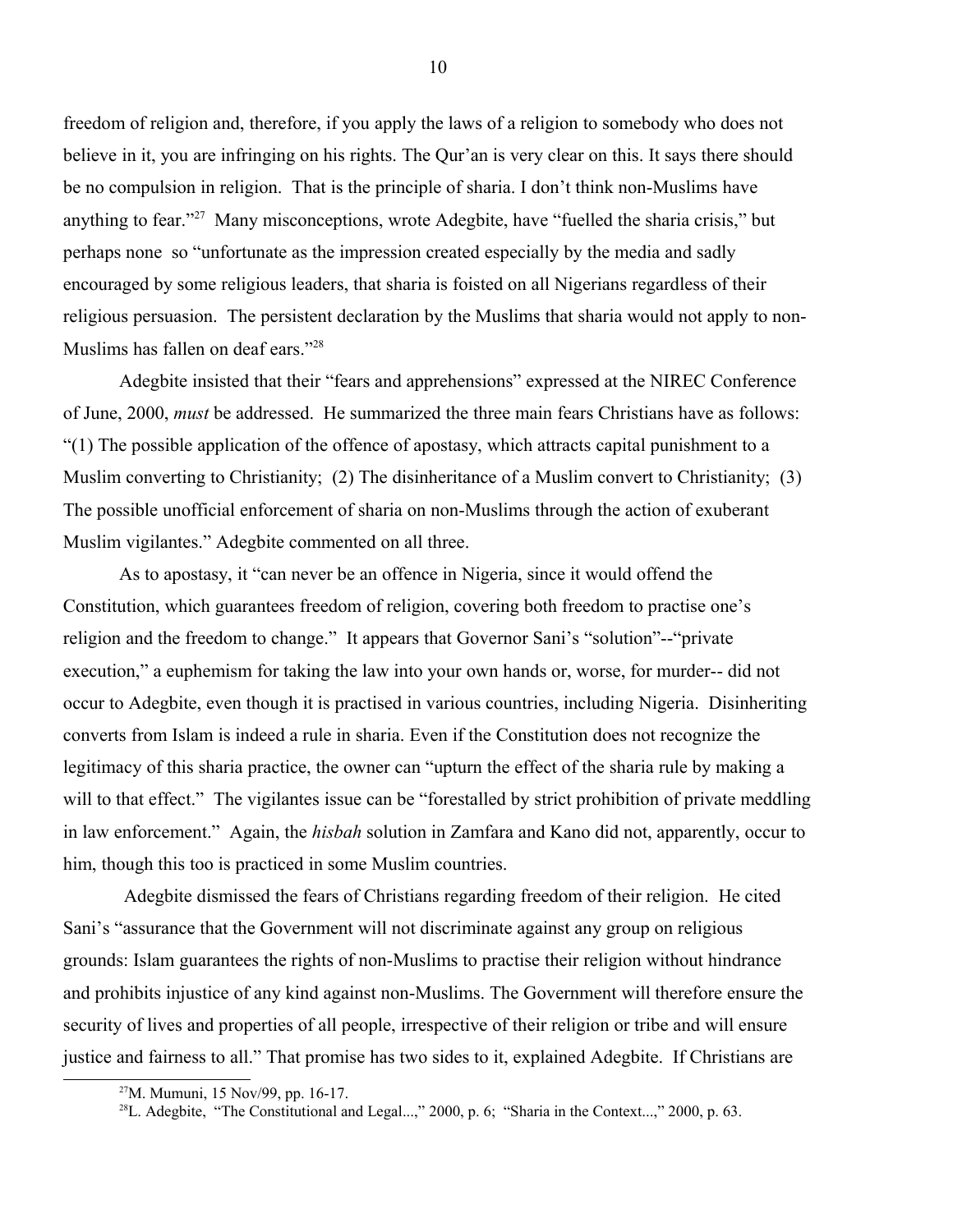guaranteed freedom of religion, "that same protection must be extended to Islam as a religion that regulates the totality of the life of every adherent." Still more, the protection of Islam "must be to the religion as understood and practised by the Muslims" themselves, not as others define that religion.[29](#page-10-0)

Muhammad Gashua voiced a common accusation. Christians use secularism as an excuse to deprive Muslims of many of their rights, he asserted, including their right to sharia. While they consistently undermine "Islamic values and its legal systems," they have with equal consistency "advanced the cause of the Euro-Christian legal system." This common law has become the most prestigious among Nigeria's triplex judiciary. It is respected "not because of its relevance to our setting, but because of its bearing the stamp of imperialism. In other words, the over 60 million Muslims of this country have, for quite a long time, foregone their sharia system for the colonial, nee Euro-Christian, legal system." Quoting from Ibrahim Sulaiman, Gashua argued that sharia "is a law of God, and therefore has an inherent privilege to maintain precedence over all other laws, and any attempt to impose man-made laws over the sacred sharia amounts to an unwarranted human arrogance." He berated as "enemies of unity, peace and stability" those members of the CA of 1988 "that have deliberately stalemated the deliberations on the full entrenchment of the sharia at par with the common law in this country, knowing full well that the implementation of the sharia has no effect on people of other faiths." Some people resist anything Muslim, even when it has no effect on them. If Nigeria is to have peace, adherents of different religions must respect each other, which includes giving both faiths the space they need and suppressing the urge to oppose "for mere opposition sake." More than anyone else, Muslims "deserve such respect for they have been taken for a ride far too long" by "their Christian brothers." And all that in spite of the fact that "Christianity, a child of imperialism and an agent of neo-colonialism, has no blueprint of its own making other than neo-colonial traits."<sup>[30](#page-10-1)</sup>

Baba Ejiga thought "it would be naïve for anyone to think that the average Nigerian Christian or Traditionalist will not be suspicious about the reason for promoting the sharia at this time." He insisted that Christians and Traditionalists can be "assured that they cannot be punished in a sharia court. The holy prophet did not punish unbelievers by Islamic laws. Rather, offenders were punished as per dictates of their faith. Ignorance and fears on the issue of sharia are real, but it

 $29$  L. Adegbite, "The Constitutional and Legal...," 2000, pp. 5-14; "Sharia in the Context...," 2000, pp. 62-63, 67, 69, 75, 76-77.

<span id="page-10-1"></span><span id="page-10-0"></span> $30$ M. Gashua, 2 Dec/88. J. Boer, vol. 4, Appendix 14.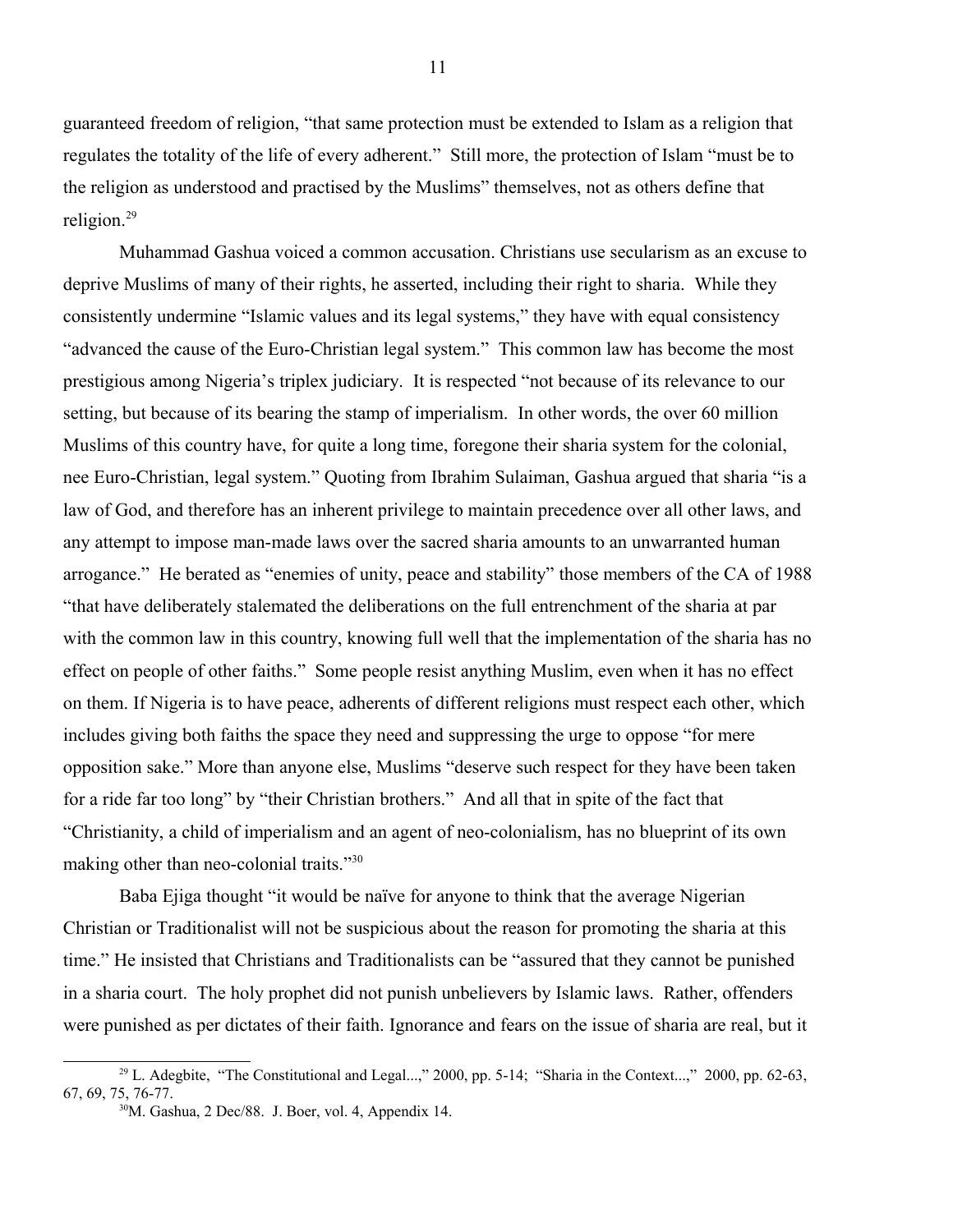is not too late to dispel such fears in the state and elsewhere in view of the unintelligent ways the governor went about launching the sharia." Various religions have been founded by God's prophets at different times in history and under a variety of circumstances. "Given this scenario and since sharia is purely related to Muslims, adherents of other religions have no basis to fear anything. I honestly feel sharia should be left for Muslims alone." He continued, "Islam recognises other religions before it and puts them into perspective."[31](#page-11-0)

Ali Ahmad from Bayero University approvingly quoted the following statement made by Danny McCain, an American professor at UJ, at the 2004 UJ conference. Ahmad had observed that Christians were beginning to call less for secularism and were replacing it with a call for multireligion. In this context, he described McCain's comment as "incisive" and capturing the idea well. He quoted the following from McCain with approval:

*Although Islam has led in the opposition to secularism, Christians should stand shoulder to shoulder with their Muslim brothers and sisters and oppose it, because it is not in the best interest of our society and it is certainly not in the best interest of either Christianity or Islam. Christians must not so react against sharia that we hinder our own ability to publicly practice our religion. It is better to make some concessions to accommodate Muslim convictions and preserve the opportunity to practice our own religion publicly than to lose our religion to the godless forces of political correctness and secularism.[32](#page-11-1)*

Please listen to Jamilu Lawan's declaration: "Christians have impartial benefit from sharia like security of life and property, grants from zakkat and improved well-being. Sharia does not in any way affect non-Muslims in relation to punishments or other jurisdictions. The Christian has the right to go to sharia or other courts as will be provided in any Islamic state. Also in a case involving a Muslim, a Christian will not be forced to go to sharia court but is given the right to choose."<sup>[33](#page-11-2)</sup>

#### *2. The Reality on the Ground*

Sometimes the promise that Christians were not to be judged by sharia was adhered to. There is this story about Gambo Sawaba, the first Northern female Muslim politician, that illustrates several important points in this regard. As Rima Shawulu told it, the NPC, the political party at independence, used the sharia courts to harass members of the opposition. Most of them

<span id="page-11-0"></span><sup>31</sup>B. Ejiga, 13 Nov/99.

<span id="page-11-1"></span><sup>32</sup>A. Ahmad, 2005, p. 370. D. McCain, 2005, p. 15.

<span id="page-11-2"></span><sup>33</sup>J. Lawan, 9 Nov/99.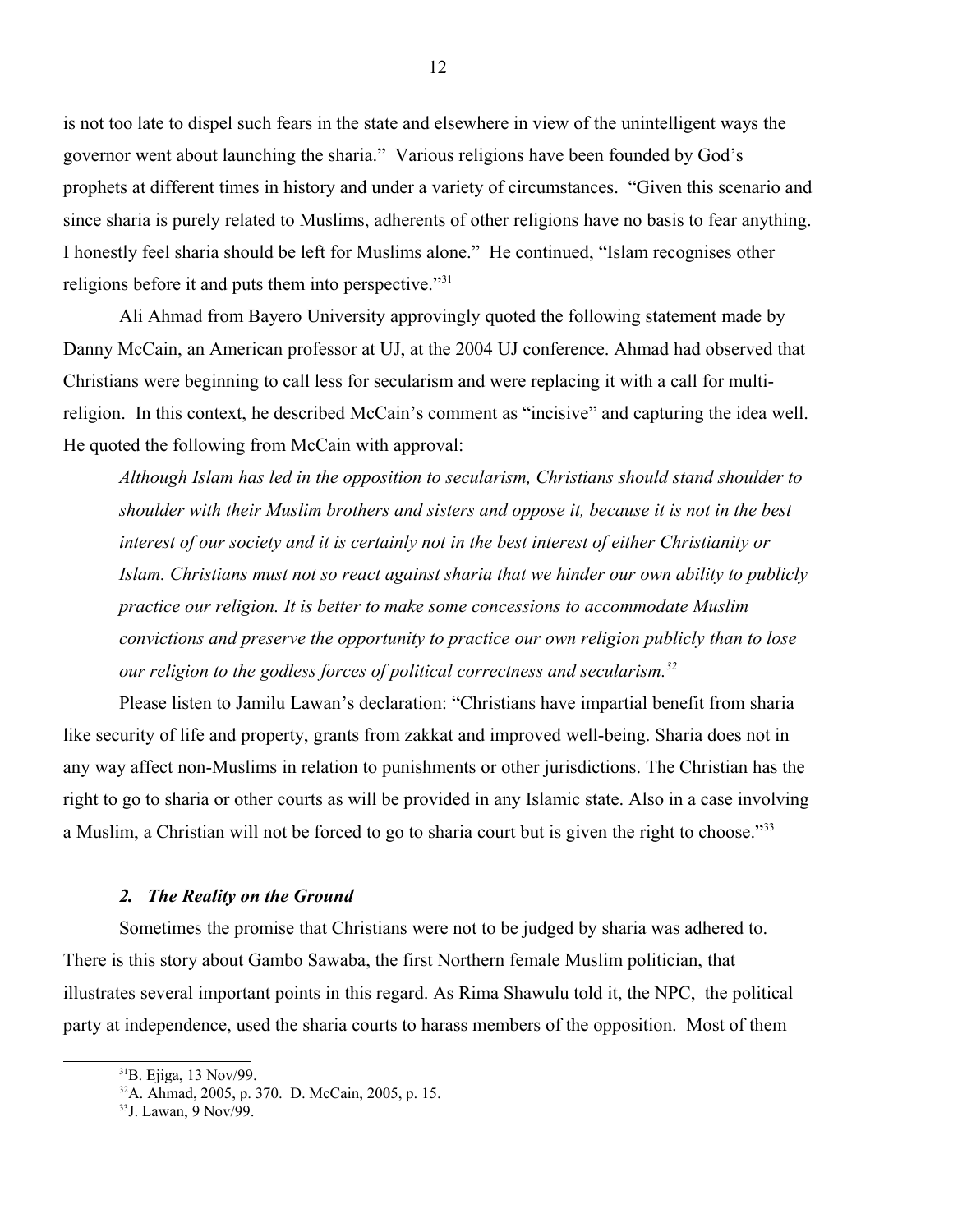were Muslims. Sawaba trained them "how to escape the wrath of the Muslim sharia. She taught us to say in court that we were Christians, even though we are Muslims. This tactic gave us relief from the *alkalais*. I for one, once stood up in an *alkali* court in Minna to say that I was a Christian." The trick worked. They were released by the District Officer who ruled that the charges "were political issues that had nothing to do with Islam."<sup>[34](#page-12-0)</sup> The story suggests that the sharia rule was known. It also shows how sharia was used for corrupt purposes to imprison political opponents of the majority party, NPC, the party dominated by the Sardauna of high saintly repuation! And sharia was misused against Muslims as well as against Christians.

There are more stories about breaches of the promise than of adherence to it. Of course, it could be argued that adherence was so common, there was nothing to write about and that breaches so uncommon that they made the news. One would have to delve into the sharia court files to discover the trend. Certainly, Muslims in general are under the impression that Christians were not generally hauled before sharia court. Volume 7 shows how frequently it did and does happen- either hauled before sharia court or treated according to sharia law as the perpetrators saw it or pretended to see it. Sometimes it was a case of pure ignorance on their part.

Various BZ incidents with respect to selling alcohol, reported by Muslims themselves, serve a kind of foreshadowing of a sharia regime. Though the reports do not use the term "sharia," the incidents were obviously inspired by sharia. In mid-1988, the LG of Bida, Niger State, created an alcohol-free zone in the city and ordered the closure of all establishments selling alcohol, but also allocated them new plots outside of the zone. Some proprietors co-operated; others refused, were fined and then faced revocation of their licenses and prosecution.<sup>[35](#page-12-1)</sup> This development touched all those involved, regardless of their religion.

In 1988 and 1989, there was a similar struggle between the Kwara State Government and her citizens on the one hand and non-indigene beer sellers on the other. The citizens of certain parts of Ilorin, the state capital, had appealed to the government to ban beer selling. The government agreed and instituted the ban. This action generated a series of court cases from both sides. The end of the story as I have it is that the core city became alcohol-free, the beer parlors were closed and some sellers were in custody awaiting trial for contravening the edict.<sup>[36](#page-12-2)</sup> No doubt most beer sellers

<span id="page-12-0"></span><sup>34</sup>R. Shawulu, p. 127.

<span id="page-12-1"></span><sup>35</sup>*The Pen*, "Alcohol Banned…," 1 July/88. *Alkalami, "An Hana…,"* 15 July/88.

<span id="page-12-2"></span><sup>36</sup>*The Pen*, 27 Jan/89.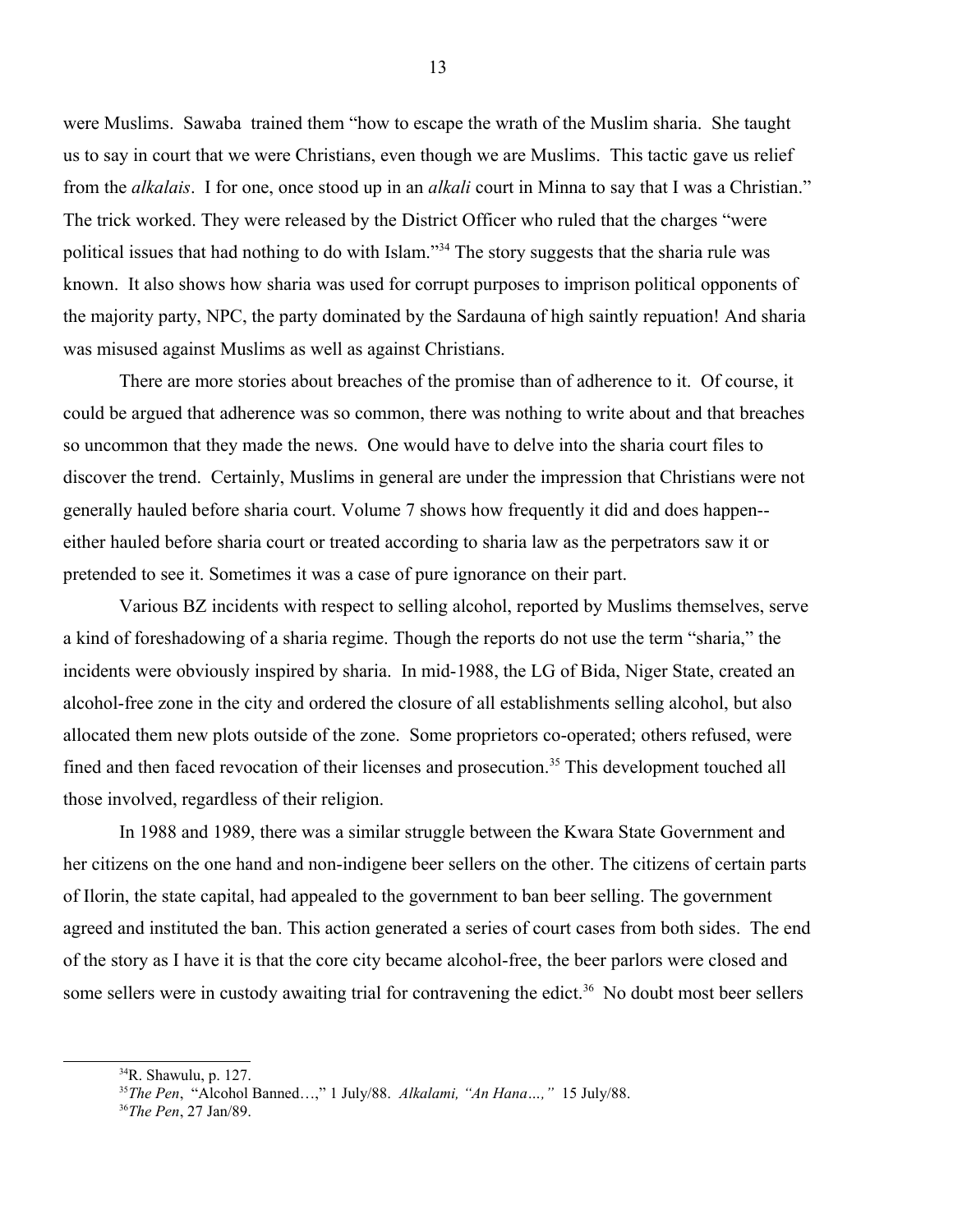were "Christians." And probably, the storm subsided and things went back to "normal"—fizzled out, to use President Obasanjo's sharia language.

The press from both sides reacted in classic fashion. *The Punch*, a Yoruba-owned daily, apparently criticised the Kwara Government for the ban on selling beer. *The Pen* predictably described the comments in *The Punch* as "nothing short of intellectual betrayal and adulation of unhealthiness and moral laxity." *The Punch* saw the ban as evidence of "religious intolerance" and viewed it all through the lense of religion, whereas, according to *The Pen*, it should view it through the lenses of health and social harmony. However, the fact that the ban was to affect only Muslims indicated the issue went beyond those of health and harmony. "The people of Ilorin have never wanted an imposition. They simply want to live peacefully, unbothered by the aftermath of alcoholism."[37](#page-13-0) That desire was fair enough, but this was definitely a foreshadowing of things to come in the approaching march of sharia.

It is not just a matter of some BZ governments carelessly trampling upon Christians. Some Muslim scholars already then rejected any attempt to restrict sharia to Muslims. Though he defends legal pluralism as we will see later in this chapter, Ibrahim Sulaiman rejected the notion of a restricted sharia.

*Sharia will not be mutilated in order to placate people who happen to have the backing of neo-colonial powers. The sharia will apply only on its own terms, not on terms dictated by others. Non-Muslims will enjoy the justice and fairness of Islam on an equal footing with Muslims. But where they flout God's law or offend the integrity and sanctity of the Muslim community, or where they commit fraud, destroy property or commit murder, they shall of necessity be dealt with according to the sharia. No human being can expect to be exempted from the due process of law in a civilized society.* 

He felt that the idea of a restricted sharia was "apologetic and far from helpful. The sharia cannot be subjected to standards and restrictions from which other systems are exempted. The common law does not apply only to Europeans or Christians in Nigeria: it applies to all."<sup>[38](#page-13-1)</sup>

### *3. Ambiguity*

Is Governor Sani serious about restricting the new regime to Muslims? In an interview with *AM*, he made it clear that at least the prohibition of alcohol would affect Christians as well. He

<span id="page-13-0"></span><sup>37</sup>*The Pen*, "News Analysis," 13 Jan/89.

<span id="page-13-1"></span><sup>38</sup>I. Sulaiman, 1986, pp. 8-9, 14-16.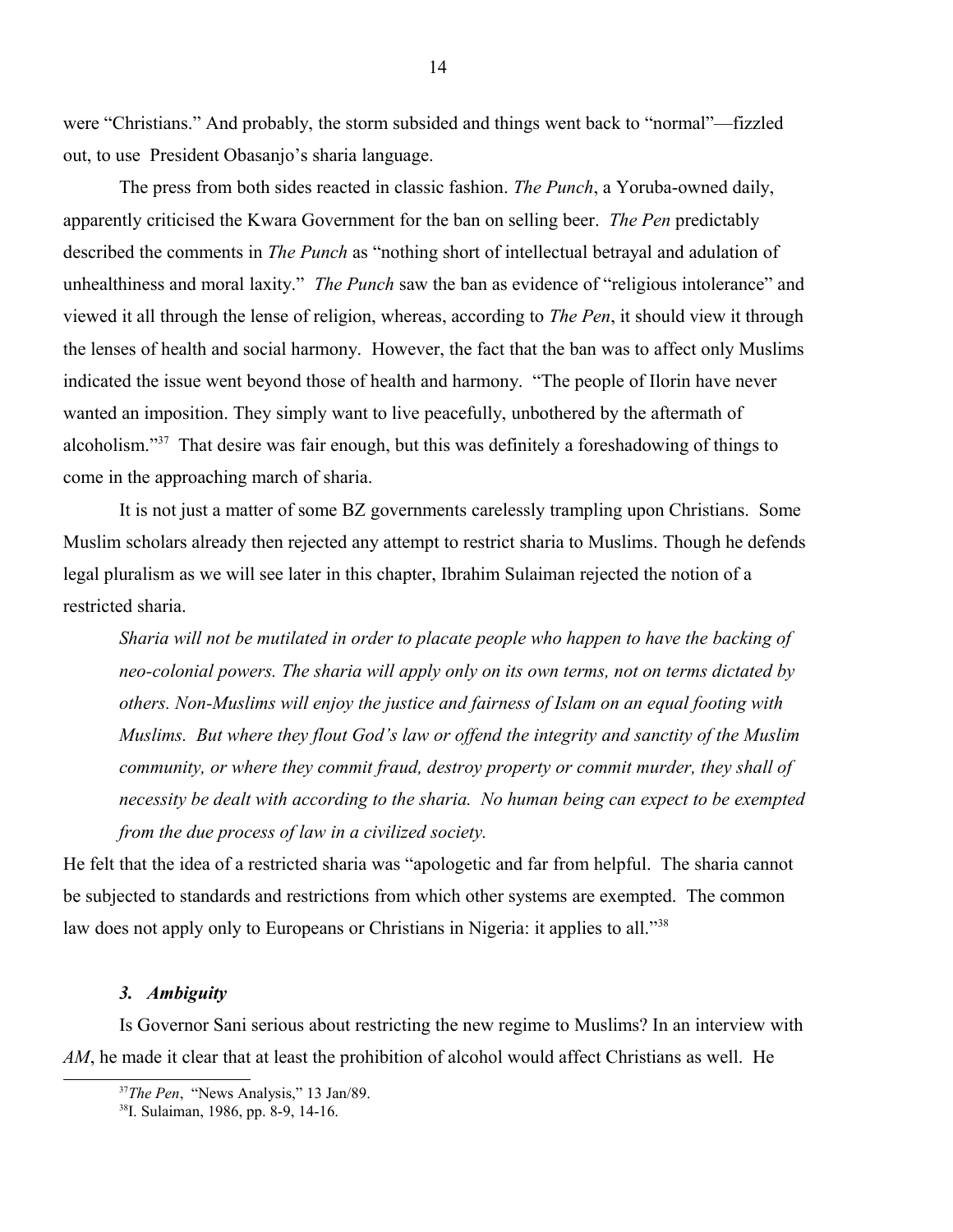stated, "Our Christian brothers too [must] try to live within the limitations imposed by Shari'a. The only problem I think they are encountering now is the lack of alcohol, which we said is not allowed. I am sure good Christians don't patronize prostitutes and good Christians don't even drink alcohol. So, I don't see it to be a big problem to them."<sup>[39](#page-14-0)</sup>

In his address to the Magistrates Association of Nigeria, Sani repeatedly stated that sharia would not affect Christians. He affirmed, "The crux of the matter is we are determined to rid our society of the degeneration and ineptitude that is prevalent, such as gambling, prostitution, armed robbery, corruption, drug abuse, lies and deceit. Sharia is aimed at eliminating all these vices and putting the fear of Allah in our minds as well as conducting our affairs based on trust, honesty, justice and fairness to all, irrespective of tribe, race, colour, creed or political leaning."<sup>[40](#page-14-1)</sup>

So what *was* the answer? In response to a question from Roy Nweke about Christians, Sani answered that they, too, will be prosecuted for crimes like prostitution, drinking and gambling, but, unless they choose otherwise, they will be judged under common law. A Muslim has no choice: he goes sharia. The end result is that Zamfara is "one of the most peaceful states in the country with the lowest crime rates."[41](#page-14-2) After only one year of sharia, Christians were comfortable and happy, according to the Governor. They were in fact better off than before. He then told the story of a husband who used to spend all his money on alcohol, but now brought his money home for family use. Christians get government contracts and have access to government loans.<sup>[42](#page-14-3)</sup> That may be so, but what *is* the status of Christians with respect to these laws? It is anything but clear.

Perhaps an important clue is found in Sani's interview with Oladipo. Oladipo asked how Sani intended to deal with the grievances of Christians who were affected by sharia. Sani answered, *"It does not affect their lives negatively; it affects their lives positively."* He followed up his answer with examples of gender separation in schools and transportation, details of which are found in Volumes 6 and 7. Yes, such separation affects them, but if such separation reduces the moral problems caused by indiscriminate mixing of sexes, what is the problem? "I cannot see how it affects anybody"--negatively. "We do not say that children should not go to school. We are trying to improve the moral standards of our youths." The discussion went on to the prohibition of alcohol, about which he said he had consulted Christians. They agreed that for them too, alcohol is taboo.

<span id="page-14-1"></span><span id="page-14-0"></span><sup>39</sup>A. Odo, 16 Feb/2000. J. Boer, vol. 6, Appendix 19.

<sup>40</sup>A. Sani, 10 Jun/2001, p. 21. J. Boer, vol. 6, Appendix 18. Probably the same story as in Ado-Kurawa, pp. 336-337 and in *WT*, 2 Dec/99.

<span id="page-14-2"></span><sup>41</sup>A. Sani, 30 May/2001.

<span id="page-14-3"></span><sup>42</sup>R. Nweke, 1 May/2001, p. 7.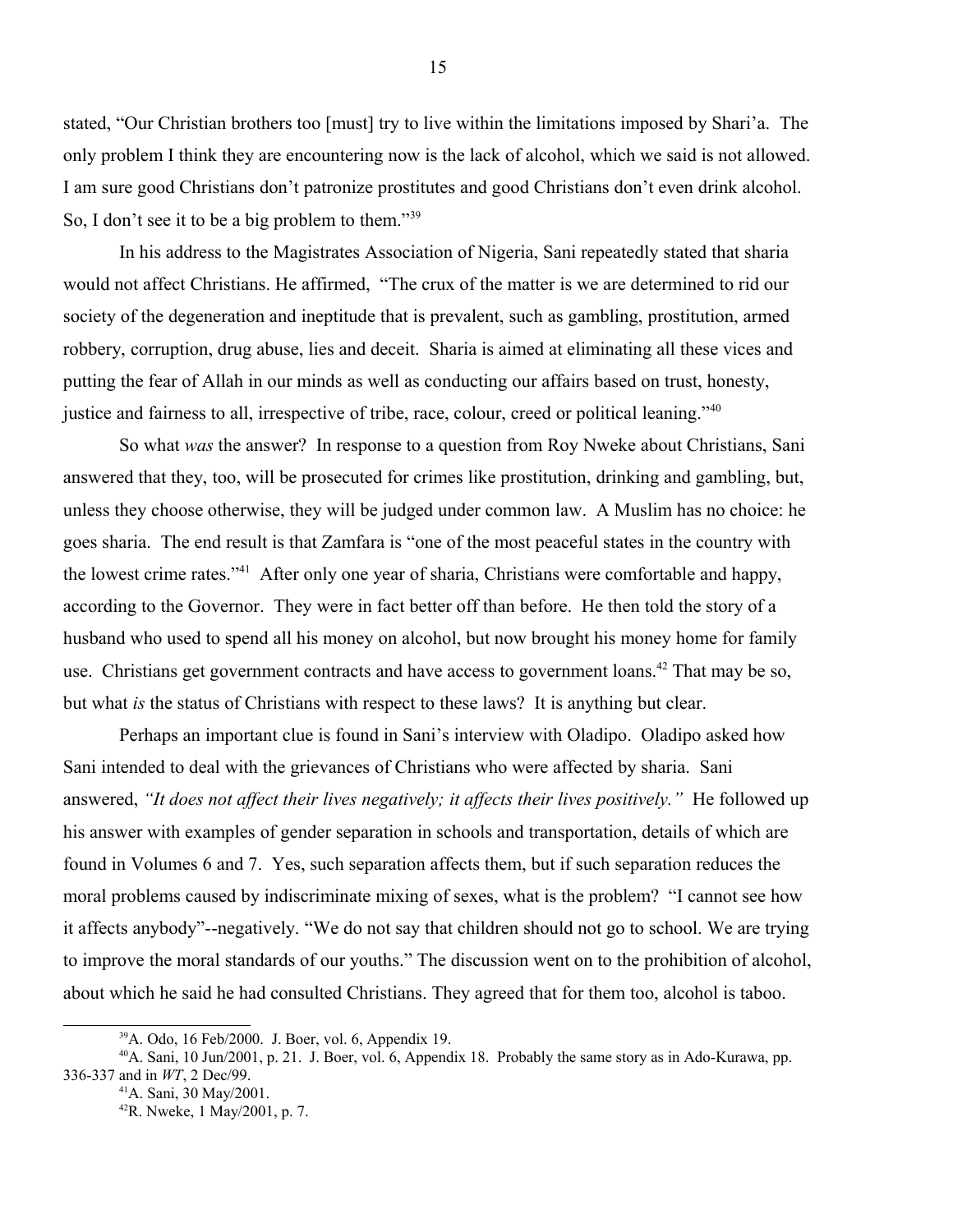Besides those issues, averred Sani, everything else applies only to Muslims. "So there is no way the sharia affects Christians"--negatively. As to amputation, flogging and beheading, why should people be bothered by these issues when they do not affect them and they do not believe in them? "These are divine rules and regulations." [43](#page-15-0) *Punkt*! *Magana ta kare!*

 The answer seems to be both "yes" and "no." Christians may not be subject to a sharia *court*, but they *are* subject to at least certain sharia *laws*. Various sharia states have passed antiliquor laws. Governor Aliero of Kebbi State signed into law a bill prohibiting the sale and consumption of alcohol.[44](#page-15-1) This will affect all his citizens. When I wrote the very first draft of this passage, I wrote, "At this point, I am not sure just how common law courts would adjudicate offences defined only in sharia. I suspect this has to lead to the Penal Code criminalizing some practices currently defined only in sharia. The whole matter is still in process and will need time." Since then, more time has elapsed. It now appears that the matter has lapsed with the gradual fizzling out of sharia fervour, if not the sharia itself.

Sani was wary of complications that could arise. Recently a Christian had a problem with a Muslim car dealer. He wanted his money returned and reported the man to a sharia court. The sharia court instructed the Muslim to return the money. The incident reached the ear of the Governor. He —wrongly—declared that it "is against our [Zamfara's] law" for Christians to go to Sharia Court without informing CAN. "We don't want any situation where he will come back and say he was *forced* to go to sharia court. If the court were to judge against him, he would have reported a different story. So I said that if there is any Christian who wants to go to sharia, he should put it in writing to CAN. Let them know before the case is heard. So, we are trying as much as possible to ensure that only Muslims are affected by our rules."<sup>[45](#page-15-2)</sup>

Some of these provisions are not new. Sani said that Christians are free to choose sharia court and law. Already a decade earlier, Yadudu wrote that Christians in Kano State sometimes would "voluntarily rush to the Sharia Courts to settle their small claims with dispatch. This is because these courts are easily accessible, their procedures simple to understand, while the life span of legal suits is fairly short." The idea of writing to CAN *is* a new twist, I believe, but not the matter of writing a letter itself. Yadudu wrote that if non-Muslims want to take their case to a sharia court, they should write a letter to the court.<sup>[46](#page-15-3)</sup>

<span id="page-15-0"></span><sup>43</sup>D. Oladipo, 6 Mar/2000, p. 15.

<span id="page-15-1"></span><sup>44</sup>A. Rahama, 17 Jan/2000.

<span id="page-15-2"></span><sup>45</sup>D. Oladipo, 6 Mar/2000, p. 17.

<span id="page-15-3"></span><sup>46</sup>A. Yadudu, 16 Dec/88. Area Courts were *de facto* sharia courts in Kano.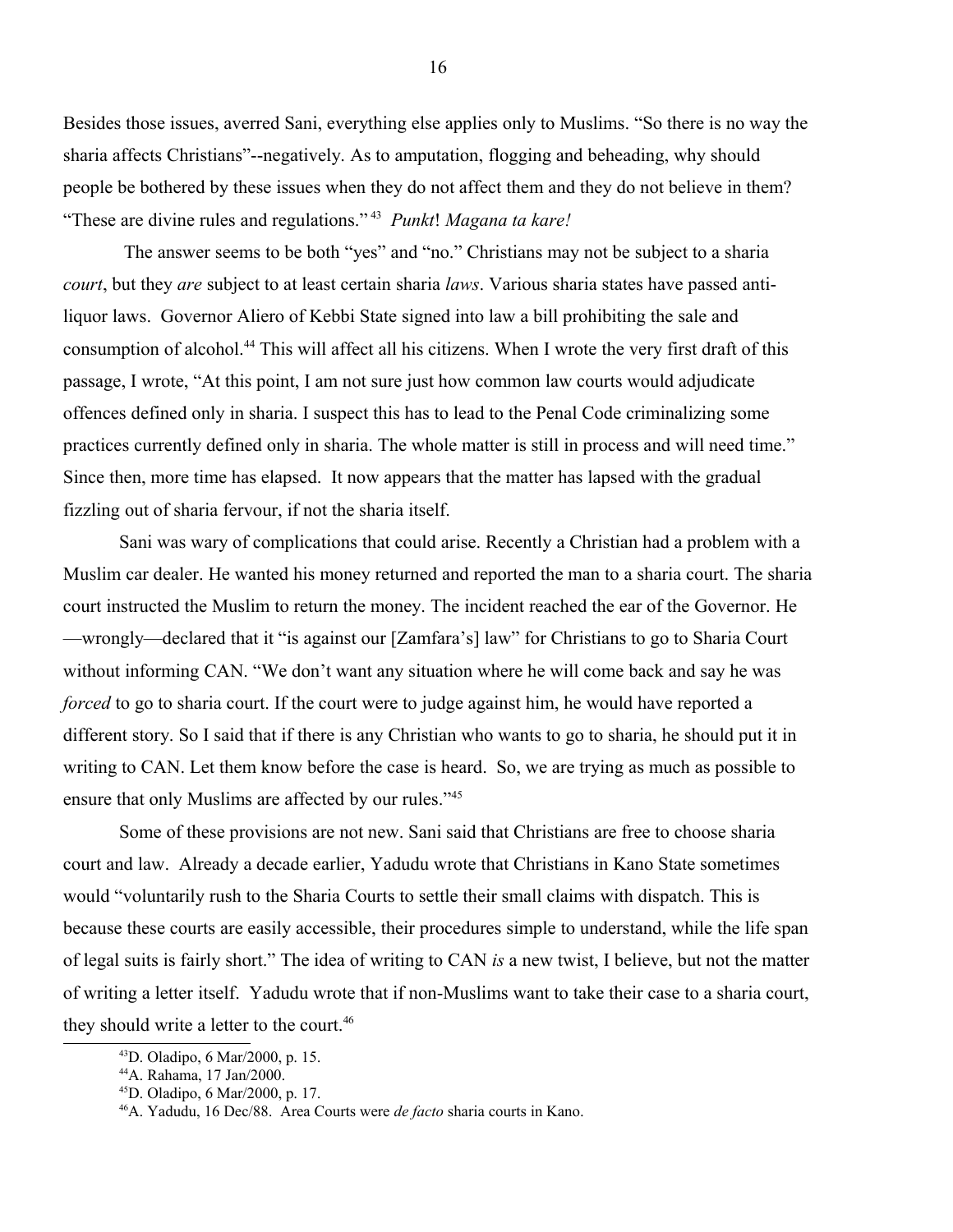Oladipo asked Sani about Southern Christian business people who were playing a crucial role in Zamfara's economy and who seemed poised to leave because of sharia. Sani gave a more complete answer here than he did to a similar question posed by Director as recorded in Volume 6.

*I don't think they are going to leave. I have friends amongst them. I have told them over and over again that this sharia is not going to affect them in any way. Therefore, all these reports that Christians are worried, are not true. You find these Christians in government activities. We patronise them and give them contracts. They are part and parcel of our family relationship. I don't see any situation where Christians will leave. Even if anybody leaves, I think he is only helping situations, because our people will rise to the challenges of providing what they need.[47](#page-16-0)*

More ambiguity. Does he want them to leave or not? Is this a thinly-veiled threat of a "zamfarization" policy on the horizon, parallel to the northernization of Sardauna days?

Zamfara State caused another stir with an unexpected announcement that it was going to "enforce the teaching and usage of Arabic to enhance the Islamic faith among the people." And note well: "*regardless of their religious persuasion*"! Governor Sani announced the decision at a workshop for Muslim clerics in Gusau that was organized by the Saudi Arabian embassy! Soon, he said to Saudi officials, we will not have to speak to you in Hausa. The arrangement will be mandatory for all primary and secondary schools. At the same occasion, Sani urged the attending clerics "to continue in their work of entrenching Islam in Nigeria." He was also happy that "*other states now look up to Zamfara for direction towards the total Islamization of Nigeria*."[48](#page-16-1) How, I wonder, do these statements and plans fit in the frequent allegation that Sani's sharia will not affect others? They come close to a declaration of crusade or *jihad*! *In addition, it seems we have here an admission that, in fact, the new sharia is part of an Islamization process of the country after all.*

In Kano, things did not go in the promised direction either. On June 22, 2000, within two weeks of starting the new sharia regime, 30 Christians were arrested for drinking alcohol. Governor Kwankwaso declared that "the time had come for Muslims in Nigeria to assert themselves and become proponents of Islam. He indicated Christians would not be spared." This was no mere threat. Kwankwaso's government marked 150 churches for demolition and began a wave of closures of Christian schools.[49](#page-16-2) On May 16, 2005, Governor Shekarau, Kwankwaso's successor,

17

<span id="page-16-0"></span><sup>47</sup>D. Oladipo, 6 Mar/2000, p. 16.

<span id="page-16-1"></span><sup>48</sup>O. Minchakpu, 26 Aug/2002. Italics mine.

<span id="page-16-2"></span><sup>49</sup>J. Boer, 2004, vol. 3, pp. 109-110, 134-136.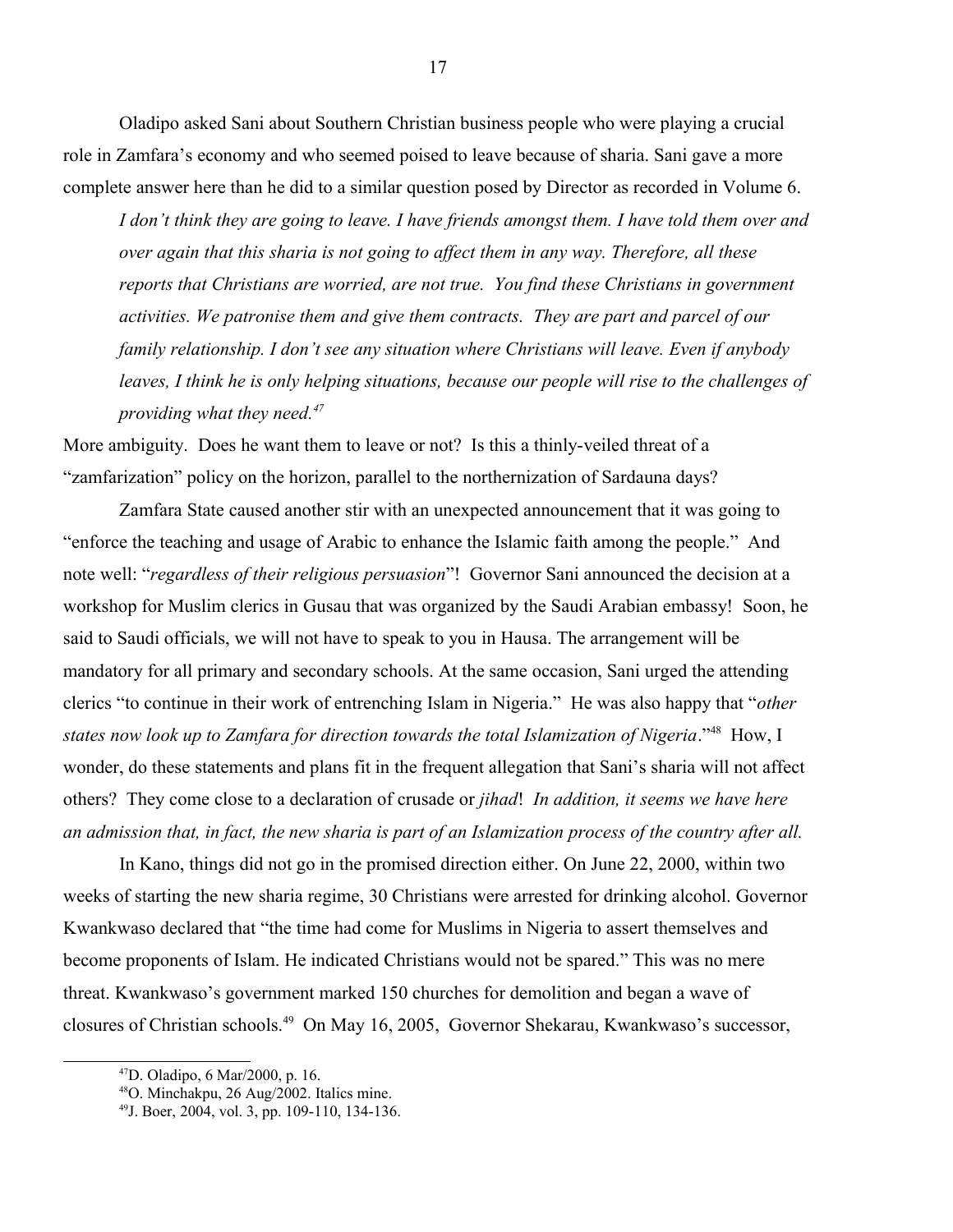allegedly announced that "All Christians in Kano are henceforth prohibited from dressing the way they like. Their dressing must reflect the culture and religion of Islam." The order will first be implemented in schools and eventually extended to cover everyone.<sup>[50](#page-17-0)</sup>

In his interview with Adegbite referred to earlier, journalist Mumuni pushed Adegbite a little further. What of a Christian either drinking or selling alcohol? How can the sharia be applied or not in a multi-religious setting, given this very realistic example? Adegbite explained: Law is a matter of "the wishes of the majority." When laws are in place, you are to respect them. Non-Muslims need to respect the law of the majority and not sell or consume alcohol. This is according to the adage, when in Rome you do like the Romans.<sup>[51](#page-17-1)</sup> Things are not quite as simple as the frequently stated promise would have us believe. There is an ambiguity created by Muslims themselves.

Those who know El-Zakzaki from earlier volumes,<sup>[52](#page-17-2)</sup> will not be surprised that his stand is more clear and resolute. It also feeds into the Christian skepticism you can read about in Volume 7. Danlami Nwodu of *TELL* magazine asked him about the fate of Christians once the sharia becomes dominant in the North. El-Zakzaki took an immediate distance from the sharia governors:

*Don't mix me up with what these governments are doing. My understanding of sharia is that it encompasses all. It governs the society. Even the governor and the head of state have to be under sharia. Sharia is the law of God and it has to be above the law of man. The whole laws of the country, including the Constitution, have to be under the sharia. So, even the Christians have to be under sharia. But if it is the sharia of the Governor of Zamfara State, he can answer you better.[53](#page-17-3)*

Sani Salih Mustapha considered it a mistake to exclude Christians from sharia. He wrote, "Sharia is applicable to all human beings. Therefore, when we talk of sharia, it does not apply to a particular group of people at the exclusion of others. I believe this is a mistake the Muslim world is making by applying the word sharia to them alone and not to entire mankind." The notion that sharia applies only to Muslims "is a folly and a total misunderstanding and distortion of the message of Allah." But in the second installment of his article published the very next day, Mustapha argued that Christians should not be tried in sharia court! He reminded his readers that

<span id="page-17-0"></span><sup>50</sup>Barnabas Prayer Bulletin, 6 Oct/2005.

<span id="page-17-2"></span><span id="page-17-1"></span><sup>51</sup>M. Mumuni, 15 Nov/99, pp. 16-17.

 $52$ For background information on El-Zakzaki and the Islamic Movement, check their entries in the indices of vols. 2 and 4 as well as the website  $\langle$ www.islamicmovement.org > Also M. H. Sulaiman, 11 May/92.

<span id="page-17-3"></span><sup>53</sup>D. Nmodu, 15 Nov/99, pp. 22-23.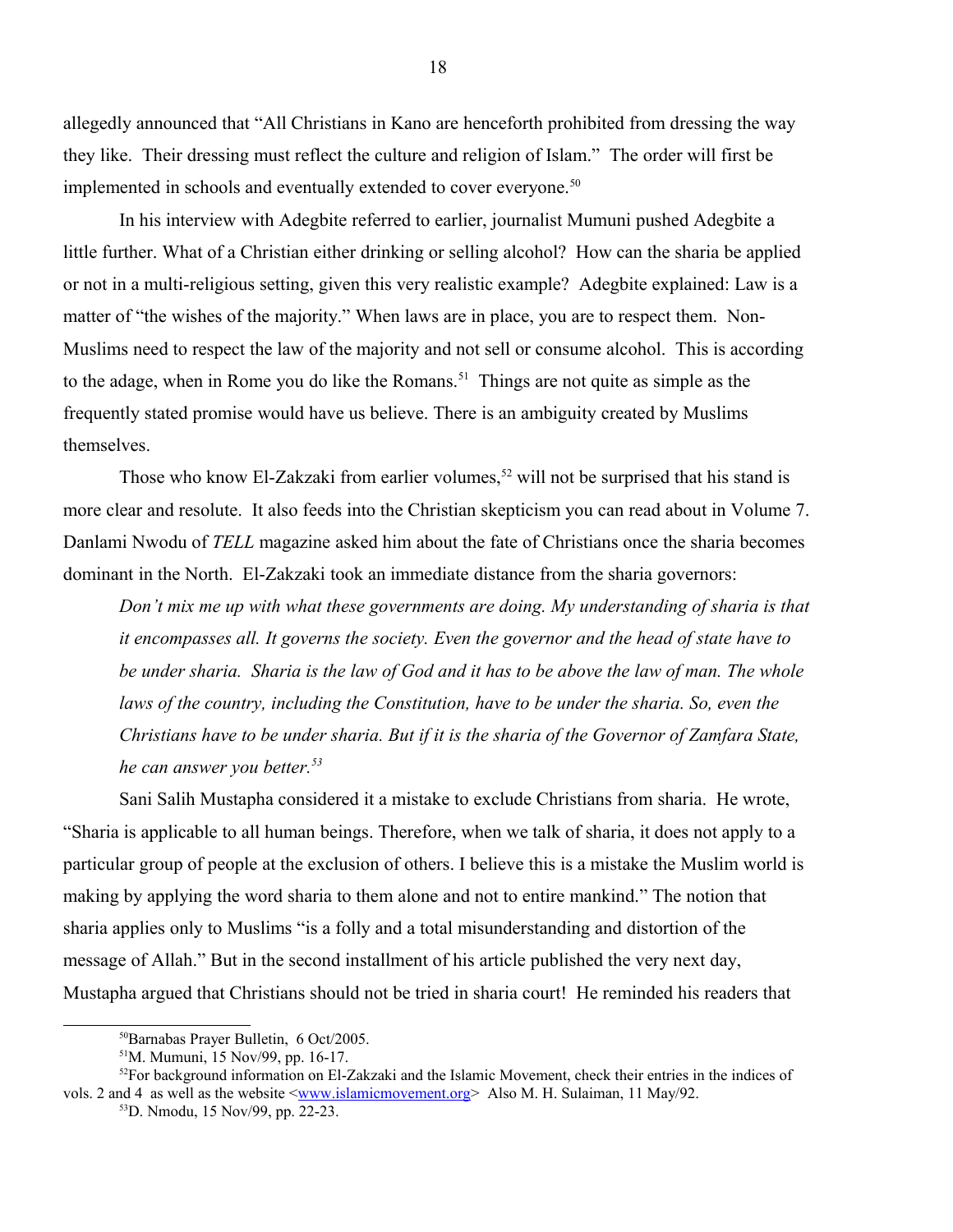back in 1992 he had raised his "lone voice" to plead that General Lekwot, a Christian, should not be tried by sharia. "No people of the book are to be tried and punished with the Qur'an."

The seeming contradiction is supposed to be solved by the distinction between the *voluntary and involuntary aspects of sharia.* Everyone, whatever the religion, is subject to the involuntary sharia. "There is not a single living cell in the world that does not follow the sharia. Man is hopeless, helpless in the sharia as evident by the movement of his shadow. There is no Christian or Muslim whose shadow does not conform to sharia." All contract the same diseases; the diabetes of a Muslim is no different from that of a Christian. In other words, the sharia also governs nature, the physical, the part that is involuntary and to which all are subject. It is, among others, also the law of nature.<sup>[54](#page-18-0)</sup> The distinction, I suggest, as valuable as the insight is, does not fully clarify Mustapha's comments about Christian subjection to the Sani version of an expanded sharia.

After all is said and done, according to Mohammed Haruna, the facts on the ground are that by 2005 "not one non-Muslim has been dragged before any sharia court in any of the sharia states. Also to date not one non-Muslim has lost his life, limb or property in Zamfara because of sharia."[55](#page-18-1) M. S. Mustapha of Sohogbo, Osun State, assured Christians in sharia states that they have no reason for fear, since Islam is clear about the position and rights of non-Muslims.<sup>[56](#page-18-2)</sup> Let me put it this way: Faithfulness to the promise is far from clear and even outrightly denied by some. *Ambiguity* reigns. What of Christian converts from Islam? They are Christian, but some Muslims want to treat them according to sharia. And what of church properties? Volume 7 gives a totally different picture.

#### **Critique of Christian Attitude and Behaviour**

## *1. General Attitudes and Tone*

As you know by now, both parties are most unhappy with each other and have been for decades. After the 1988 CA, Juwariyya Badamasuyi commented with great annoyance,

*During last year's deliberations for the Constitution, the Christians mounted a misguided stiff opposition to the demand by Muslims for the inclusion of sharia in the Constitution and its application to Muslims of the South. They raised so much rancour through blackmail, orchestrated campaigns of distorted, violent, unpatriotic utterances and curses, the* 

<span id="page-18-0"></span><sup>54</sup>S. Mustapha, 3 Nov/99; 4 Nov/99. For Lekwot, see J. Boer, 2004, vol. 3, pp. 49, 204, 207-209.

<span id="page-18-1"></span><sup>55</sup>M. Haruna, "Class, Religion…." May/2005.

<span id="page-18-2"></span><sup>56</sup>M. S. Mustapha, 16 Dec/99.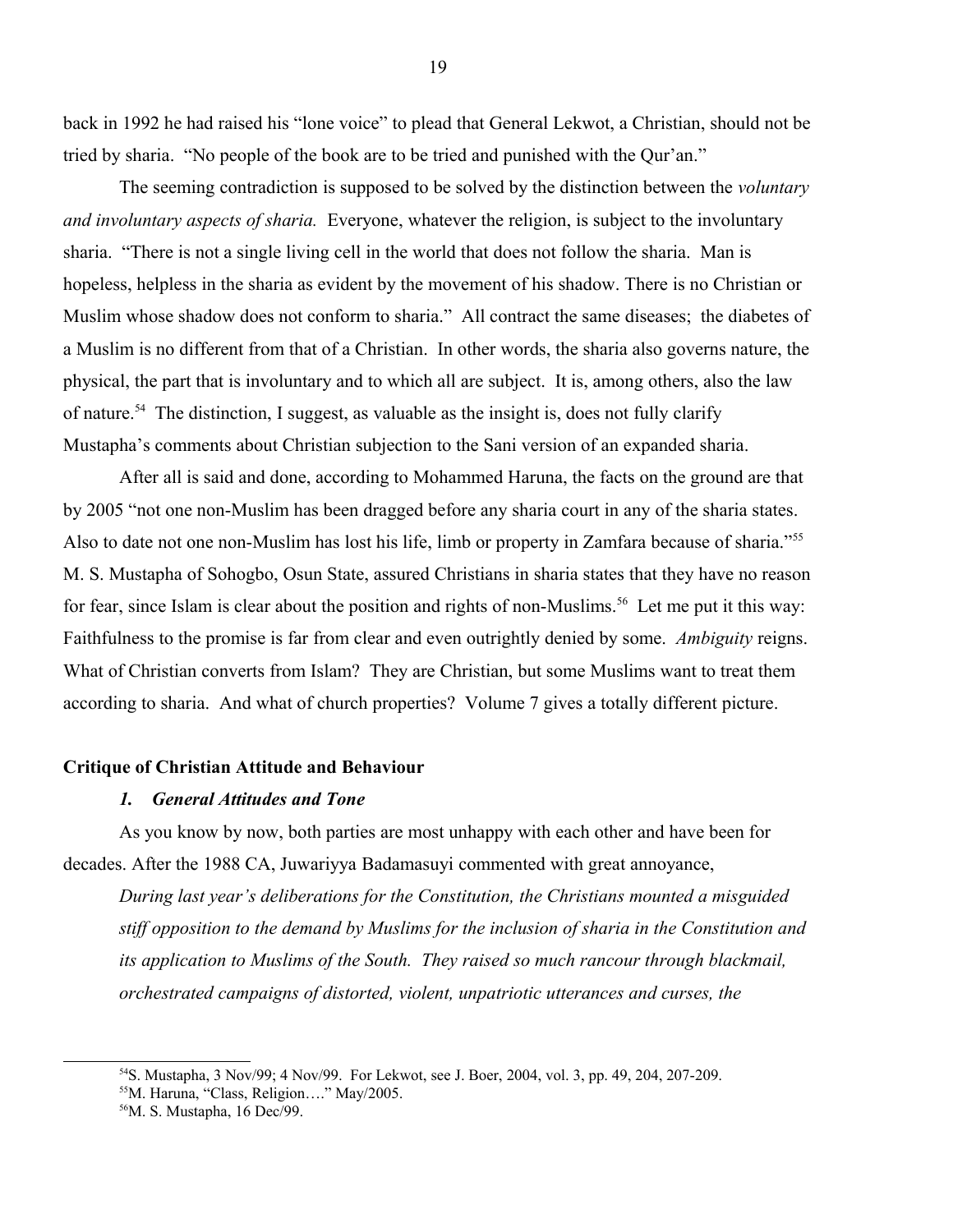*government had to intervene to bring sanity into the deliberations and cool down the war cries of Christians.*

But, according to Badamasuyi, all is not lost, for "with the dawn of a new century, there appears an evident re-awakening among Muslims" that has left the enemy in a weakened state of perplexity and confusion.*[57](#page-19-0)* Did she envision a Sani-like pioneer?

Another accusation from the same BZ era came from no one less than President Babangida. He rejected the Christian objection that sharia would violate the principle of government neutrality with respect to religion. He declared, "It is pointedly mischievous and manifestly wrong to equate Sharia Courts with religious courts. They are no more nor less than simply courts of justice to which many Nigerians look for justice."<sup>[58](#page-19-1)</sup>

As we move into the current era, we find that many Muslims reject the seriousness and genuineness of the charges against sharia and dismiss them all as bogus. In his speech at the Zamfara sharia launching, Abdul Alao, the *Aare Musulumi* of Yorubaland, claimed that almost 100% of Zamfarians are Muslim and they have declared their preference for sharia over any manmade laws. "One cannot understand why the non-Muslims are shouting. We all know that the laws of Allah have never been changed and will never be changed." Then he reviewed the various constitutions under which Nigerians have lived. He listed five that have all ended up in the wastebasket of history. "Only the law of Allah can withstand the test of time. The sad thing is that it is only in Nigeria where people hate Islam, that non-Muslims attack the sharia. In some countries where the non-Muslims are even more than the Muslims, they respect the rights of Muslims." A prime example is India, where, he claimed, Hindus form the majority but sharia governs the lives of Muslims. In Kenya and Uganda, Christians form the majority, but they do not "oppose the application of the sharia on Muslims." In Muslim majority countries of Gambia and Tanzania, Christians do not oppose the application of sharia on Muslims.<sup>[59](#page-19-2)</sup>

Suleiman Kumo insisted that the campaign against the sharia

*is not based on fears that the sharia would oppress Christians. The well-orchestrated campaign is only embarked upon to oppress the majority--to oppress the Muslims. I do not even think it is based on ignorance of the sharia. The real purpose, it seems to me, is to keep the Muslims in Nigeria, especially here in the north, under the perpetual domination of the* 

<span id="page-19-0"></span><sup>57</sup>J. Badamasuyi, p. 6.

<span id="page-19-2"></span><span id="page-19-1"></span><sup>58</sup>*The Guardian*, 16 Feb/89.

<sup>&</sup>lt;sup>59</sup>A. Alao, 5 Nov/99. With reference to Kenya, that assertion no longer holds. There is considerable friction there on the issue.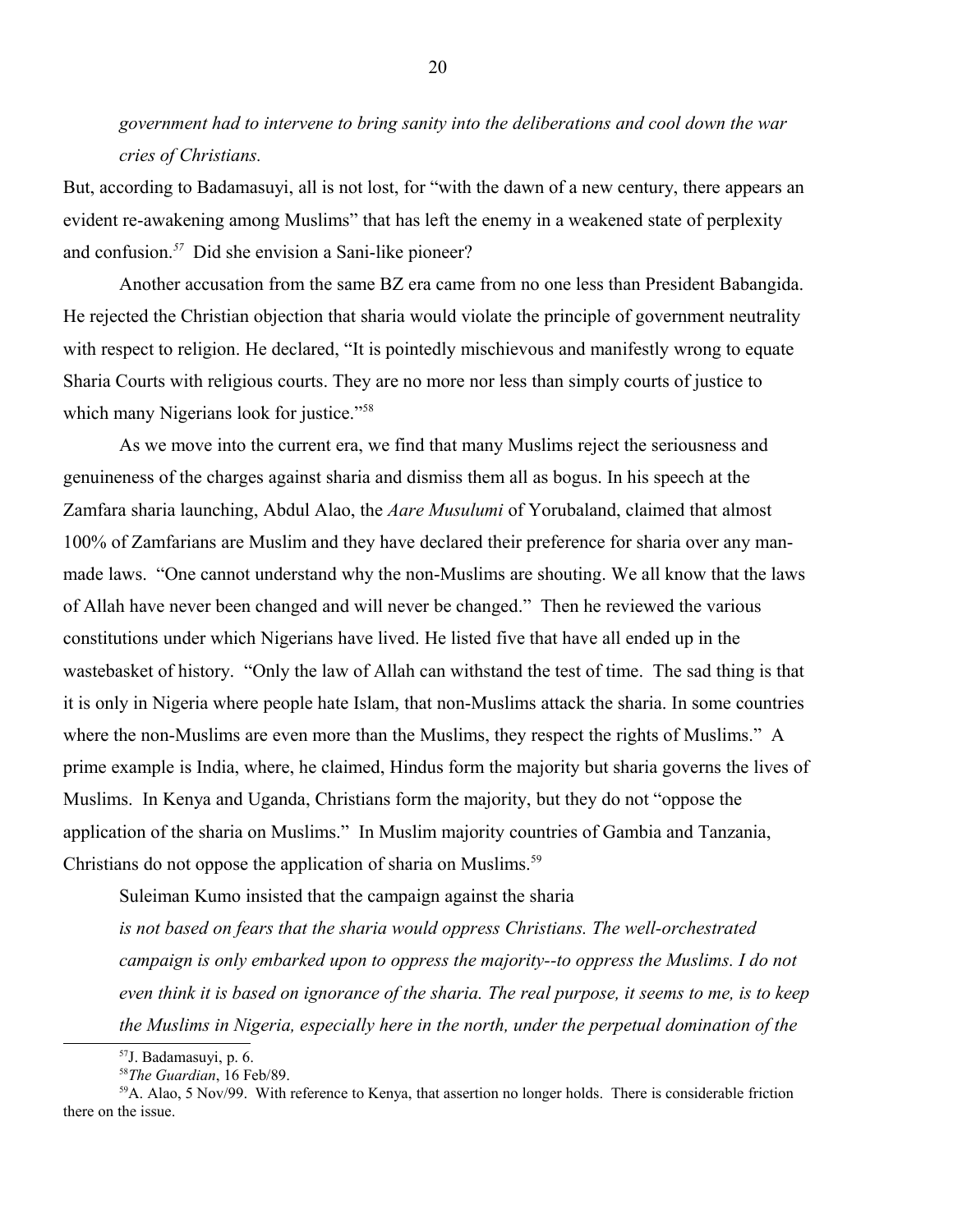*existing Christian-based legal system. In fact, one of the CAN leaders is quoted in the press as having said that "the sharia would die a natural death."[60](#page-20-0) That shows you the real agenda. Everybody knows that the sharia applies to Muslims only.*

He alleged that those opposing sharia development have introduced "some distortions" into the system in order to undermine it. The campaign against sharia is a "deliberate ploy to always employ the Christian legal system to oppress Muslims. I do not even think it is based on ignorance of either the constitutional ambit of the sharia or even its doctrines and rules and the way the rules are applied. Kumo urged the FG "not to be intimidated by the wrong-headed, ill-motivated attempt to whip up and organise and orchestrate an anti-sharia (and anti-Islamic) mass hysteria to frighten. Their sponsors are only trying to mystify some Nigerians. The hysteria mongers and their sponsors are only trying to create a storm in a teacup," he added. The leaders of CAN "have scant regard for the truth and they want the perpetuation of the domination of the Judeo-Christian world view and philosophy over the Nigerian state, even though this is against the wishes of the majority. It is clear that the media moguls and their anti-Muslim cohorts are not even interested in trying to understand the feelings of the Muslim masses."<sup>[61](#page-20-1)</sup>

Ibrahim Aliyu of Barnawa, Kaduna, was disturbed by Christian allegations against sharia. "The CAN Chairman and many Christian leaders had said that sharia was implemented before its launching on the  $27<sup>th</sup>$  of October in Zamfara state." They had claimed that a Fulani had his hand amputated and that 26 Christians were detained in Gusau for violating sharia. Aliyu challenged them, "Do you have proof for all these allegations? If you have, then produce them. In the Bible, it is said , 'Thou shalt not lie.' Then why are the highly respected Christian scholars fabricating lies against Zamfara State?"[62](#page-20-2)

Salisu Bala was sharply critical of Christian fears of the alleged Islamization plan: *Christians always fear that the Northern Muslim group, particularly the educated elite and the powerful Emirs, are planning to Islamise the whole country. Some even believe that the Shari'ah issue was a step towards the second Jihad in the history of Nigeria, as Sheikh Usman bin Fodio led the first one in 1804. According to Philip Ostien, an American senior lecturer with the law faculty of the University of Jos, in his research work entitled "Three Articles on Shari'ah in Nigeria," he tried to put forward the Christians' thinking with* 

<span id="page-20-0"></span><sup>&</sup>lt;sup>60</sup>President Obasanjo has also been quoted thus.

<span id="page-20-1"></span><sup>61</sup>I. Modibbo, 8 Nov/99. I. Umar, 9 Nov/99, Appendix 4. J. Boer, vol. 6, Appendix 56.

<span id="page-20-2"></span><sup>62</sup>I. Aliyu, 13 Dec/99.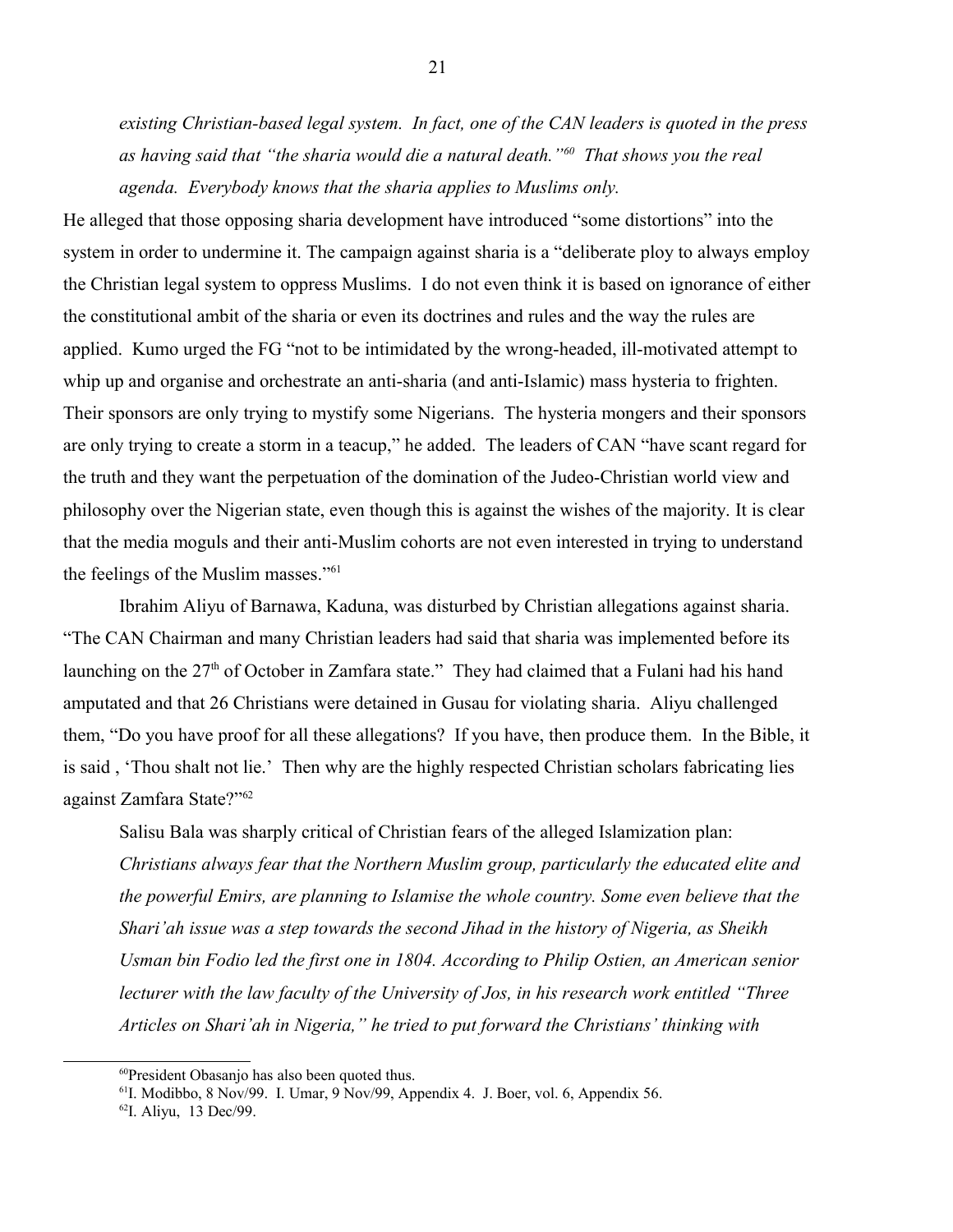*regard to sharia implementation. They argue that "under that hypocritical cover [of sharia] Muslims were actually aiming to destabilize the country, to create chaos, to topple the newly elected president (a Southern Christian) and to derail Nigeria's new democratic system… ……The sharia was a monster from the pit of hell."[63](#page-21-0)*

This kind of attitude was totally unacceptable to Bala.

Sheikh Dawud similarly addressed this fear. He "denied that Muslims aspire to turn Nigeria into an Islamic state. 'We have nothing against Christians,' he said*. '*Politicians create the impression that we Muslims don't like Christians, that we want to convert Christians into Islam, and that we want to Islamize the state. This is not true. It is politicians who are inciting Christians against Muslims.'"*[64](#page-21-1)*

Sani Mustapha of Abuja was puzzled why Christians should fear sharia. The Prophet has never judged non-Muslims on basis of sharia. So why be afraid of it? He considered Christians ignorant, but after having placed the evidence before them, it is up to Christians to prove that the Prophet "or his rightly-guided *Khalifas* ever passed judgement on unbelievers." "I am appealing to the Christians and their leaders to tell the truth. When they do not know it, they should believe it whenever historical evidence is produced."<sup>[65](#page-21-2)</sup>

Hypocrisy, misunderstanding and ignorance, egoism, impatience, hostility—these and others all came up for constant mention. Saleh Maina congratulated Governor Sani for "calling off the bluff of non-Muslims, nominal Muslims, hypocrites and other enemies of Islam who have mounted a vicious opposition to the adoption of the sharia."<sup>[66](#page-21-3)</sup> Aminu Salihu Mikailu of Usman Danfodio University, Sokoto, advised Muslims "to exercise patience and show understanding in the face of the current criticism and outright provocation by opponents of sharia." The critique was to be expected, he explained, with some of it coming "out of sheer ignorance." Then, turning to the critics, he advised them also to "be patient and give the sharia a chance to take off and mature."<sup>[67](#page-21-4)</sup> Nurudeen Aliyu Mohammed of Masallacin Juma'a Street, Jos, wrote a letter to the Editor of the *New Nigeria*, in which he vented his feelings towards sharia critics. "There has been so much fuss, anxiety, hazy apprehension and misguided conclusions regarding sharia," he wrote. He described the critics as "myopic and self-centred." "They would not even think of seeing sharia practiced,

<span id="page-21-0"></span><sup>63</sup>S. Bala, 2000, p. 15.

<span id="page-21-1"></span> $64$ O. Minchakpu, 10 Oct/2005. J. Boer, vol. 7, Appendix 19.

<span id="page-21-2"></span><sup>65</sup>S. Mustapha, 4 Nov/99.

<span id="page-21-3"></span><sup>66</sup>S. Maina, 4 Nov/99, p. 5.

<span id="page-21-4"></span><sup>67</sup>S. Gaya, 17 Nov/99.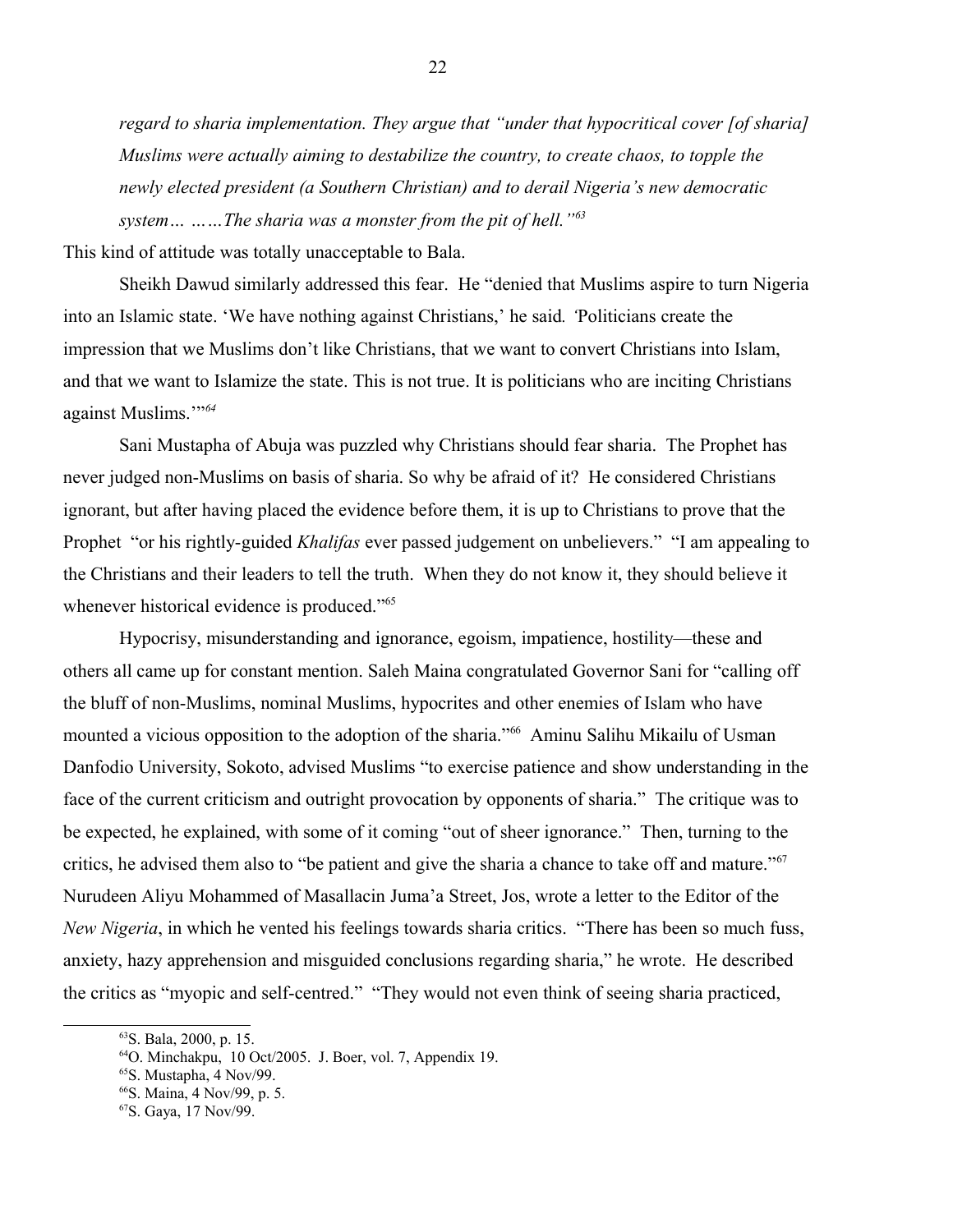even though it does not concern them! They have refused to learn about its application and restrictions. They would rather prefer to judge a book by its cover. You may never know the story." Further into his letter, he exclaimed, "Wait a moment! Could someone tell me what is wrong with a people working towards eradicating prostitution, armed robbery and other social vices?" People all over the world are clamouring for their rights: religious sects, gays, prostitutes—"all to the glory of democracy. Well, Muslims have joined to ask for sharia." "But I can understand the dissenting voices. They are bent on doing whatever it takes to suppress Muslims as a people and Islam as a religion."[68](#page-22-0)

If you have read about Adegbite in previous volumes, you will recognize him as calm, mild and accommodating, but he can also call a spade a spade, using direct and strong language, as he did in some of the following passages. He suggested that "it was obvious that non-Muslims were trying to prevent Islam from flourishing." "Their strategy is to cripple Islam, re-invent our religion for us and change it into something else, as has happened in Turkey. They also want Muslims to remodernise their religion as they have done to theirs. Hence their ignorant views and shouts, about what sharia is and what it is not."<sup>[69](#page-22-1)</sup>

At another time he wrote,

*A number of Christian leaders voiced strong opposition to the Zamfara initiative, some employing unedifying language in the process. Perhaps, the protests would not have been so vociferous if the introduction of the new sharia had not been so dramatized and orchestrated, leading some commentators to interpret the event as a declaration of an Islamic State, an allegation roundly refuted by the Governor.*

*With prominent Christian leaders and some eminent lawyers describing sharia as illegal and unconstitutional, and the Muslim leaders on their part hailing the Zamfara sharia expansion as a welcome development, a possible showdown was clearly in the offing. The bandwagon effect of the Zamfara initiative, culminating in the adoption of the new sharia model in a number of states as well as the planned move of Kaduna State in the same direction, soon led to a political explosion.[70](#page-22-2)* 

*Fears were expressed that these developments could lead to the disintegration of the country, as non-indigenes trooped out of the affected areas and headed for their home* 

<span id="page-22-0"></span><sup>68</sup>N. Mohammed, 17 Nov/99.

<span id="page-22-1"></span><sup>69</sup>P. Nosakhire, 1 Dec/99.

<span id="page-22-2"></span><sup>70</sup>For details of that disturbance see J. Boer, vol. 1, 2003, pp. 63-78.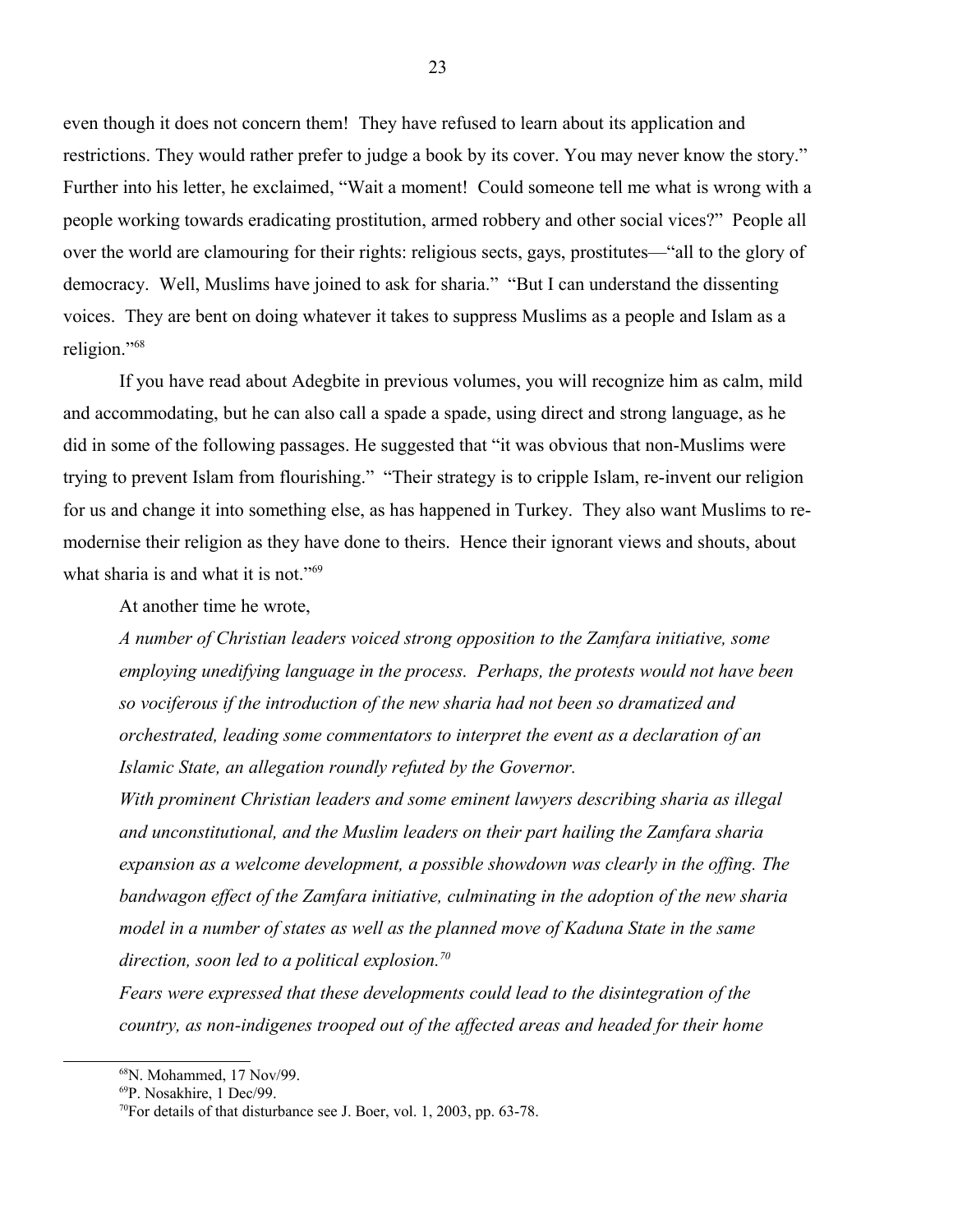*states. Some states in the South reacted by calling for confederation in Nigeria. This looks like an over-reaction as the confederated state would still contain some Muslims who would naturally demand the application of sharia to them, in the due observance of their religious freedom. The February Kaduna mayhem was a reminder to all of how easy it is for mischievous elements to exploit an innocuous issue like sharia for political and other nefarious ends.* 

He responded to an "absurd view expressed by yet another erudite jurist in an undisguised attack on the application of Islamic Law." The reference was to one I. Olu Agbede, who was "canvassing" to abrogate sharia because it allegedly discriminates. Agbede claimed that the enforcement of sharia "confers substantial benefits and imposes some onerous duties on Muslims almost exclusively." Adegbite denied that a law targeting a particular section instead of the entire community is discriminatory. What of laws regulating the legal profession or the medical or accounting profession? Does that make these laws discriminatory? "The alleged discrimination would have sounded plausible if Islamic law had been employed to deny non-Muslims the due observance of their respective faiths." The real discrimination that *is* occurring is directed to Muslims who are prevented from their sharia.

"The deep-seated prejudices" some Nigerian opponents to sharia show, "requires a rethink," according to Adegbite. They have "deliberately overlooked the intrinsic merits of the institution. The goals of sharia, namely the promotion of spirituality, morality, stability, security, prosperity and social justice has been sidelined by opponents." These "critics have not been honest enough to address some of the mischief that sharia seeks to redress," namely the depressing social and immoral conditions throughout Nigerian society.<sup>[71](#page-23-0)</sup>

This general hostility to Islam among Nigerian Christians, combined with suspicion and fear, leaves Muslims genuinely puzzled. Safianu Rabiu wondered why people can be so hostile to Islam and its sharia when Islam has so enriched world culture, including Nigeria itself. Look at its contributions to the development of Britain,<sup>[72](#page-23-1)</sup> let alone its contributions to Nigerian culture:

*In the context of Nigeria, Islam has offered some people the first introduction to the dignity of clothing and a broader view of space and neighbourhoods beyond their hitherto 30-40 km radius; the ability to trade, communicate with other peoples and exchange ideas; and* 

<sup>&</sup>lt;sup>71</sup>L. Adegbite, "The Constitutional and Legal...," 2000, pp. 5, 12-14; "Sharia in the Context...," 2000, pp. 62-63, 69, 75, 76-77.

<span id="page-23-1"></span><span id="page-23-0"></span><sup>72</sup>S. Rabiu, "On Obasanjo…." J. Boer, vol. 6, 2007, pp. 138-140.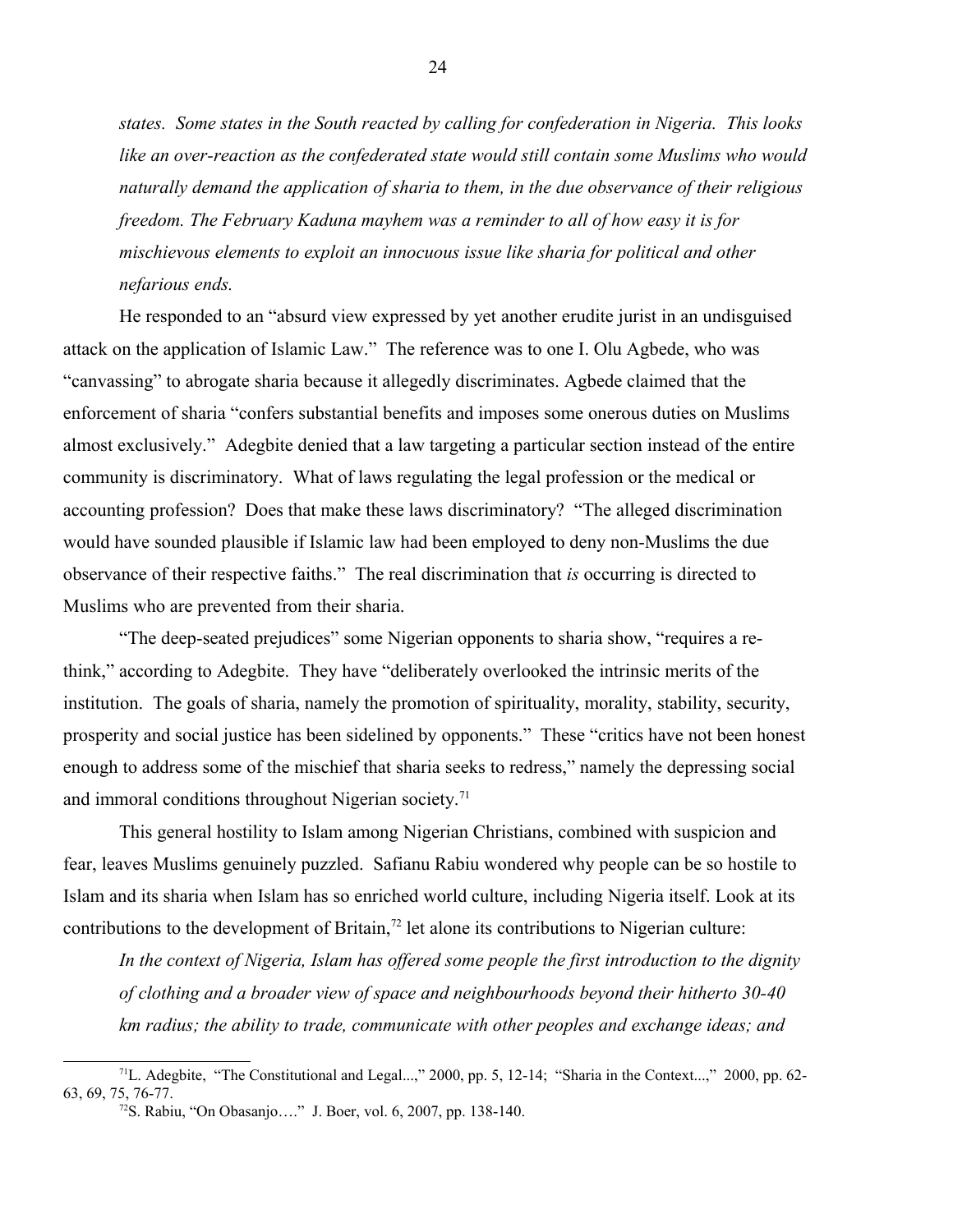*understanding and respect for marital rights and other individual and public rights. It is well documented that adultery in many parts of Nigeria declined proportionally to the degree that Islam affected those communities. It is a sad paradox that a lot of degeneration and social ills, such as begging, have been muddled with the dignified ways of Islam.* 

*Before Islam, many men in various Nigerian communities would spend the entire day long doing nothing but drinking home-brewed alcohol, while the women do all the work. This is generally the impression of early visitors, and the observation is still valid for certain parts of the country. And while those men indulged in their habits, the Muslim was busy tilling the land, trading and exporting agricultural produce that helped subsidize their children's education, including Christian missionary education. Islam has enabled us to distinguish the meats of various beasts, what to eat and what is prohibited. In Islam hunting for pleasure is prohibited. The creation of Allah is not for sport. No wonder wildlife can coexist with man in Islam. Mostly due to the rejection of Islam, poor government supervision and mass poverty, our wildlife resources in Nigeria have virtually disappeared.*

*With all these avenues of guidance and favours derived from sharia, our Nigerian elites do not see anything good in it. I challenge any culture, Islamic or not, to study and examine how Islam has influenced their lives and how they could benefit further from sharia.[73](#page-24-0)* 

Banu Az-Zubair similarly seemed genuinely bewildered at Christian objections to sharia.

*What is the basis for the objection to sharia? We cannot see or imagine one and none has been tendered, except for the simple hatred of Muslims and Islam. The sharia is not a law to be imposed on non-Muslims in a Muslim territory. If the Jataus, Okogies[74](#page-24-1) and their kind had genuine complaints, they could have demanded for a special Bill of Rights to be incorporated into the Federal Constitution to safeguard the rights of minorities. Islam appreciates the fact that non-Muslims may not wish to be judged by the sharia. Adequate measures are there within the sharia itself to protect the interest of non-Muslims. It is sad and disappointing that learned people such as Archbishops Okogie and Jatau are making statements about something they appear to have no knowledge. Muslims do not dabble in other peoples' faith, particularly when the matter has no direct bearing on themselves. Why*

<span id="page-24-1"></span><span id="page-24-0"></span><sup>73</sup>S. Rabiu, "On Obasanjo...."

<sup>74</sup>These are two prominent Christian leaders whom you can read about by checking the indices of almost all volumes.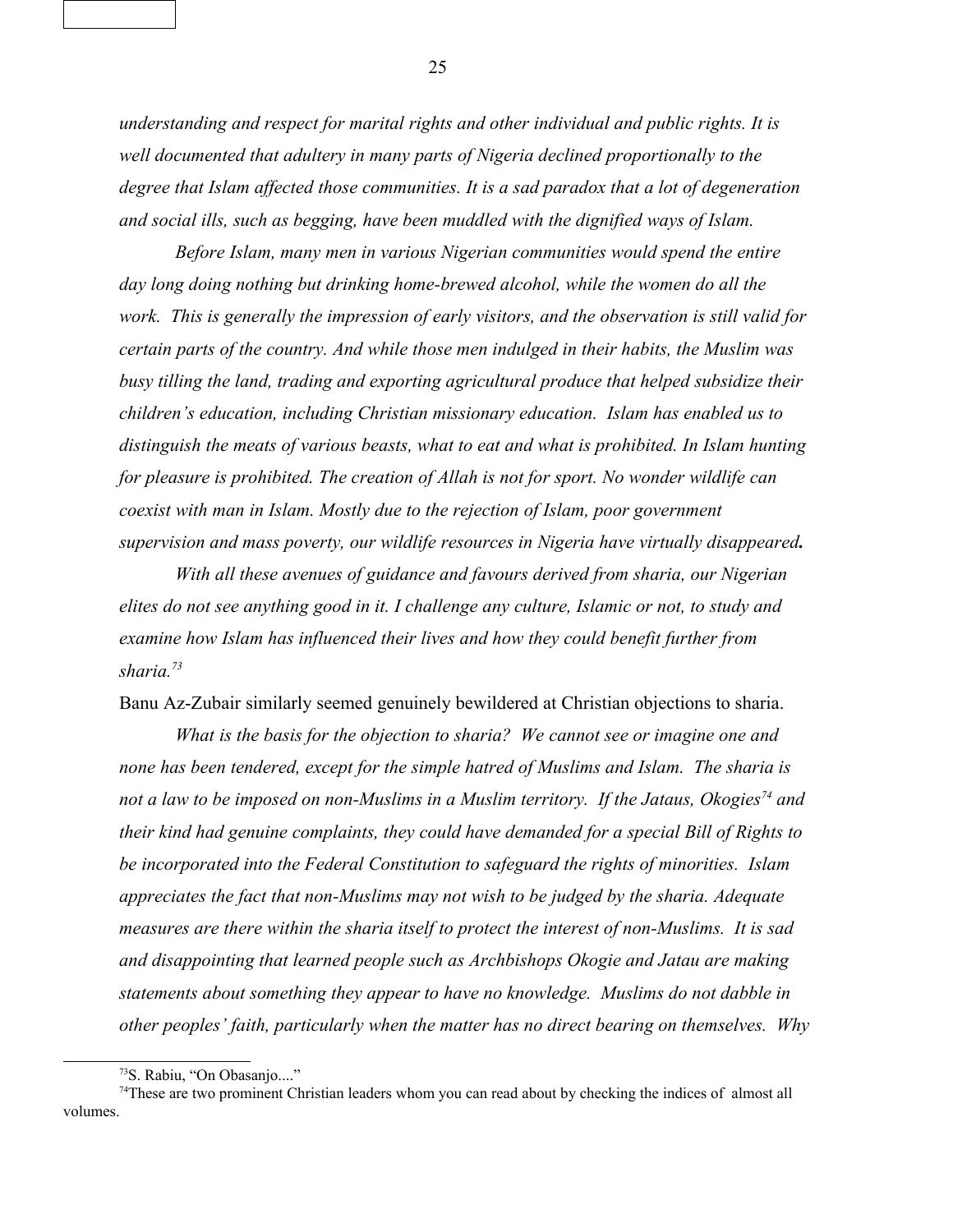*are the Christian ministers worried that Muslims may have sharia? We live in a multicultural and multi-religious society. Making such reckless remarks, given our political and religious sensitivities, is the most evil thing to do. Finally, as they said, "They want to pray for the peace of our fatherland, where all should be free to practice our faith or religion according to our conscience and conviction." Why are they putting obstacles in the way of* 

*Muslims trying to observe their religion according to their conscience and convictions?[75](#page-25-0)* Really, well said, Az-Zubair. I am asking Christians to read your statements and questions. I also expect you to read their answers, especially in Volume 7. You want to know why? You are puzzled? Alright, go there and read *theirs*. I wonder if you will still be puzzled after that.

Abdulkadir Orire, a judge, expressed his enthusiasm at being invited to speak at the NIREC meeting of 2000. He thought this would be his chance to help "break the barrier of ignorance and misunderstanding surrounding sharia and its application." In his opening paragraph he reiterated the aim of sharia: "To give mankind the required peace through the protection of life and property, granting the honour and dignity as well as providing rights and obligations for every creature living under the sun."

Alas, in the course of his preparation, the judge "was taken aback" upon seeing some antisharia publications. There was a brochure by authors with Muslim names, K. O. L. Abudl-al-Masih and M. J. Ibn Salam. The title*: "What You Have Not Heard about the Sharia Question.*" Then he read a copy of a letter from the General Secretary of CAN to all branches throughout the country, entitled "The Obnoxious OIC and Sharia." Orire confessed to being "flabbergasted" and feeling "bad." How, he wondered, could anyone convince Christians of "Muslims' good intentions about sharia? There were distortions in these documents about the sharia, deliberately made to confuse anybody who cared to read them and so create hatred and ill-feelings between Muslims and Christians."[76](#page-25-1)

In Chapter 6 of Volume 6, you have read the strong language in which Muslims can berate each other. Christian opponents to sharia have similarly been on the receiving end of the most vituperative language. In Chapter 3 of the same volume, I partially summarize an article by Femi Awoniyi, a Christian who is very critical of sharia developments in Oyo State.<sup>[77](#page-25-2)</sup> His negative comments are so strong that some Muslims

<span id="page-25-0"></span> $^{75}$ B. Az-Zubair, 2002. J. Boer, vol. 6, Appendix 58.

<span id="page-25-1"></span><sup>76</sup>A. Orire, 2000, p. 1.

<span id="page-25-2"></span><sup>77</sup>For Awoniyi's own writings see Ch. 4.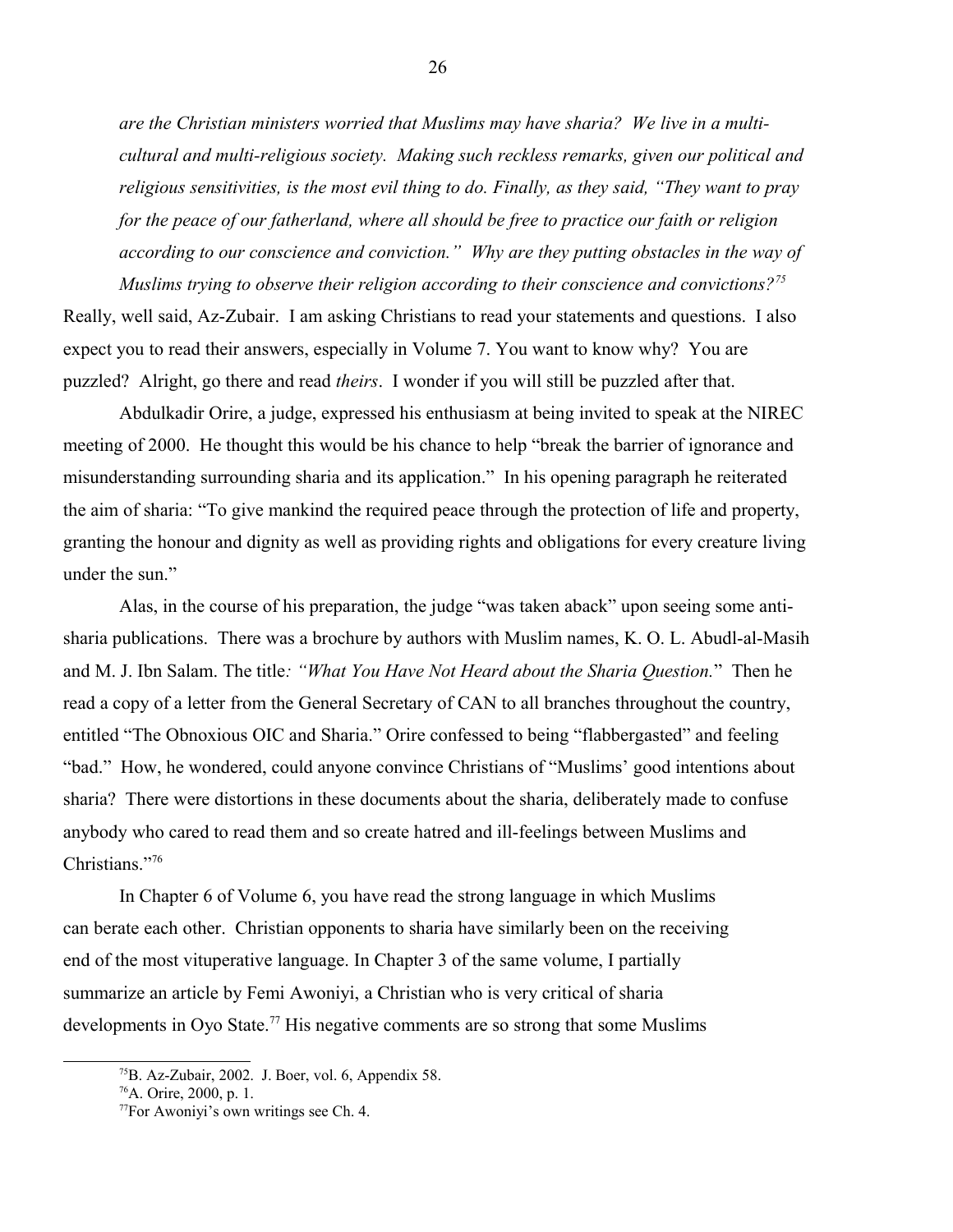wrote rebuttals in equally strong language. Magashi Ibrahim's is a case in point. He wrote that Awoniyi's article was "intended to inculcate hatred and enmity." "I keep asking myself why Awoniyi and company are always worried and concerned about sharia. What is your problem? I can say without hesitation, you are suffering from impropriety complex." "You deserve the name 'Shaitan.' Yes, I am right. You are a typical one, Shaitan in human flesh. There is nothing there but venom and hatred tendency. Your satanic write-up exposes your hidden agenda and devilish plan which are a dangerously destabilizing force. I am advising you to go and visit a psychiatrist for professional advice."[78](#page-26-0)

Another respondent to Awoniyi is Magaji Galadima. He referred to Awoniyi as a "buffoon" who "is seen as a problem and great embarrassment even to the people he appointed himself as champion of their cause and ideals." Even those who agree with his opinion "must by now have dismissed him as a colossal quack whose venomous outpouring will take their cause nowhere but the deep trenches of self-defeat." However, he was merely following the Yoruba tradition of "Fulani bashing and Islamophobia," but in an amateurish way. Awoniyi's statement that "'there is no place for sharia in Yoruba land' gives the erroneous impression that Yoruba land is wholly Christian." Actually, Muslims are in the majority, even if pagans are counted as Christians. As to Awoniyi's argument that the introduction of sharia into Yorubaland is only to "cause trouble in the region," Galadima challenged him to name the sharia advocates who have been behind the various political and other occasions for unrest in the area. What, asked Galadima, is the "purpose of Awoniyi's rants?" He wondered whether the latter might be "acting from a script written" by Wole Soyinka, of whom we will hear more just below. Awoniyi and his kind were posting their "rubbish on the web in line with the dictum that a lie repeated several times may eventually begin to sound like truth." He "is a man embarrassingly prejudiced and bigoted, dressed in the garb of elitism, iconoclasm, arrogance and xenophobia."[79](#page-26-1) Well, you get the point.

Violence on the Plateau continues to flare up. The bloodiest one took place in 2004. End November, 2008, it erupted again. Be sure to turn to the *CCD* folder devoted to the subject.<sup>[80](#page-26-2)</sup> Among others, you will find a file containing two articles by Mahamman Adarawa in reaction to this latest violence, one of which begins as follows:

<span id="page-26-0"></span> $78$ M. Ibrahim, "In Response to Femi...," 2003.

<span id="page-26-2"></span><span id="page-26-1"></span><sup>&</sup>lt;sup>79</sup>M. Galadima, "Do They Sell Ogogoro..."

<sup>80</sup>*CCD* <Misc Arts/State by State/Plateau/2008 Plateau Violence/2008 Riots>. Those riots have continued on into 2010 and still show no signs of easing. As if the 2004 Plateau Peace Conference never took place!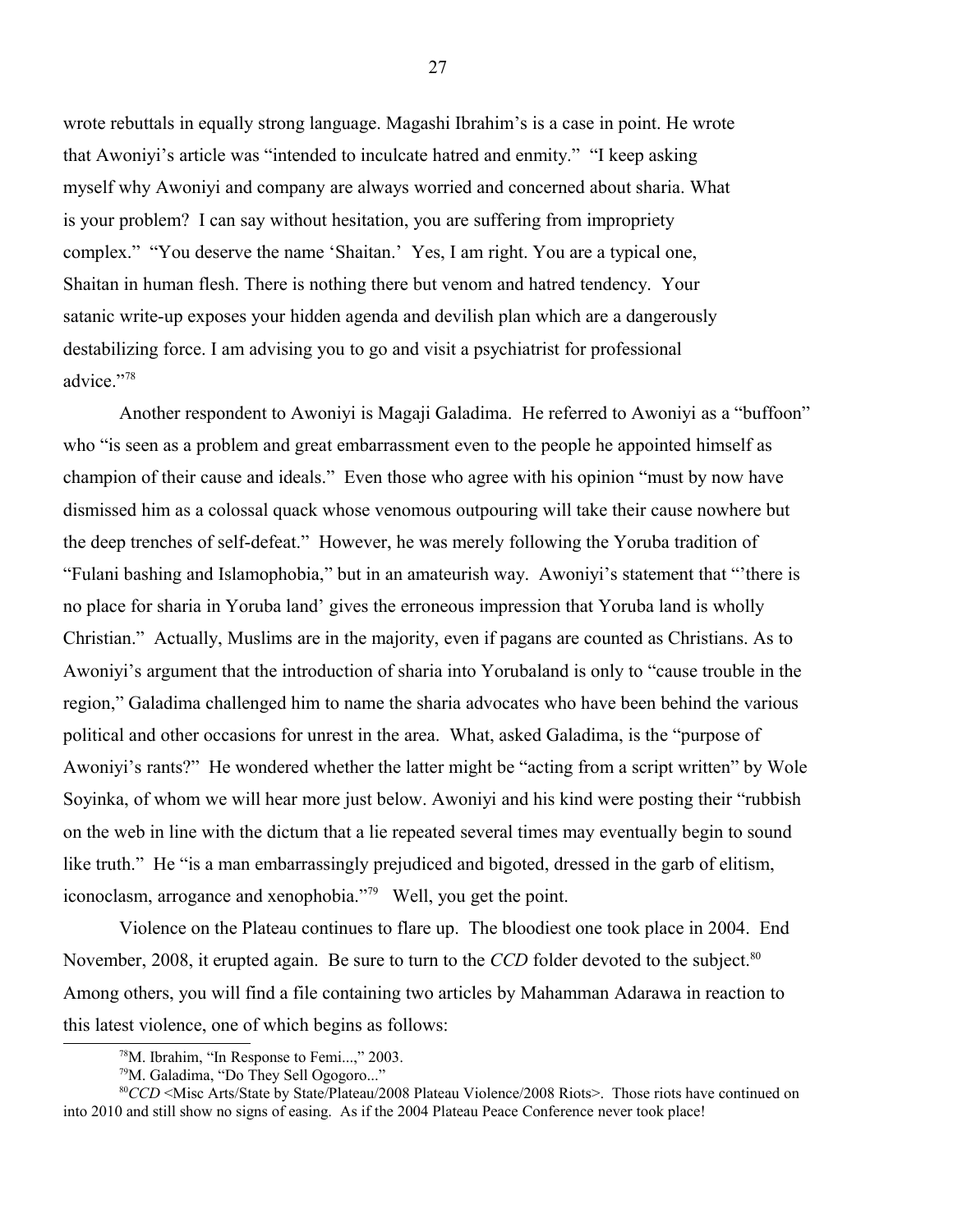*It is unfortunate that even after conducting a flawed election and using the opportunity provided by protest against the rigging to commit ethnic cleansing against Hausa/Fulani and Muslims, Jonah Jang and his government officials are still talking about "settlers" and "foreigners". The fact that they are not sober or reflective on the crimes they have committed and no one is calling them to order just showed the decadence in our political and judicial system. What it shows is that retired military officers and political office holders are at liberty to commit and even boast about their crimes.[81](#page-27-0)*

It is clear from these two articles that the two parties are miles apart and seem to be living on different planets. Adarawa betrays no knowledge, let alone understanding, of the Jos Christians' concerns about sharia, *jihad* or Muslim plans.

Female dress code has been a long-standing source of friction, dispute and even violence between the two religions.<sup>[82](#page-27-1)</sup> Ali Ahmad stated "it is difficult to find a single incident where Muslims have tried to be sharia-compliant without such efforts being vigorously resisted, even if it will result in little or no adverse effect to non-Muslims." For an example he referred to the Muslim-Christian uniform feud in the nursing world. The Nursing and Midwifery Council of Nigeria permitted female Muslim nurses to don more Muslim-friendly uniforms. Opponents to this move argued that the traditional Western-style nursing uniform is in conformity with the international standard to which Nigeria should adhere. Similar battles were still being waged about school uniforms for Muslim girls. Ahmad also informed us of a dispute in Oyo State about the proper dress code for female government officials. He could not comprehend why such developments always end up in confrontation rather than lead to reasonable solutions. Sentiment often plays greater part than does reason.<sup>[83](#page-27-2)</sup>

During August, 2007, Christian elders in the 19 Northern states, under the aegis of Christian Elders Forum, criticized the Kano State Government over an alleged decision to compel all students in the state to dress like Muslims irrespective of their religions or cultural inclinations. They were concerned that "the rights of a large segment of the population in the state have been infringed by those who have sworn to protect and defend those rights." They urged the government to rescind the order in the interest of peace and harmony.<sup>[84](#page-27-3)</sup> However, Sule Ya'u Sule, Director of Press and Public Relations to the Governor, denied the charge not only, but also clarified the situation and

<span id="page-27-0"></span><sup>81</sup>M. Adarawa, "Hausa/Fulani 'Settlers'…."

<span id="page-27-1"></span> $82$ See entries "Dress" and "Uniform" in J. Boer, indices of Vols. 2, 3, 4, 6.

<span id="page-27-2"></span><sup>83</sup>A. Ahmad, 2005, pp. 369-370.

<span id="page-27-3"></span><sup>84</sup>E. Mamah, 4 Aug/2007.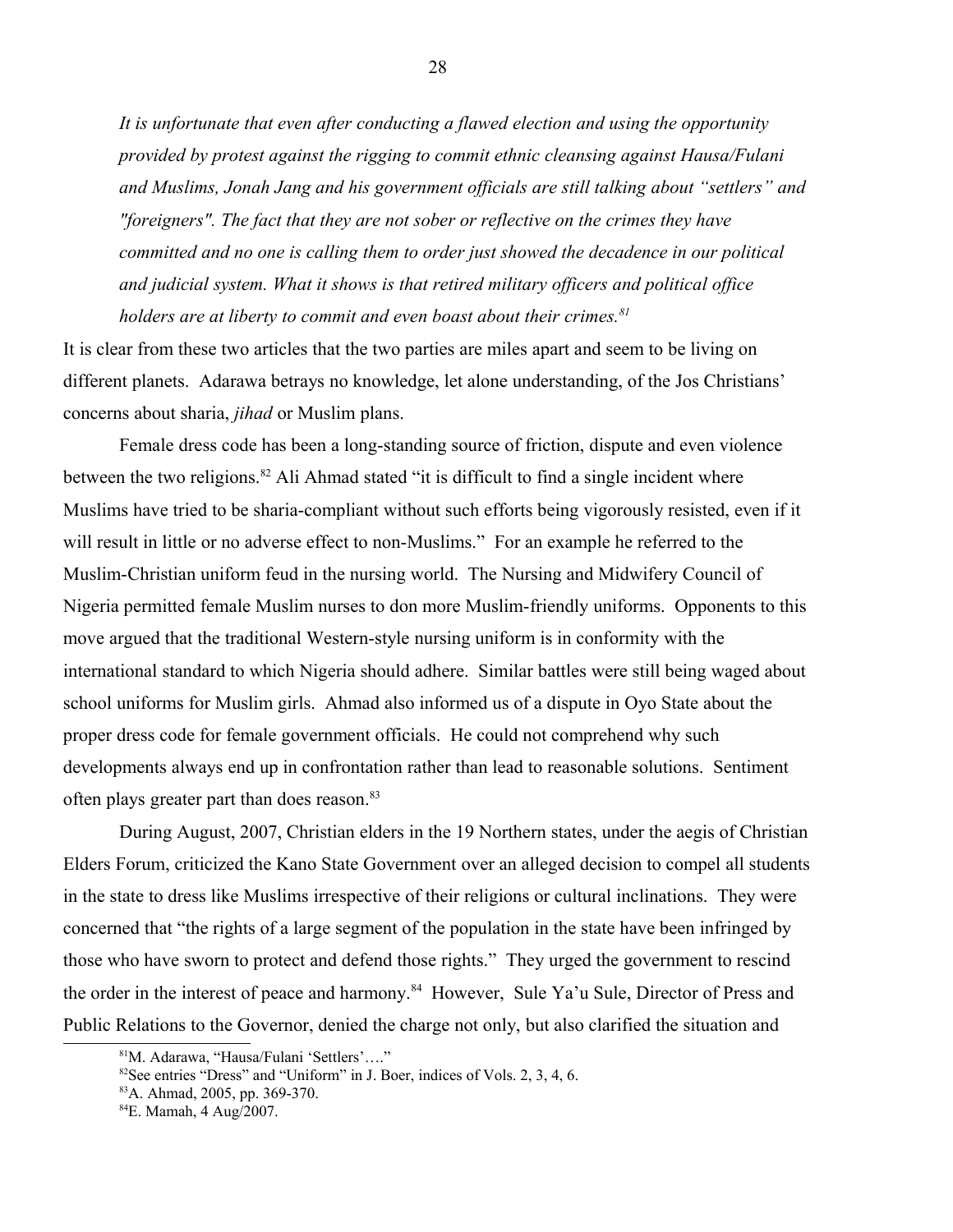firmly chided CAN for its rashness. Sule explained that Christian female students were not forced to wear Muslim dress, but they *were* obligated to dress decently. This, Sule argued, was even a law in some Christian states in the South as well as a rule on many university campuses. Sule chided the Christian Elders: "It is sad that an organized body like CAN would base its official position on newspaper rumours and would proceed to issue a statement indicting the state government without exhausting all avenues for official clarification." The Elders "should have first tried to find out exactly what the law said from relevant Kano State Government agencies or from the Kano State Branch of CAN, which is better informed about some of these issues, before rushing to criticize the state government." He added, "The Government is committed to instilling a morally right dress code among its students and therefore expects Northern CAN and indeed all well-meaning organizations to join hands to stamp-out immorality and indiscipline in our schools and society. Acting on rumour and cheap religious sentiments will not help us in our struggle for a united Nigeria."<sup>[85](#page-28-0)</sup>

## *2. Miscellaneous Muslim Writers and Issues*

Secularism has long been a bone of contention between the two religions in Nigeria. Ado-Kurawa was piqued by Matthew Kukah, who had written that secularism "has never been a threat to any religion." Those who argue that it is, do so only because they want to use state funds for Muslim purposes and, secondly, because they "think that it is they, not God, who own the religions." Ado-Kurawa bristled that secularism itself is a Christian notion, not Islamic. Furthermore, what right does Kukah have to speak for Islam? As to the matter of Muslim use of state funds, he quoted from J. D. Peel, whom he described as a "Christian brother," and who detected contradictions in CAN at this front:

*On the one hand, CAN insists that the Nigerian state should hold its secular principle of neutrality as between religions against the desire of Muslim pressure groups like JNI to associate the state with Islam. On the other, it is drawn to compete with them for state favours, such as subsidies for pilgrimages or religious buildings, and to adopt an attitude of automatically endorsing Christians in office, irrespective of their competence or probity.* 

<span id="page-28-0"></span><sup>85</sup>S. Sule, 10 Aug/2007. *CCD* <Misc Arts/Women/Fashion and Hijab/2007-08-10…>.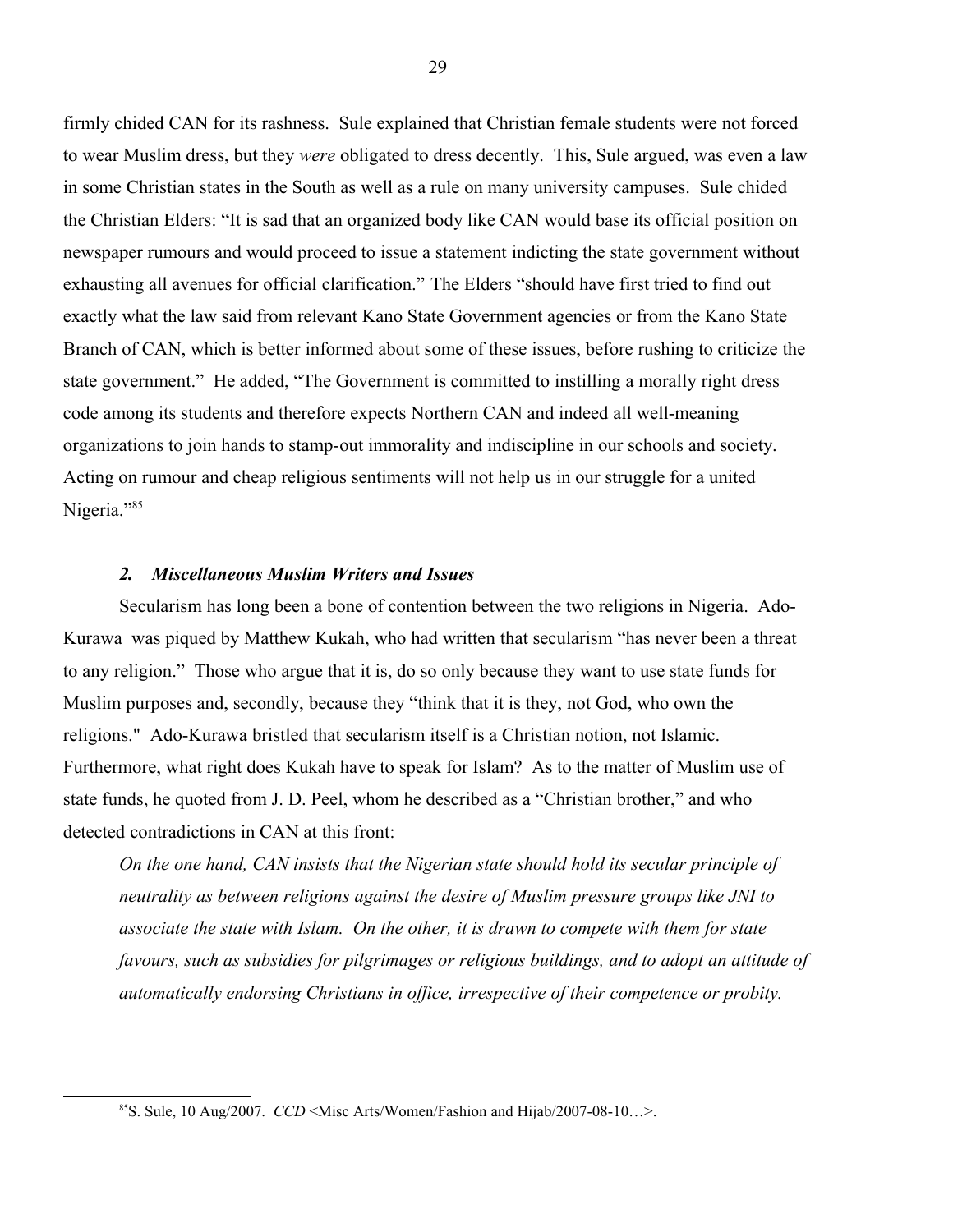*Nor has it been willing to open dialogue or establish links with progressive or secular Muslim opinion.*[86](#page-29-0)

And, Ado-Kurawa argued, secularism no threat to Christianity? Is it not a major cause of the decline of the Church in the West?<sup>[87](#page-29-1)</sup> With a scant reference to the Kuyperian struggle, he pointed out that at least some Western churches have struggled against secularism, for they did see it as a threat, but they are few.

Ado-Kurawa was also much annoyed with Mbang. He accused Mbang of having delivered "one of the most bigoted declarations ever made in Nigeria" with the following comment: "All members of CAN must make sure that the House of Assembly, governors and their deputies are Christians. Whether they like it or not, we will not allow any Muslim to be president of Nigeria again. I am declaring this as the president of CAN. They used to say politics is a dirty game. We must go and clean it. We will win Nigeria for Christ. Christianity has come of age in Nigeria."<sup>[88](#page-29-2)</sup> This, understandably, was a bit much for Ado-Kurawa.

His logic took a strange twist when he turned to Kukah's quotation of a parallel statement about Abubakar Gumi,<sup>[89](#page-29-3)</sup> who could be considered Mbang's Muslim mirror image. Gumi at one time declared that neither Christian nor woman would ever rule Nigeria in his lifetime. Instead of drawing attention to their mutual intolerance, Ado-Kurawa felt that this and other materials "demonstrated beyond reasonable doubt that the missionary predecessors of Kukah were the most intolerant bigots ever in Nigeria's history...."<sup>[90](#page-29-4)</sup> I must confess that I have difficulty following the logic here*.* If Mbang's statement was bigoted—and it probably was—then how could Ado-Kurawa fail to recognize and criticize the same in Gumi? As I have stated before, anger can distort logic. It happens on both sides.

He was also more than a little annoyed at the insulting ways in which Christians wrote about sharia. Reuben Abati, a columnist with *The Guardian*, "used banality to ridicule the sharia by insulting Muslims." His insults were expressions of crude dreams "in which he drank beer and enjoyed his sexual fantasy." Furthermore, he exercised "journalistic cowardice" and propagated

<span id="page-29-0"></span><sup>86</sup>I. Ado-Kurawa, 2003, pp. 410-413. Kukah and other Christians were aware of this contradiction and ambivalent about it. See J. Boer, vol. 3, pp. 128-129 and vol. 5, p. 98.

<sup>&</sup>lt;sup>87</sup>If Kukah may not speak about the effect of secularism on Islam, may Ado-Kurawa speak of its effect on Christianity?

<span id="page-29-2"></span><span id="page-29-1"></span><sup>88</sup>Quoted from *TD*, 31 July/2000, p. 4.

<span id="page-29-3"></span> $89$ For identity of this (in)famous Nigerian Muslim, see J. Boer, index entries in vols. 2, 3, 4, 5.

<span id="page-29-4"></span><sup>90</sup>I. Ado-Kurawa, 2003, pp. 410-413.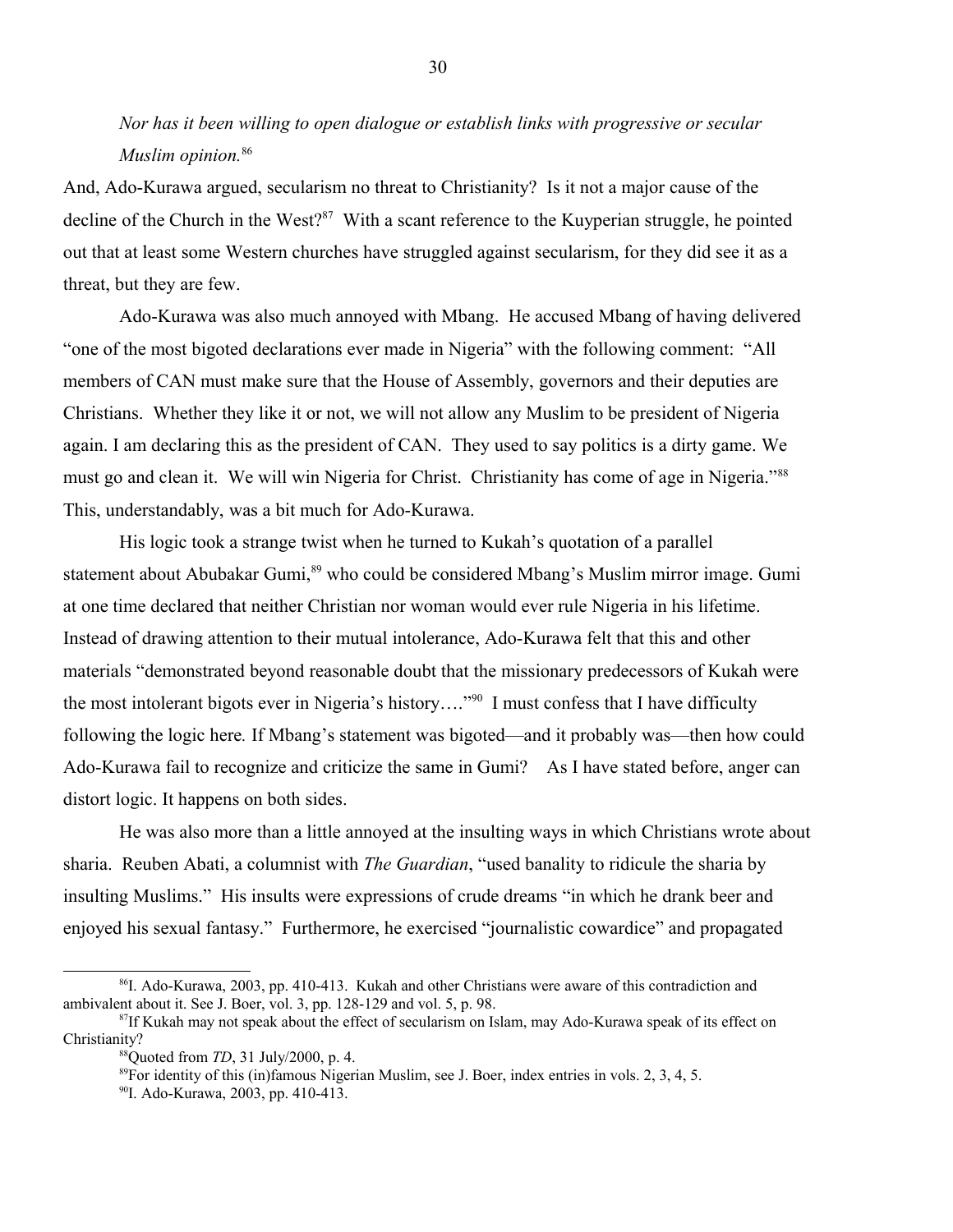"falsehood by literary manipulation" by statements such as "corporal punishment under the sharia has become the most popular form of entertainment...." Turning to an anonymous "vicious antisharia Yoruba Christian journalist," Ado-Kurawa described him as having made it "his vocation to ridicule the sharia. One of his methods was portrayal of the sharia as a law enforced by the *almajirais* [Qur'anic school pupils] and that it 'can catch only the poor and hungry.' As usual, Ahmed Sani must be a subject of ridicule and insults. Thus he wrote, 'The more I look at the photograph, the more uncomfortable I become. The first nagging question is: Where is Governor Sani's hand?""[91](#page-30-0)

Ado-Kurawa was also incensed at the way the "Christian-dominated media…personalised the sharia debate" by "character assassination." Governor Ahmed Sani "was called all sorts of names." Former Heads of State, Shehu Shagari and Muhammadu Buhari "received the worst bashing from these religious bigots." Abati took the cake with his "crude and boorish" remarks about all three of these leaders: "So, what is the Governor of Zamfara waiting for? Let him ask his chef to fry and garnish Jangebe's severed hand. This properly fried meat should then be divided into three parts: a portion should go to the Governor (he'd enjoy it), and then the remaining portions should be shared between…Shagari and…Buhari…May Their Excellencies have a good meal. *Allahu Akbar*!"[92](#page-30-1) It is bad enough when "base journalists" use such "abusive words, but what about the clergy?" The concrete example here is Matthew Kukah's calling Ahmed Sani "a mad man."

Ado-Kurawa closed his chapter about sharia and the Christian press with a quote from US President Thomas Jefferson: "The man who reads nothing at all is better educated than the man who reads nothing but newspapers." This, he concluded, "is very relevant to the contemporary Nigerian situation, where most of the Yoruba Christian-dominated papers are not committed to educating their readers but rather to dissemination of propaganda, of hate and bigotry."<sup>[93](#page-30-2)</sup>

#### *3. Miscellaneous Muslim Writers*

Ado-Kurawa was not the only one upset about Abati. Ahmad Rufa'i Khalid, in a letter to the editor, wrote how impressed, if not enamoured, he used to be with Abati. However, Abati overshot himself with the result that Khalid now became his bitter critic. Abati's report on a trip to Zamfara thoroughly incensed him for its alleged falsehoods and insults. "Every material fact as canvassed

<span id="page-30-0"></span><sup>&</sup>lt;sup>91</sup>I. Ado-Kurawa, 2003, pp. 413-415.

<span id="page-30-1"></span><sup>92</sup>Quoted from *The Guardian*, 31 Mar/2000, p. 49.

<span id="page-30-2"></span><sup>93</sup>I. Ado-Kurawa, 2003, pp. 420-422.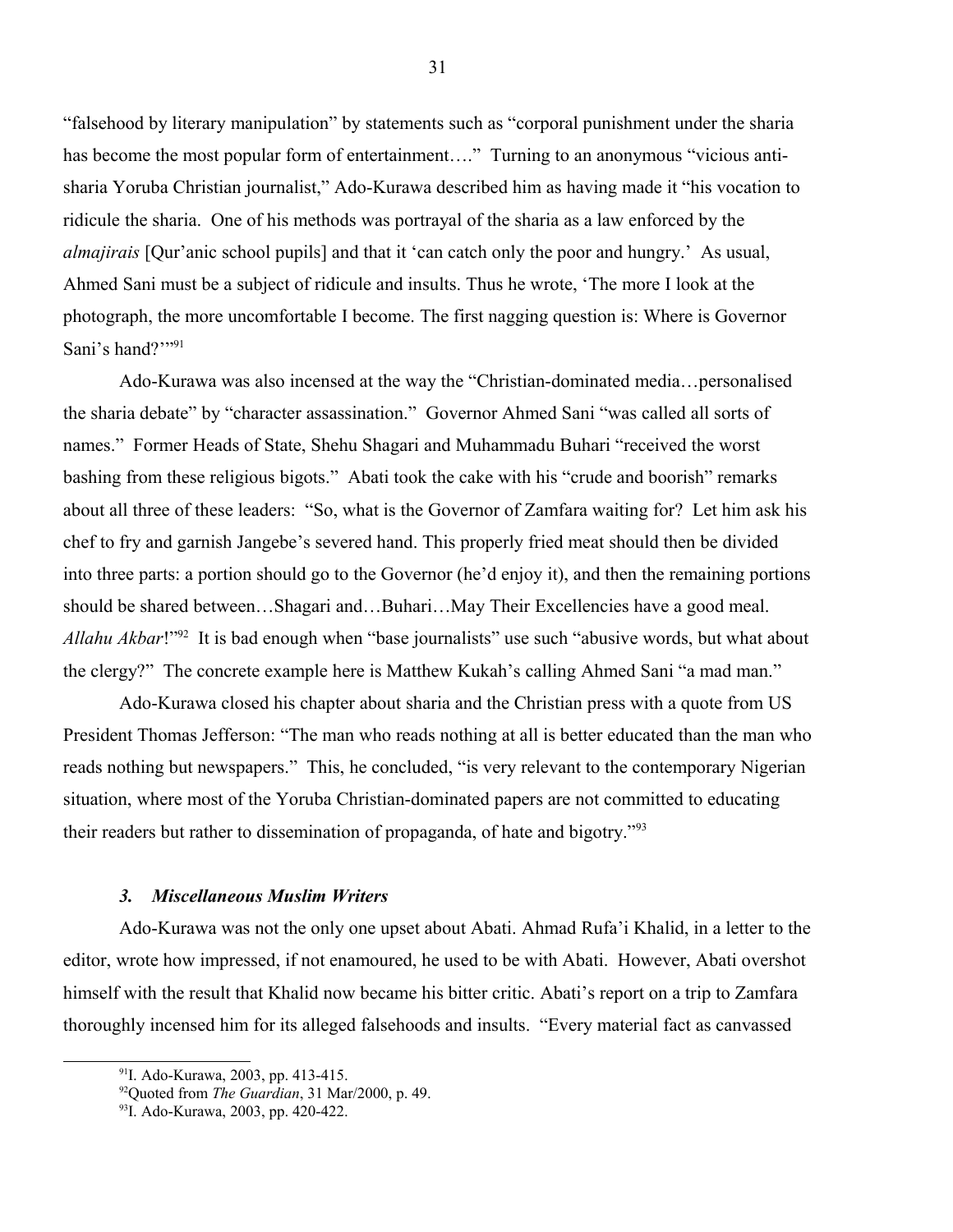by Abati is born out of falsity, misconception, mischievousness and lacks firmness of purpose. The urge to write must not only be there, but most importantly, enough facts to buttress the facts must be there too." Abati clearly did not understand the importance of sharia to Muslims. Other parts of the Abati report that offended Khalid included the proposal that the Governor "be arrested for perjury." He insulted the Governor with the nickname "Ayatollah Komo Nothing." In addition, he misrepresented important issues, not to speak of the gross insult in his prediction that "Zamfara might turn out to be a homosexual state, beggars, apartheid, etc." Next time Abati writes about sharia and related issues, he should be conversant with his topic.<sup>[94](#page-31-0)</sup>

In 1999, A. B. Ahmed was one angry man. After telling us a very interesting inside story of a rebellious anti-sharia paper he himself, a Muslim, had presented at the 1977 CA, he lashed out at Sunday Mbang, at the time the national leader of both the Presbyterian Church and CAN for his abrasive statements. He had watched Mbang on TV and reacted with great vehemence.

*To my utmost surprise and distress, I watched and listened in disbelief as that small priest, with a dog-collar around his neck and a crucifix dangling down his chest, began to repeatedly refer to Governor Ahmad Sani of Zamfara as "that mad man!" He went further to make several other incendiary statements to the effect that CAN would instruct Southern states with Christian majorities to declare Canon Law rule; that oil-producing states would be told by CAN to disallow oil prospecting and mining in their domains; that if a pin pricks a Christian in Zamfara, then Nigeria would go into religious war; and many other unmentionable, provocative and intemperate statements of truly irresponsible import. I swear solemnly that I sincerely believe that Mbang was either drunk or [possessed by an] imaginary power that night or that he was slowly but surely going ga-ga. Now it is not in my place, I, who committed near-apostasy in 1977 in order to keep Nigeria united, to begin to contribute to its dismemberment in 1999 by responding to this insane "Rasputin" of a prelate in a manner most suitable to his own arrogant, insolent and unpriestly vituperations.*

*What irks me unbearably is the fact that Nigerian Christians do not actually know the true facts about the sharia, which they attack so viciously. Not a single Christian has risen up in the last several decades to speak with understanding or a kind word about Islam and sharia. It is bad enough that our Christian compatriots have deliberately deafened their ear* 

<span id="page-31-0"></span><sup>94</sup>A. Khalid, 19 Nov/99.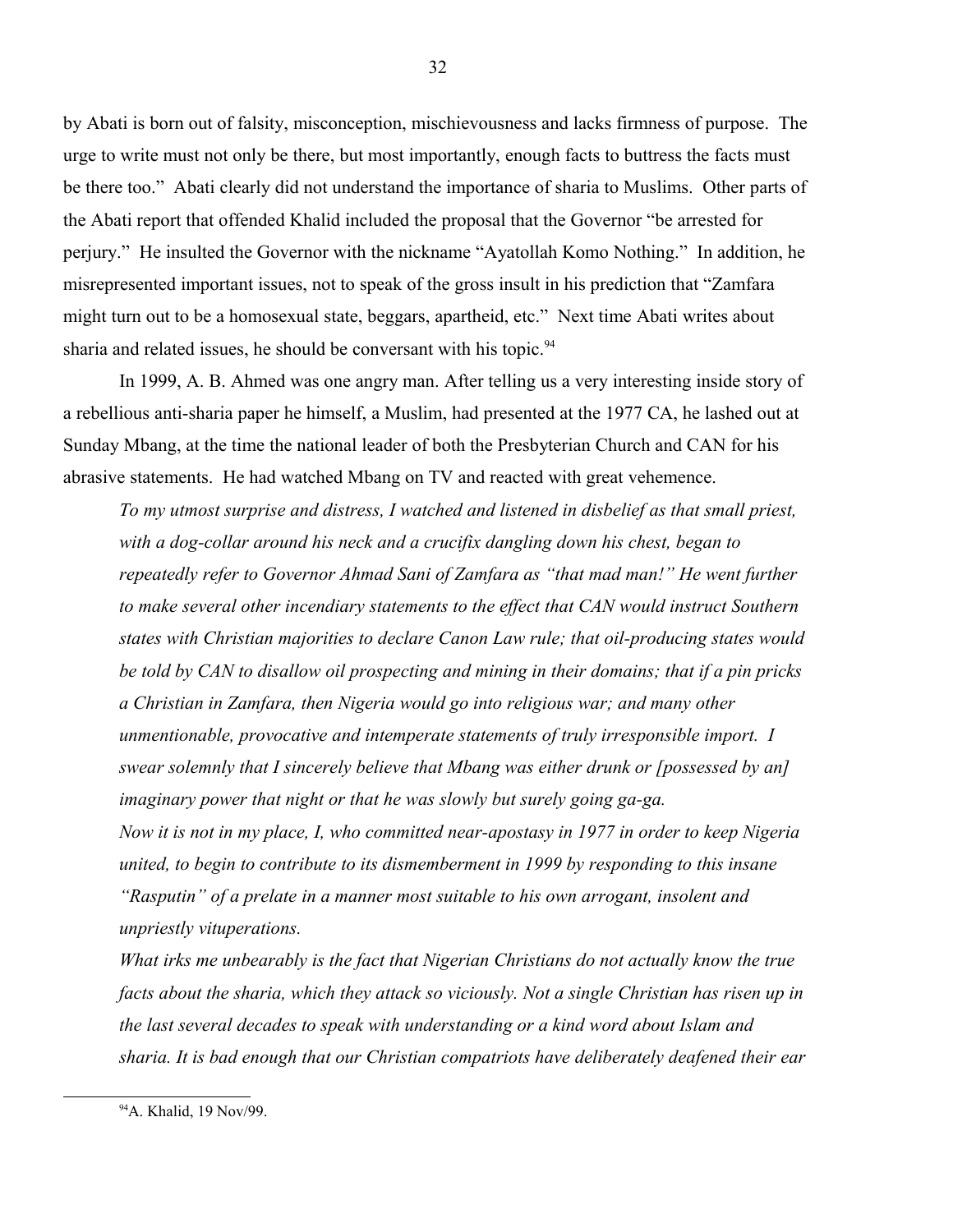*and reinforced their hearts against something which they have neither studied nor sought to understand. But to proceed from thoughtless antagonism to publicly calling us madmen is going too far, especially for a so-called man of God who should preach peace and universal love. If Mbang is not himself a madman, how can he call Governor Sani a madman? And if the governors of other Northern states also opt for sharia, will he continue to call all of them madmen?* 

*Let Nigerian Christians remember that religious leaders, like political leaders, are the ones who have led their poor and ignorant innocent followers into horrible conflict like the Inquisition, the Crusades and jihads, throughout history. As Mbang's foolish tirade has clearly shown, the gown does not make the priest and the crucifix can be dangling from the neck of a warmonger.* 

Ahmed ended the discussion by quoting from the Bible all of Matthew 23:1-12 and left the reader to draw his own conclusions about Mbang the "priest."<sup>[95](#page-32-0)</sup>

Two days later, Yaquba Kurba advised Christians that they should realize "that silence is not always a sign of fear. They should restrain themselves from making statements or actions that can jeopardise our fragile peace. Muslims are peace-loving people and they should be allowed to live in peace. Therefore, enough is enough—but only for the wise."<sup>[96](#page-32-1)</sup> Two weeks down the pike the Mbang episode evoked still more tirade, this time from A. A. Shu'aibu from Malali, Kaduna State. He, too, had watched the programme "with utmost dismay" when he heard that Mbang "openly insulted and ridiculed the Governor of Zamfara." In his closing, Shu'aibu referred Mbang to a number of Biblical texts and commented, "It is disheartening that a priest and religious leader like Prelate Sunday Mbang could launch a crusade to champion secularism against the divine laws from his Creator."[97](#page-32-2)

Some Muslims just plain lost their patience with opponents to sharia. This might have been the case with Ibrahim Datti Ahmed, a one-time presidential aspirant from Kano. He said he failed to understand the hysterics of opponents to sharia in Kano State. He suggested that "instead of opposing the legal rights of the majority, all those who feel uncomfortable with the new system

<span id="page-32-0"></span><sup>95</sup>A. B. Ahmed, 10 Nov/99.

<span id="page-32-1"></span><sup>96</sup>Y. Kurba, 12 Nov/99.

<span id="page-32-2"></span> $97$ A. Shu'aibu, 26 Nov/99. For more details see J. Boer, 2008, vol.7, p. 97.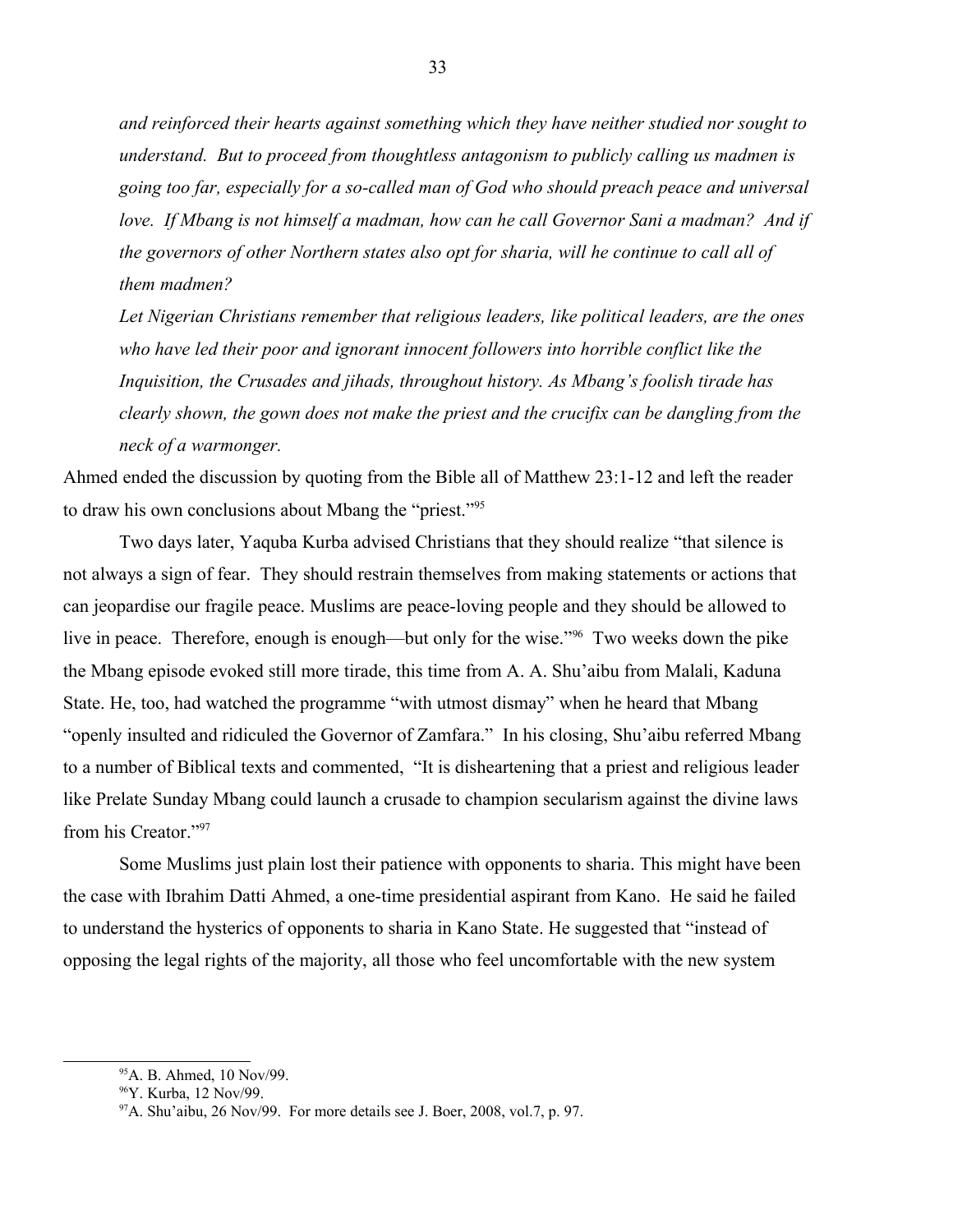should move out of the state." Nigeria upholds freedom of movement. Thus, if you do not like a majority decision, move on to a state more congenial to your comfort level.<sup>[98](#page-33-0)</sup>

Some were not much concerned with Christian reactions or healing relationships. When many Christians closed shop in his state, Governor Kure of Niger State reportedly said, "He did not care if the shops stay closed. And he may not really bother if the schools, already short of teachers, also closed up. What matters, he told the Muslim faithful, is to be 'steadfast.' He said that the full implementation of sharia is a challenge to all Muslims<sup>"[99](#page-33-1)</sup> This is in sharp contrast to another time when he actually went to the markets of Minna to assure non-indigenous traders of their safety.<sup>[100](#page-33-2)</sup>

There was an awareness that not all Christians entertained these fears. We have already met Governor Nyame earlier on. Ado-Kurawa told of Professor Adamu Baikie, a prominent core-North Christian leader, who allegedly reported, "So far as Northern Christians are concerned, we have not been unduly molested and in fact in a state like Zamfara, the governor goes out of the way to identify himself with us, our aspirations and our fears."<sup>[101](#page-33-3)</sup> President Obasanjo has stated that he was informed that some Christians took their cases to Sharia Courts because quick justice is assured. So we should recollect the popular saying "justice delayed is justice denied."<sup>[102](#page-33-4)</sup> Unfortunately, the show case adultery trials before the entire world described in Volume 6 were hardly examples of quick justice!

R. D. Abubakre of Ilorin University found that some Western scholars have a better attitude towards sharia than do Nigerian opponents. Referring to J. Norman Anderson and Noel J. Coulson, "two foremost authorities on Oriental laws," Abubakre found that these foreigners, though limited in their knowledge, "were apparently better, because their opinions were not…born out of prejudice against the Muslims. In contrast, Nigerian non-Muslim critics of the sharia are not in most cases ignorant, but they seem to be insensitive to the feelings of their opponents." Similarly, he found that Palmerston, an early British colonial administrator, though also basically ignorant of Muslims,

<span id="page-33-0"></span><sup>98</sup>L. Azare, 3 Mar/2000. This is parallel to a controversy raging in Canada during September, 2007. A wellknown radio personality had suggested that non-indigenes who do not like Canadian values, should consider returning to their place of origin. Substantial minority groups raised a hue and a cry and demanded his resignation from a public committee on which he served. The issue triggered columns, editorials and letters to the editor all over the country, not to speak of TV reactions.

<span id="page-33-1"></span><sup>99</sup>S. Oyibo, 2 Mar/2000, p. 25.

<span id="page-33-3"></span><span id="page-33-2"></span><sup>100</sup>J. Boer, 2004, vol. 2, p. 118.

<sup>&</sup>lt;sup>101</sup> Reported by *The Guardian*, 19 Nov/2000, as quoted by M. Haruna, 2002, "Sharia: Agabi's Executive Armtwisting," *DT*, 23 Mar/2002, back page. Baikie's positive attitude reported here is almost the opposite from that found in J. Boer, 2008, vol. 7, pp. 177-178, endnote 213, pp. 444-445 as well as in his speech at the launching of CAN in 1987 (A. Baikie, 1989, pp. 37-47).

<span id="page-33-4"></span><sup>102</sup>I. Ado-Kurawa, "Minorities under….," p. 23.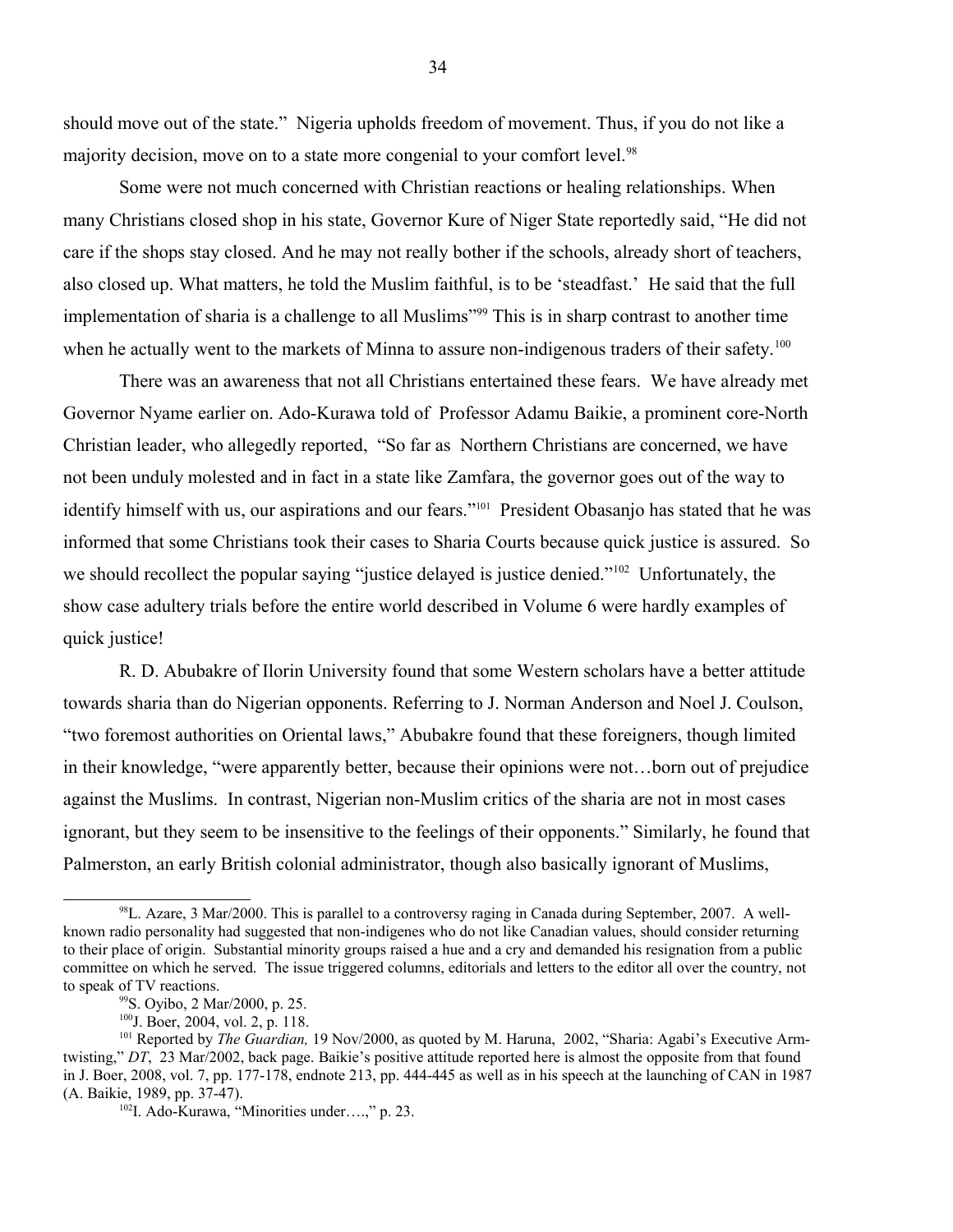displayed a more positive attitude towards Muslims than do Nigerian Christians. "It is almost certain that few Nigerian non-Muslims have the spirit of friendship towards Muslims" as expressed by Palmerston.<sup>[103](#page-34-0)</sup>

As already noted several times in this series, the situation in Plateau State differs from the others in a number of ways.<sup>[104](#page-34-1)</sup> Minchakpu reported Muslim opinion through the mouth of Sheikh Dawud:

*"The conflicts in Plateau State have their bearings in politics and jealousy," Sheikh Dawud said. "Politicians use religion to stir up sentiments among their followers." Sheikh Dawud believes that Christians have discriminated against Muslims. "Those who are not Muslims do not want to see Muslims in leadership positions in Plateau State," he said. "They do not want to see Muslims prosper economically, and that is why they have discriminated against us."* 

*Aggrieved Muslims recall, he said, that when British colonizers assumed power over Plateau State, they eroded Muslim leadership by appointing a Christian to take over Jos. "Right from the beginning, Jos was under the leadership of Muslims," Sheikh Dawud said. "The Hausa and Fulani ethnic groups had 11 leaders that ruled this city before the colonialists came to Nigeria, but the colonialist usurped us of this position and gave it to Christians. It is this that has infuriated us, the Muslims, and that is why we are demanding that this injustice be corrected."[105](#page-34-2)*

On November 9, 1999, the Speaker of the Edo State House of Assembly, Honourable Okosun, was interviewed on TV about sharia issues. One writer, Isa B. Abdullahi of Sokoto, responded with considerable annoyance. Apparently the Speaker had expressed all the usual Southern Christian objections, including the prediction of a natural death of sharia. He declared the sharia move dangerous for the country. He also threatened to evict all Zamfarians from his state, if any Edo citizen in Zamfara would be hauled before a Sharia Court. Abdullahi retorted that when the Edo State Government handed "over all its primary schools to Christian missionaries, nobody outside Edo State interfered." There had been no discussion about possible forced conversion of children to Christianity. These schools were now running with state funds. Is that not the establishment of Christianity as the state religion? In Zamfara, secular schools will remain secular;

<span id="page-34-0"></span> $103R$ . D. Abubakre, n.d., pp. 62, 69-70.

<span id="page-34-1"></span><sup>104</sup>J. Boer, 2008, vol. 7, ch. 8.

<span id="page-34-2"></span><sup>&</sup>lt;sup>105</sup>O. Minchakpu, 10 Oct/2005. J. Boer, vol. 7, Appendix 19.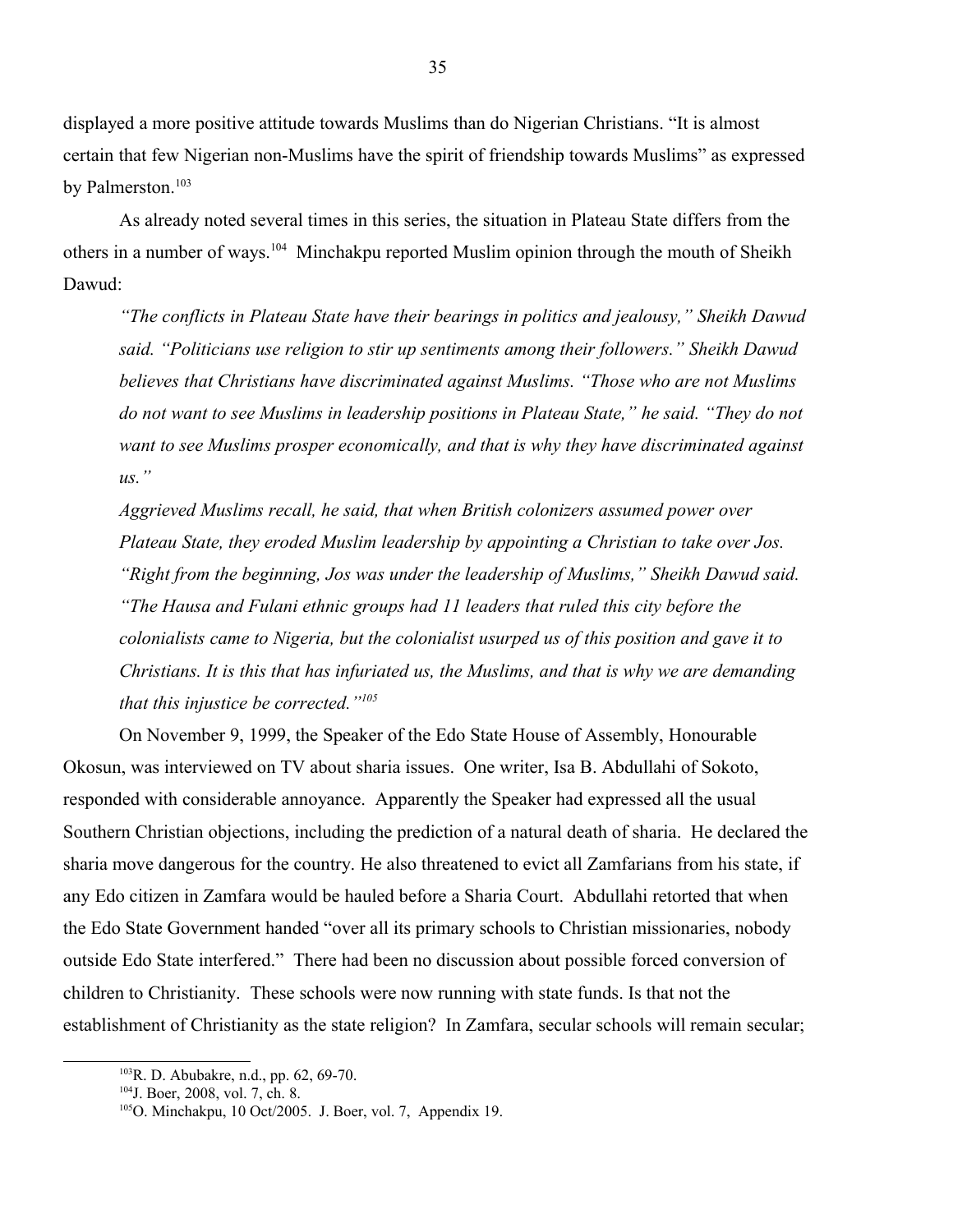no attempt at Islamization has been made. Why is Okosun so worried about Zamfara or, as Abdullahi put it, "so supra-sentimental?" Or why does he express himself on TV with such arrogance?<sup>[106](#page-35-0)</sup>

Pentecostals also drew the ire of sharia campaigners. Sani Mustapha was offended by comments allegedly made by Bishop Okwonkwo, National President of the Pentecostal Fellowship of Nigeria, and judged them "most unfortunate and very inciting." The Bishop had apparently dismissed sharia as "medieval law ill suited to modern society."[107](#page-35-1) Mustapha chided the Bishop. "He should have made reference to history, as in reality the history of Prophet Muhammad (SWA) has been translated into English." He was not making the proper distinctions inherent in sharia and thus confusing the issues. $108$ 

Similarly, Aminu Okpanachi was not impressed with the methods of Pentecostals, CAN and other sharia opponents. "There was massive use of rumours, lies, exaggeration and blackmail." CAN and the Pentecostal Fellowship of Nigeria with their paid advertisements "fed the public with crap, which later turned out to be lies." They claimed that more than 20 people had been detained and churches burnt down in Zamfara before sharia went into effect. Zamfara officials denied the charges and expressed their disgust. CAN even ordered Christians to strike on December 1, 1999. Okpanachi then told the scandal of Mbang's insults of Governor Sani reported above. He asked , "Why is it that those who do not live in Zamfara, a state with 99 per cent Muslim majority, are the loudest critics, while we hear little or no noise from Zamfara people? Why all this noise when we have been educated that Islam does not permit the forceful application of this law on non-Muslims?"<sup>[109](#page-35-3)</sup>

Ibrahim Umar was of similar sentiment and turned the spotlight especially on CAN: *As to CAN, their reaction is not surprising. Their religion has never been propagation or defence of Christianity, but opposition to Islam. Their threats are but empty rantings of desperate men with neither focus nor wisdom. The only good thing is that we have serious Christians like Reverend Maikudi Kure from Jos, who went on air over the BBC and declared that the same tenets of the Islamic Sharia are enshrined in the Bible and the declaration of Sharia in Zamfara is a welcome decision as it will curtail social vices like prostitution, theft, disrespect to parents, consumption of intoxicants, adultery, etc. Islamic* 

<span id="page-35-0"></span> $106$ I. Abdullahi, 30 Nov/99.

<span id="page-35-1"></span><sup>107</sup>Mustapha quoted from an advertorial published in *TD*, 21 Oct/99.

<span id="page-35-2"></span><sup>108</sup>S. Mustapha, 4 Nov/99.

<span id="page-35-3"></span><sup>&</sup>lt;sup>109</sup>A. Okpanachi, 8 Dec/99. No noise or criticism from Zamfarians? Please go to Chapters 4 and 6 of Vol. 6.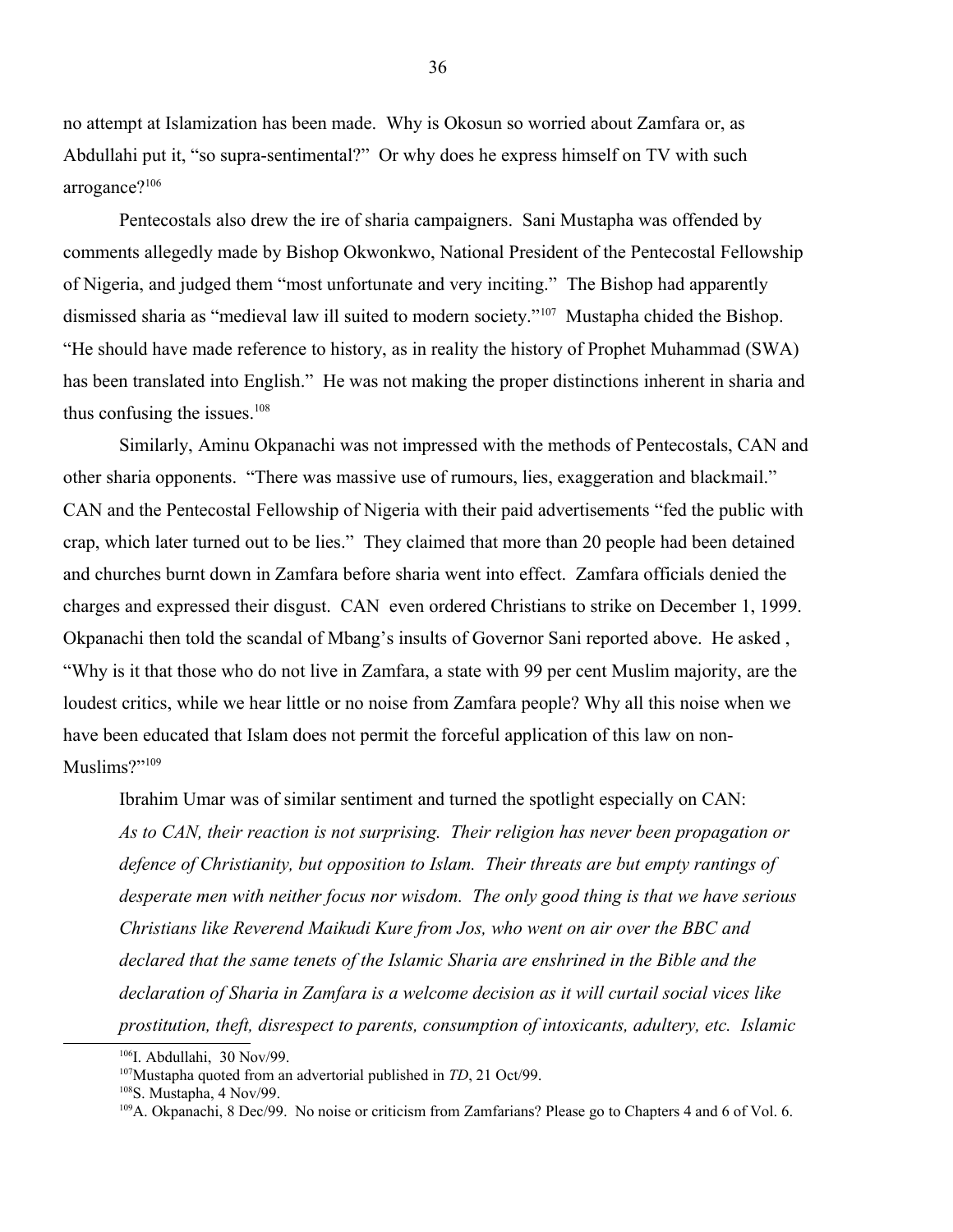*states from the days of the Holy Prophet (SWA) through the Ottoman Empire down to the Sokoto Caliphate have always provided cover and protection to Christians and allowed them to live according to their laws. It is those without the knowledge of history that express blind fears based on mere assumptions.[110](#page-36-0)*

These accusations and critiques continued right up to the time of this writing. In 2007, a new ruckus occurred in Kano State. Here is a report from Ibrahim Shuaibu:

*There was panic in Tudun Wada LGA of Kano State yesterday as youths unleashed terror on Christians living in the area. The action was as a result of speculations that a Christian teacher in the area drew a cartoon of Prophet Muhammad and displayed it in his sleeping room in the area. The protesting youths caused serious pandemonium. Ten shops belonging to Igbo traders in the area were set on fire.*

*The cartoonist was said to have relocated to the house of the district head for safety, before the intervention of the police. The police are now on red alert in the town to prevent escalation of the crisis. TD gathered that an emergency security meeting was yesterday quickly arranged by the joint security team in the state to ensure that the crisis did not escalate to other parts of the state.[111](#page-36-1)*

The Kano Muslim Youths Consultative Forum (KMYCF) Chairman, Aminu Yakub, accused CAN of reporting falsely on the incident. The latter claimed that nine Christians had been killed, a report the Forum judged "baseless and an attempt to incite the public." As Hassan Karofi told the story, Yakub

*Challenged CAN to produce evidence over its claim, adding that for a body that is supposed to be religious, should not allow itself to be seen promoting falsehood. "We have been living for over 40 years with our Christian brothers without any such incident, this was the first, why can't we ask what was responsible instead of casting aspersions that were false and misleading?" he asked.*

*The Forum chairman challenged CAN to give the number, name and area where the said corps member was serving the area, stressing that a religious body must always work to promote harmony and not inflame an already tense situation.*

*He said the security agencies are in possession of the cartoons drawn by some Christians*

<span id="page-36-0"></span><sup>&</sup>lt;sup>110</sup>I. Umar, 19 Dec/99. Appendix 4.

<span id="page-36-1"></span><sup>111</sup>I. Shuaibu, 29 Sep/2007.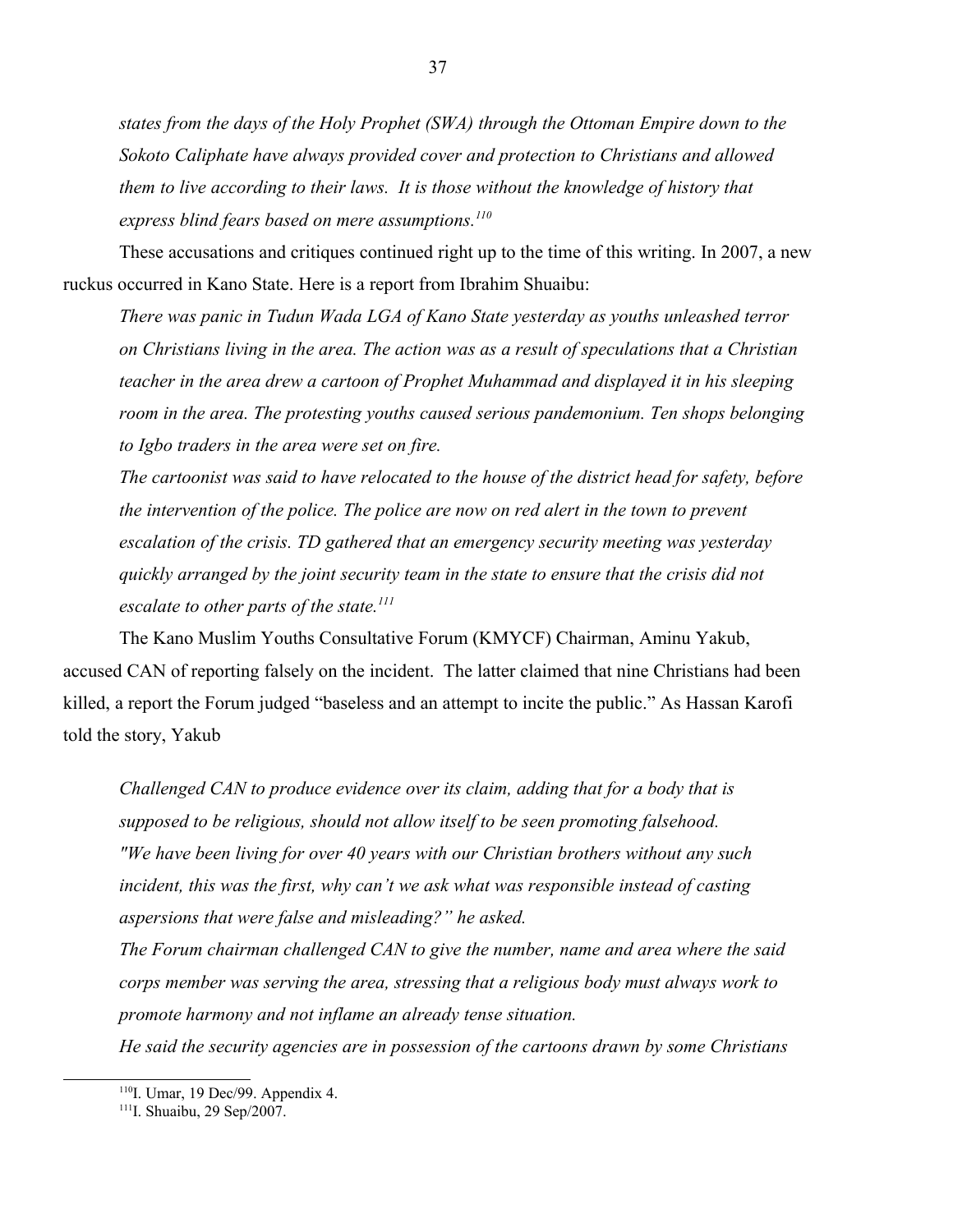*in the area and not by an Indonesian as claimed by CAN.*

*He therefore called for concerted efforts to create awareness towards religious tolerance and respect for religions rather than un-provoked attacks on the sanctity of religions which mostly led to crisis and loss of lives and property.*

*It could be recalled that CAN Secretary General Mr Samuel Salifu, last week called on the FG to investigate the Tudun Wada crisis, claiming that nine Christians were killed, including a corps member, a claim the Forum denied.[112](#page-37-0)* Enough said. The recriminations continue in thought, word and deed.

Here then you have the general attitude of Muslims towards Christian opposition to the expanded sharia. While the above Kano stories are not overtly about sharia, such developments are the result of the fragile atmosphere created by a combination of sharia and the Danish cartoons.

Sani Mustapha, along with Lateef Adegbite, was among the few Muslims who professed understanding of Christian opposition to sharia. "I fully understand the tears of the Christians with regard to the establishment of the sharia," he wrote. "Muslims have been ruling this country far longer than the Christians." They have created a mess of illiteracy and poverty with the rulers interested only in maintaining their own luxurious style of life. "The opposition and fear of Christians against the sharia could therefore be justified." However, Christians have participated in maintaining this order of injustice and corruption. They did not pursue the justice of the Bible anymore than Muslims followed the justice of sharia. Christians knew that the sharia was better than Muslim practice, but Christian leaders pursued their own "selfish interest."<sup>[113](#page-37-1)</sup>

I end this highly inflammatory section with the following parting shot from the National Publicity Secretary of Action Congress, one of Nigeria's political parties, Alhaji Lai Mohammed. Without distinguishing between Muslims and Christians, he had this to say about clerics "With naira signs in their eyes and the hunger for land in Abuja<sup>[114](#page-37-2)</sup> driving their thoughts, many clerics have abandoned the truth and joined the pigs at the trough, instead of speaking the truth to power." One recognized exception to this was Catholic Archbishop John Onaiyekan, of whom we will hear much in Chapter 3.<sup>[115](#page-37-3)</sup>

<span id="page-37-0"></span><sup>112</sup>H. Karofi, 21 Oct/2007.

<span id="page-37-2"></span><span id="page-37-1"></span> $113$ S. Mustapha, 3 Nov/99.

<sup>&</sup>lt;sup>114</sup>Abuja is the new capital of Nigeria, where land is being distributed at a premium and often under most corrupt conditions.

<span id="page-37-3"></span><sup>115</sup>C. Okocha, 18 Aug/2007.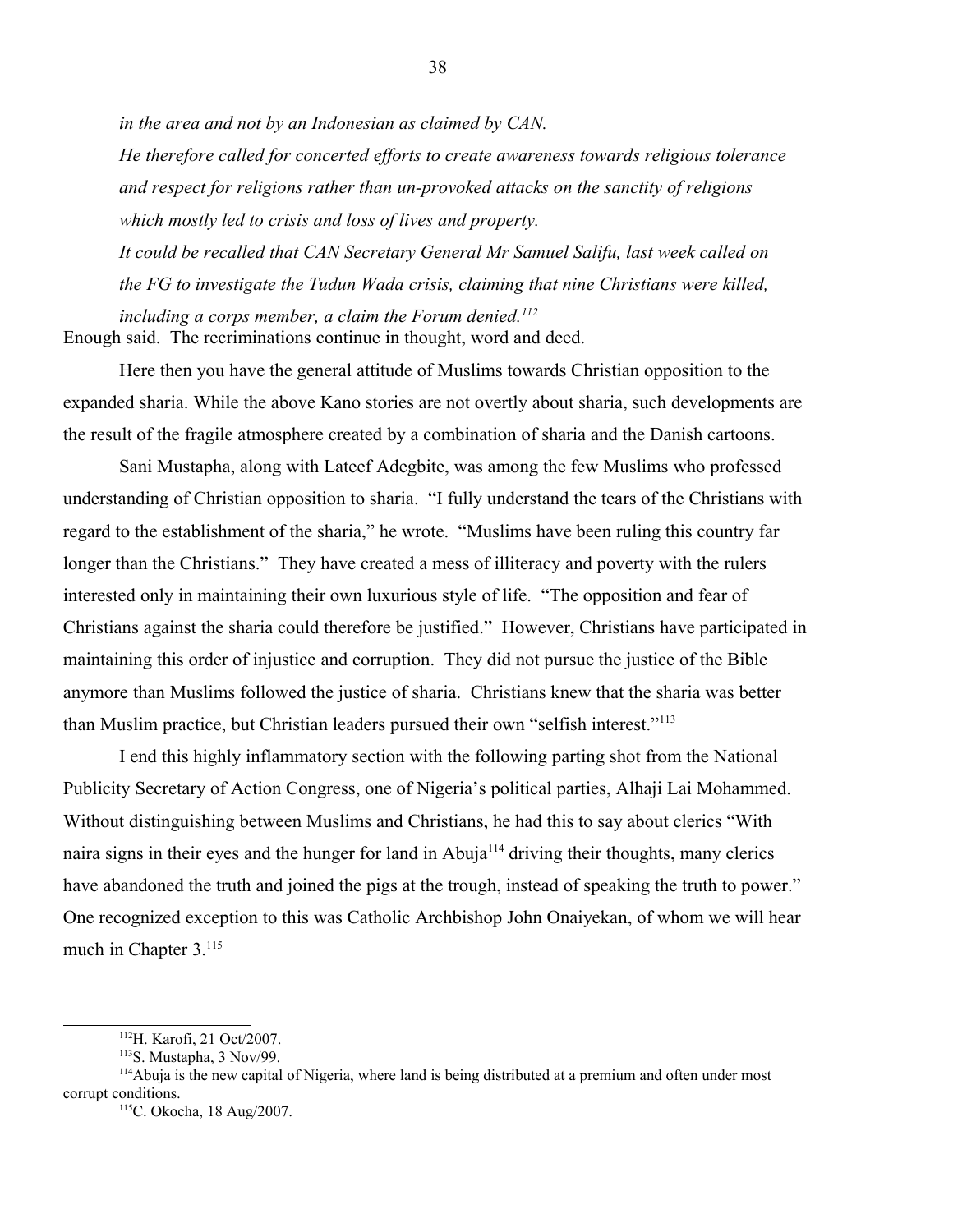#### **Jihad and Islamization Plan**

You may recall from previous volumes that Christians are convinced that Muslims have a definite plan to take over Nigeria and Islamize the place.<sup>[116](#page-38-0)</sup> Muslims, of course, deny it. Salisu Bala wrote,

*Almost thirty years now, since the sharia debate of 1977-78, CAN has been accusing the Muslims of a secret plan to Islamise the whole country. The question now is, is Nigeria today an Islamic state? Is it possible for a multi-ethnic and multi-religious country like Nigeria to be Islamised? The answer to these questions is no doubt a capital "NO," as there is a great difference between an Islamic state, Muslim state and a multi ethnic/religious state. Nigeria is in the third position and cannot be an Islamic state, for an Islamic state is where a country is governed completely by the holy Qur'an. But in the case of Nigeria we have the Constitution of the Federal Republic of Nigeria which is accepted by all. But some of the states in the federation may be called Muslim states, because they are populated, governed and controlled by Muslims. Like in the year 622 AH, when the prophet migrated from Makkah to Madinah, it became a Muslim state from the beginning, even though there were also Jews, Christians and Traditionalists. The non-Muslims were not forced to accept Islam; in fact, they put hands together to develop the city.[117](#page-38-1)*

Sheikh Zakariya Balarabe Dawud denied that "Muslims aspire to turn Nigeria into an Islamic state. Politicians create the impression that we want to convert Christians into Muslims and that we want to Islamize the state. This is not true." Muslims are supposed "to live in peace with Christians, so long as they allow us to live in peace with them, and allow us to practice our religion. However, we are enjoined to fight to defend Islam if we are not allowed to practice our religion."

### **Issues of Law**

#### *1. Sharia and the Bible*

Muslims are often puzzled by Christian opposition to sharia, since much of it is also found in the Bible. Why then do Christians reject it? Ibrahim Ali stated that "stripped to their basic moral code, Islam and Christianity were fundamentally similar. Both abhor adultery, fornication, prostitution and alcoholism."[118](#page-38-2) Lawan wrote that Christians critique sharia for its provision for

<span id="page-38-0"></span><sup>116</sup>J. Boer, vol. 3, 2004, pp. 35-44.

<span id="page-38-1"></span><sup>117</sup>S. Bala, 2000, p. 6. See also J. Boer, 2007, vol. 6, pp. 200-209.

<span id="page-38-2"></span><sup>118</sup>S. Misau, 31 Jan/2000.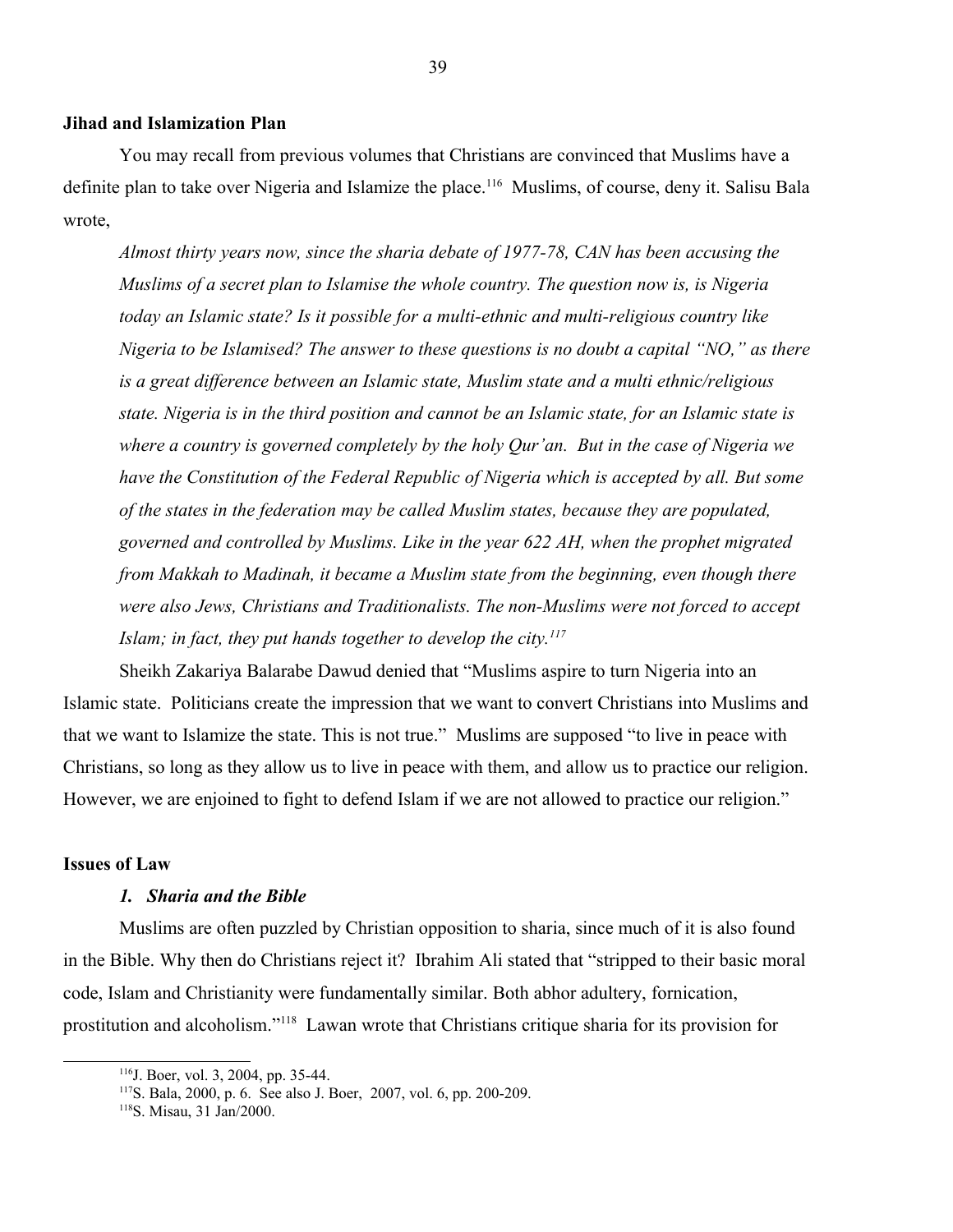capital punishment, "but they mischievously refuse to recognise" that the Bible also provides for the death penalty for adultery, while flogging is also prescribed for certain crimes.<sup>[119](#page-39-0)</sup>

The Islamic Circle of Minna, the capital of Niger State, "noted with deep concern the spate of criticisms that have greeted the declaration of sharia in Zamfara." "Most disappointing is the fact that these criticisms were chiefly from Christian clerics who should be the first to recognise and support it, since all the divine injunctions governing the sharia are also found in the Holy Bible." Like others before and after them, they listed a multitude of issues that the Bible shares with the Qur'an—adultery, fornication, drunkenness, homosexuality, murder, usury and more.

In view of the similarities between the OT and sharia laws, "it is a matter of serious regret" that such people "could still engage in vehement and shameless criticism of people willing to obey those injunctions. Such an attitude is tantamount to open rebellion against God." Their attitude is like that of the Pharisees. "It is shameful, disgraceful and indeed painful to observe that people who spent years in the seminaries, training to uphold the injunctions of God and by virtue of which they got the responsibility of leading people to obey God, would be the very first to vehemently and openly reject Him." "We feel bitterly disappointed particularly with the Catholic bishops and archbishops. Whenever some of them speak against Islam or sharia, we pity their flock." For Christian clergy to oppose the sharia that teaches the same things is unbelievable and unacceptable. "What is there in the sharia that Christian scholars are quarreling about? Is there anything that the sharia talks about which the Bible has not said the same thing about? Or are we to understand that those laws in the Bible are not meant to be obeyed? They are threatening thunder and brimstones against those willing to obey God. What a shame." "Their stiff opposition to sharia has made it clear that they are either ignorant of the Bible as regards sharia or that they simply do not believe in their holy Scriptures. We tend to believe the latter. We appeal to these clerics that if they are spiritually too weak or unwilling to see to their implementation as God directed (Matthew 5:17-19), they should at the very least leave Muslims alone."<sup>[120](#page-39-1)</sup>

Albashir similarly argued in this fashion. "Christians should understand that Islamic law has many common grounds with the Christian law. For example, both religions prohibit vices such as robbery, theft, adultery, fornication, gambling, corruption, etc. The essence of law in the two religions in effect is similar."**[121](#page-40-0)** Ibrahim Aliyu also argued, "They say sharia is too harsh, that the amputation of the hand that commits theft is barbaric, but they've forgotten that in the Bible,

<span id="page-39-0"></span><sup>119</sup>J. Lawan, 9 Nov/99.

<span id="page-39-1"></span><sup>&</sup>lt;sup>120</sup>Islamic Circle, 6 Dec/99.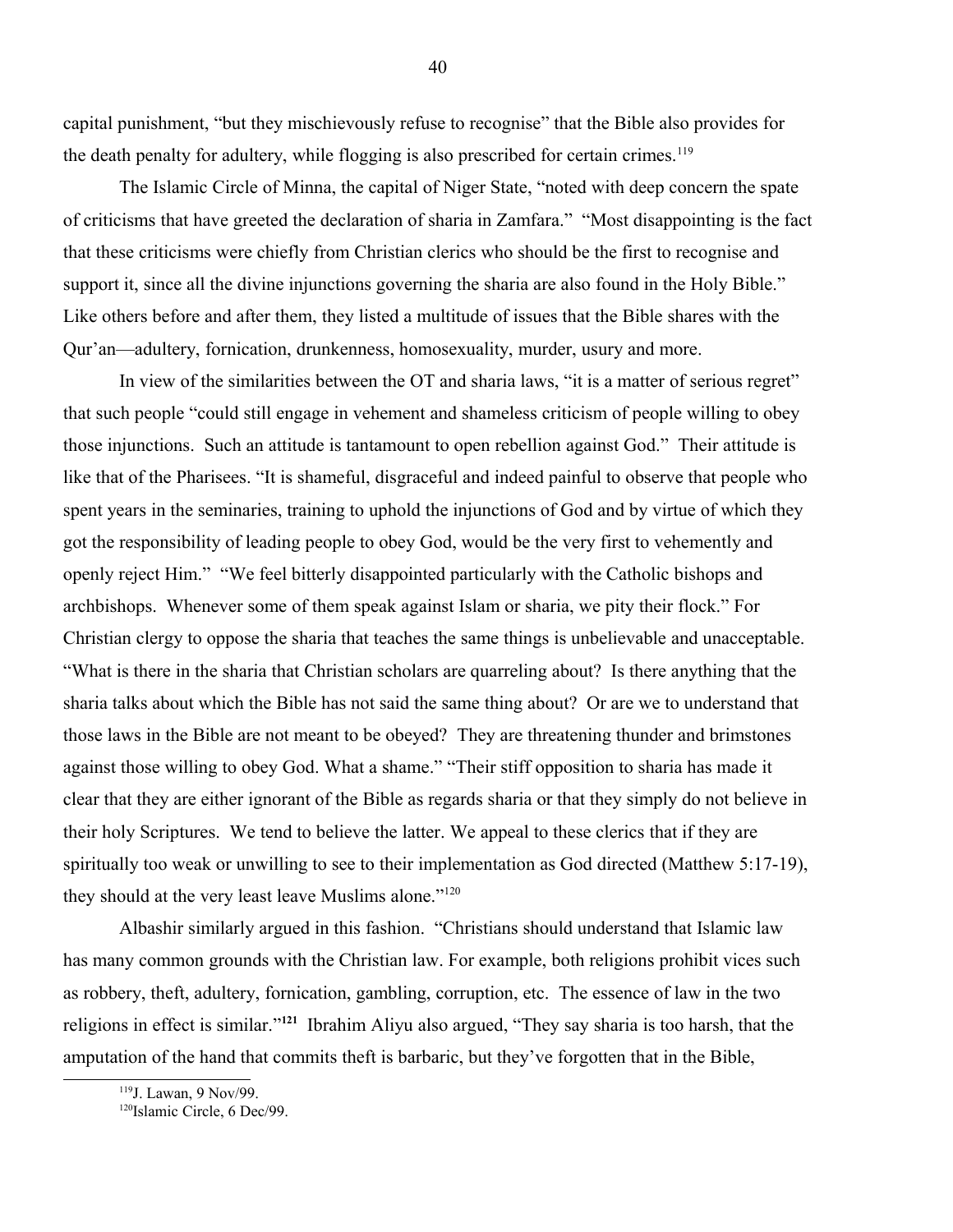Deuteronomy 22:22 and 25:1-3, death is the penalty for adultery and flogging meted as punishment respectively. Also, in the so-called democratic societies, capital punishment, such as electrocution, hanging, firing squad and lethal injection are meted on criminals. Why won't you call these harsh?" Elsewhere in the same article, "What are Christians worried about? Does Christianity approve of alcoholism, stealing, prostitution, murder, lying and adultery? The answer is 'no.' Many verses in the Bible condemn these acts. See Exodus 20:13-17. Then why don't we implement sharia to fight these immoral acts? Why the opposition?" He concluded his article with an appeal to Christians "to calm down and try to understand what sharia is all about. They shouldn't make conclusions before its implementation. Let's give sharia a chance."**[122](#page-40-1)**

## *2. Religious Roots of Common Law*

While almost all Nigerian Christians and secularists--such as there are-- regard Nigeria's common law neutral, secular and non-religious,<sup>[123](#page-40-2)</sup> Muslims insist that it is far from any of these. In this section we will adduce their argument that, in fact, common law is based squarely on the Christian faith and is thus, by definition, religious in nature and hardly neutral. In that respect it is no different from sharia.

Suleiman Kumo, in answer to a question by Ibrahim Umar about the implications of sharia in a "multi-religious secular society," declared the question itself wrong. The real question, he insisted, is: "What are the implications of continuing to implement the current Christian-based legal system in a multi-religious society where Muslims are in the majority?" End of subject. It would have been interesting to hear Kumo out on this one. His corrected question was, of course, a good one.<sup>[124](#page-40-3)</sup> But there it is: The current legal system has its base in Christianity. Though Christians themselves often fail to realize this background to the system or flatly deny it, Muslims are very much aware of it. It is, in fact, a crucial point in their sharia campaign.

Thirteen years earlier, Ibrahim Sulaiman made the same assertion with a little more substance. In opposing sharia, he charged, Christians "hide under the banner of secularism to campaign against the sharia. Such hypocrisy is not enough to prevent us from knowing the truth of the matter. English law is essentially Christian, or so it is claimed." In a case that Nigerian Muslims

<sup>121</sup>A. Albashir, 8 Nov/99. See also M. Dadi, *AM*, 15-21 Mar/2000. J. Boer, vol. 6, Appendix 17. I. Ado-Kurawa, 2000, pp. 16-17.

<span id="page-40-1"></span><span id="page-40-0"></span><sup>&</sup>lt;sup>122</sup>I. Aliyu, 13 Dec/99.

<span id="page-40-2"></span><sup>&</sup>lt;sup>123</sup>See J. Boer, vols. 4 and 5 on this subject.

<span id="page-40-3"></span><sup>124</sup>I. Umar, 9 Nov/99, Appendix 4. J. Boer, vol. 6, Appendix 56.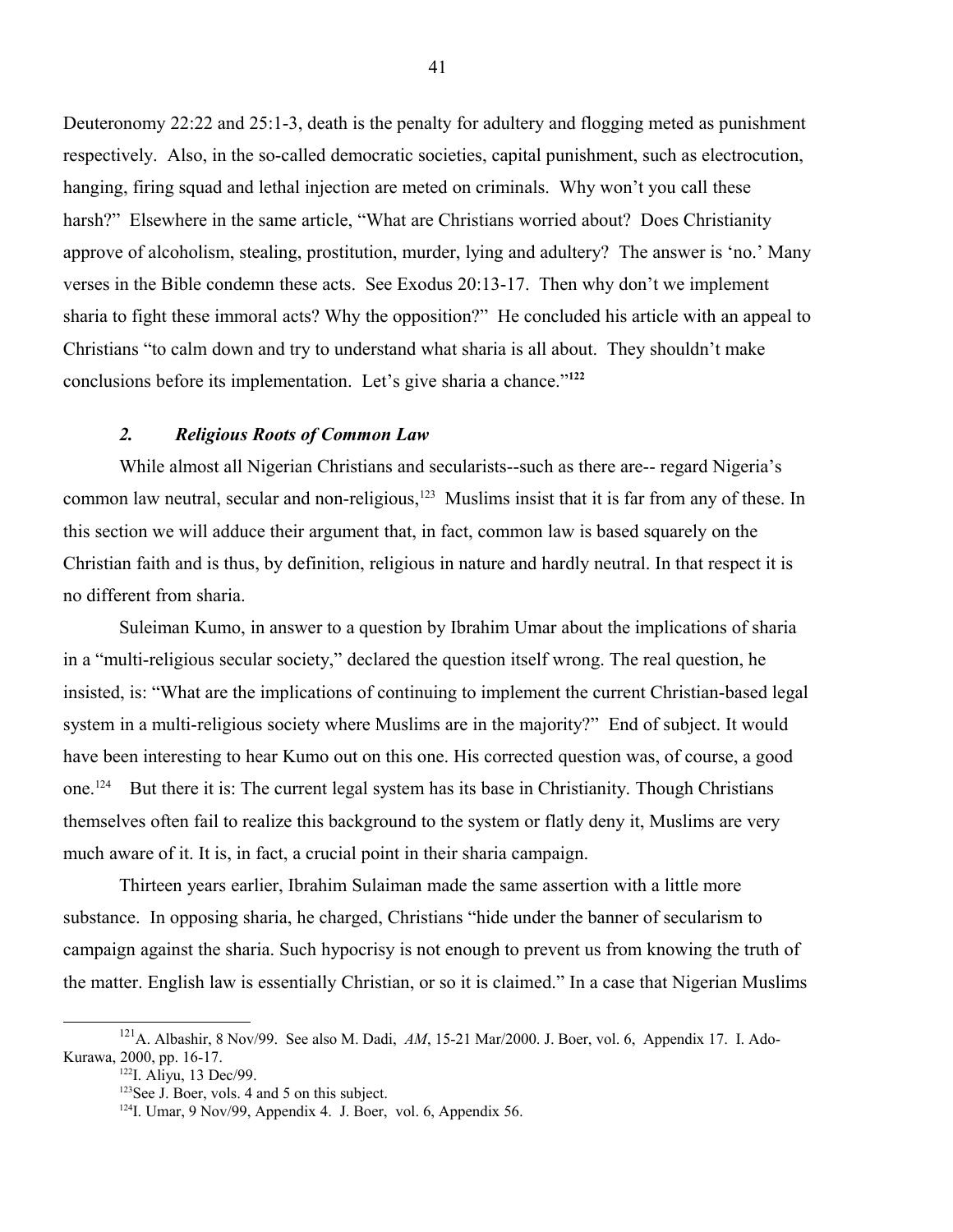have strenuously latched on to, Sulaiman adduced the "interesting case, Bowman vs Secular Society Limited" of 1917 in which

*Lord Summer refers to England and English law as follows: "Ours is, and always has been, a Christian state. The English family is built on Christian ideas, and if the national religion is not Christian, there is none. English law may well be called a Christian law, but we apply many of its rules and most of its principles with equal justice and equally good government, in heathen communities and its sections, even if courts of conscience are material and not spiritual."*

Lord Finley, the then Lord Chancellor, in the same case, said, "There is abundant authority for saying that Christianity is part and parcel of the laws of the land--but [and here comes a clincher--Boer] the fact that Christianity is recognized by the law is the basis to a great extent for holding that the law will not help endeavours to undermine it [i.e. Christianity]."<sup>[125](#page-41-0)</sup> Thus, the awareness of the Christian foundation to Common Law was not new at the time of the Gusau Declaration. It has since been expressed time and again. Muslims love to bring it up as you can see from the last endnote.

Yoonus Abdullahi, not further identified in my sources, for one example, stated that "Muslims have never pretended that their religion has nothing to do with their law and vice versa. The main constraint is the refusal of some critics to admit that the laws of Nigeria cater to their religion. During the 'great debate,' T. Akinola Aguda said, 'I shall concern myself here with the courts as established by the Constitution, excepting, of course, the religious courts called Sharia Courts.'" "We have borrowed the European courts system in our land and many learned English and erudite Nigerian lawyers like Lords Summer and Finlay as well as Culson and Nigerian Justice Karibe Whyte, have all admitted that the common law is a Christian law and Christianity is a religion."[126](#page-41-1)

One time when the Council of Ulama referred to common law, it immediately corrected itself: "common law, sorry, Christian law...." The Council suspected that Christians are aware of the background of common law. Christians "covertly believe that the operating common law is Christian, bag and baggage, as established by Lord Summer in the British case of Bowman vs secular society and attested to by Karibi Whyte," a Christian legal luminary in Nigeria.<sup>[127](#page-41-2)</sup>

<sup>125</sup>I. Sulaiman, 1986, p. 64. See also A. Alkali, 13 Nov/99. I. Ado-Kurawa, 2000, pp. 298-299. A. Orire, 2000, pp. 6-7.

<span id="page-41-1"></span><span id="page-41-0"></span><sup>126</sup>Y. Abdullahi, 31 Dec/99.

<span id="page-41-2"></span><sup>127</sup>A. Alao, 5 Nov/99.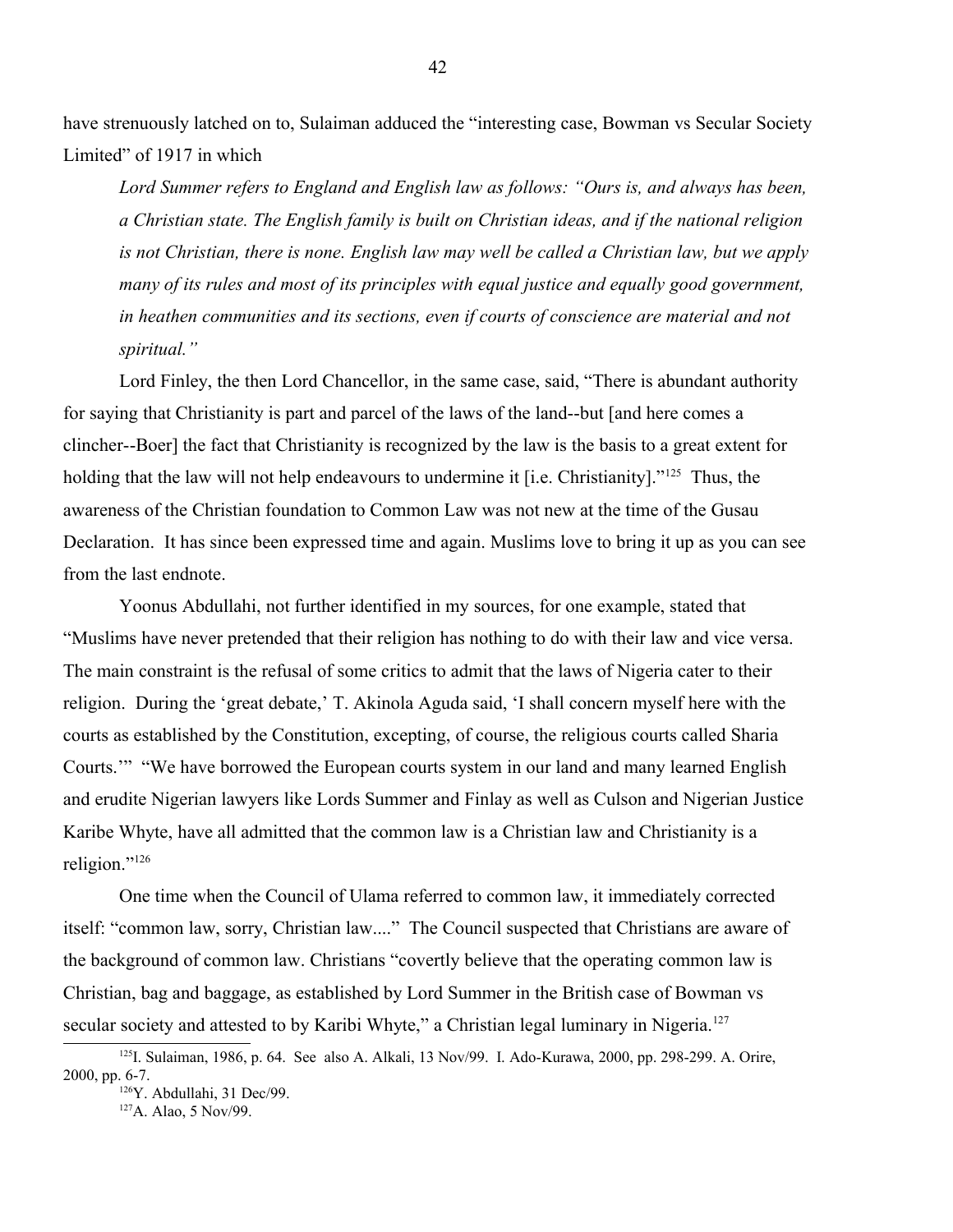The Council stated that when Muslims insist on sharia, "they are not trying to hurt or inconvenience anybody. They are simply trying to live up to the tenets of Islam. What is now taking place in Zamfara is to give the correct interpretation of Islam." Then the Council added, "Is it not ridiculous for Christians to tell Muslims that they will not allow them to practice their own religion, while the Christians' own religion has been imposed on the Muslims for about a century now?"<sup>[128](#page-42-0)</sup>

 Muslim individuals and organizations continued to insist on the alleged Christian background of common law. Abdulkareem Albashir argued that Christians have no basis for rejecting sharia simply because it is religious in nature, for their own is also religious in background. As he put it, "If critics' attitude to sharia is because they think that only sharia and customary law have religious elements in them, they are mistaken, because the English common law has religious elements in it also." Then he adduced the same Lord Summer quote and turned to Justice Karibi White, who stated at one time, "The Holy Bible appears to contain the fundamental basis of the common law."<sup>[129](#page-42-1)</sup>

Lateef Adegbite urged that those who oppose sharia because of its religious foundation "should remember that every law is rooted in religion." This is true for both African customary law as well as common law, "a substantial portion" of which "is Christianity-based as emphatically declared" by Lord Summer. Elsewhere, Adegbite complained, "For many years, we Muslims have undergone humiliation of our faith being relegated to the background in public matters. We have been greatly subjected to the Christian common law." He warned that Muslims cannot "continue to be on the defensive on Islamic law."<sup>[130](#page-42-2)</sup>

Justice Sambo made a big issue of this point during his lecture at the official sharia declaration ceremony in Zamfara. I reproduce the relevant part as the closing salvo on this subject:

*In the case of Islamic Law and Customary Law, it is clear to everybody that they are inspired by religions. What many of us do not know-- and we ought to know-- is that the Common Law is also inspired by the religion of Christianity. I think it is important that this explanation should be made so that everybody should realize it, especially the Christians, who have grudges when courts having legal systems inspired by the religions of Islam and Custom are funded by the Government. I like to quote below what three legal luminaries have said about the Common Law being a Christian Law as an evidence. The three* 

<span id="page-42-0"></span><sup>&</sup>lt;sup>128</sup>Council of Ulama, 7 Nov/99. J. Boer, vol. 6, Appendix 26.

<span id="page-42-2"></span><span id="page-42-1"></span> $129A$ . Albashir, 8 Nov/99.

<sup>&</sup>lt;sup>130</sup>L. Adegbite, "The Constitutional and Legal...," 2000, p. 9; "Sharia in the Context...," 2000, pp. 68-69. D. Nmodu, 6 Mar/2000, p. 20.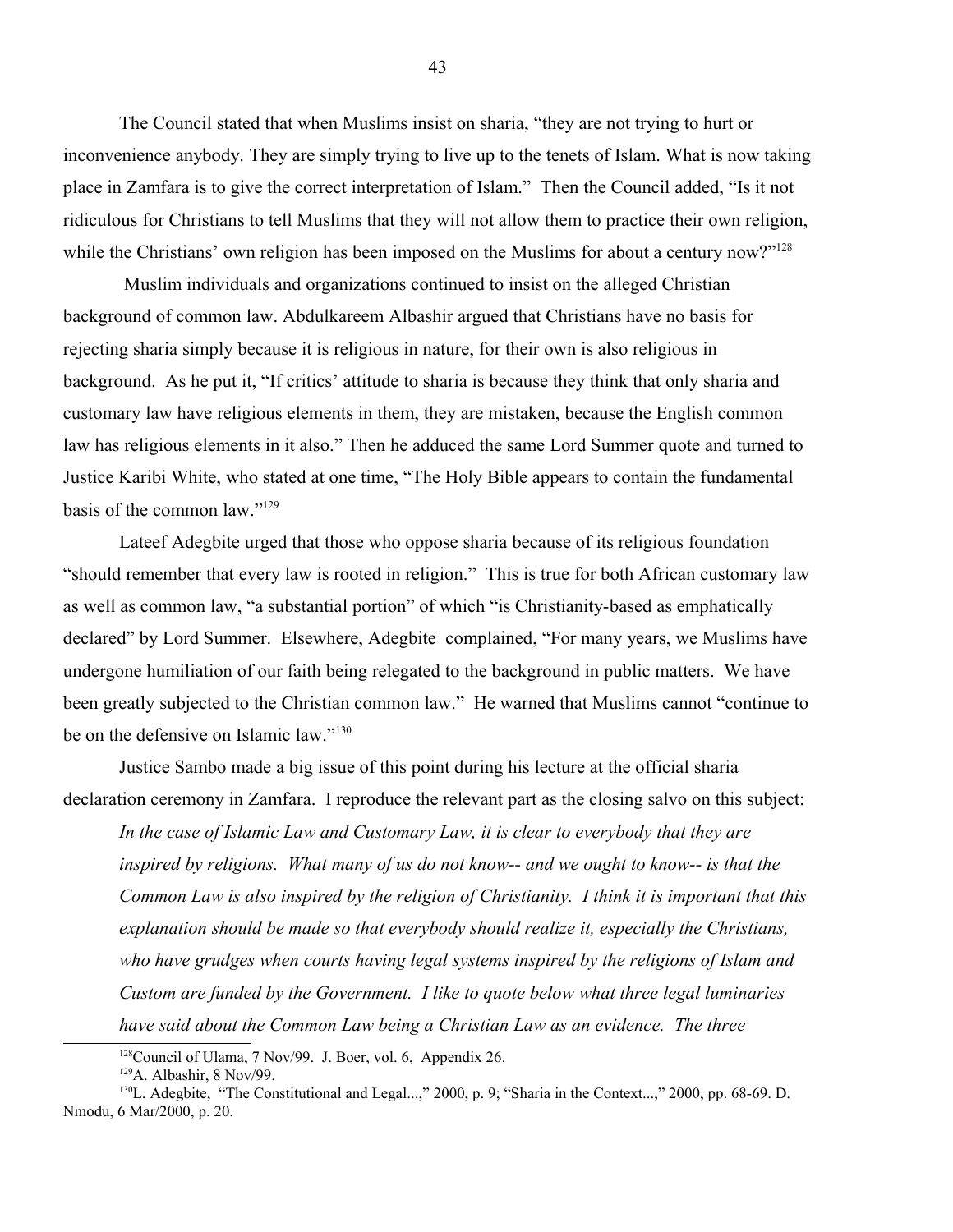*Christian Legal Luminaries, two English and one Nigerian, are Hon. Lord Summer, Hon. Lord Finlay and Hon. Justice Karibi-White. Hear what they say about the common law.* Sambo then proceeded to repeat the sayings from these three luminaries that have already been quoted above. There is one part of Karibi-White's statement that has not yet appeared in these pages:

*The Holy Bible, which appears to contain the fundamental basis of the Common Law, claims to have been derived partly from the Ten Commandments God gave to Moses on the mountain. The several books of the Holy Bible are said to have been written on inspiration. The Roman Twelve Tablets, the Laws of the Greeks, and the laws operating in many civilised countries are founded on divine revelations.*

*It is very important to note that these assertions that the Common Law is a Christian Law, coming from these learned Christian Legal Luminaries of the Common Law, are good enough to educate the ignorant ones that it is not only the Islamic Law and Customary Law that have religious elements in them.[131](#page-43-0)*

Kabiru Muhammad asked, "What greater injustice could you inflict on a Muslim than barring him from practising his religion, while imposing the practices of another opposing religion that has been done by the institution of a system of Christian laws under the guise of operating a supposedly secular constitution?" To support this challenge, he appealed to an article in *The Guardian* about the Christian legal luminary, Professor C. S. Momoh from the University of Lagos. Momoh, who referred to the British House of Lords "as the court of last resort in matters constitutional in the Commonwealth that all Commonwealth laws are Christian laws."[132](#page-43-1) Though Christian legal laymen vigorously denounce this claim of Christian influence on Common Law, here is one area where Muslims approve of and even lean on the declaration of Christian experts.

Before moving on to the next section, I want to draw attention to a titillating claim that brings the issue of the Christian nature of common law to a deeper historical level. British law, it is claimed by some, may have been influenced by sharia! Kurawa, in his report on a British Council International Seminar on Representing Islam, held  $22<sup>nd</sup>$  to  $27<sup>th</sup>$  June, 2003, at Watford, UK, wrote,

*The history of Islam in Britain pre-dates the British Empire with the earliest Islamic influences dating back to King Henry who imported Islamic Law from Muslim Spain and modified it into English Common Law. This was quite interesting to me and I had to ask the* 

<span id="page-43-0"></span><sup>131</sup>M. Sambo, 3 Nov/99, pp. 6-7. J. Boer, vol. 4, Appendix 8, pp. 219-228.

<span id="page-43-1"></span><sup>132</sup>K. Muhammad, 17 Nov/99. The original story is from *The Guardian*, 17 Oct/99.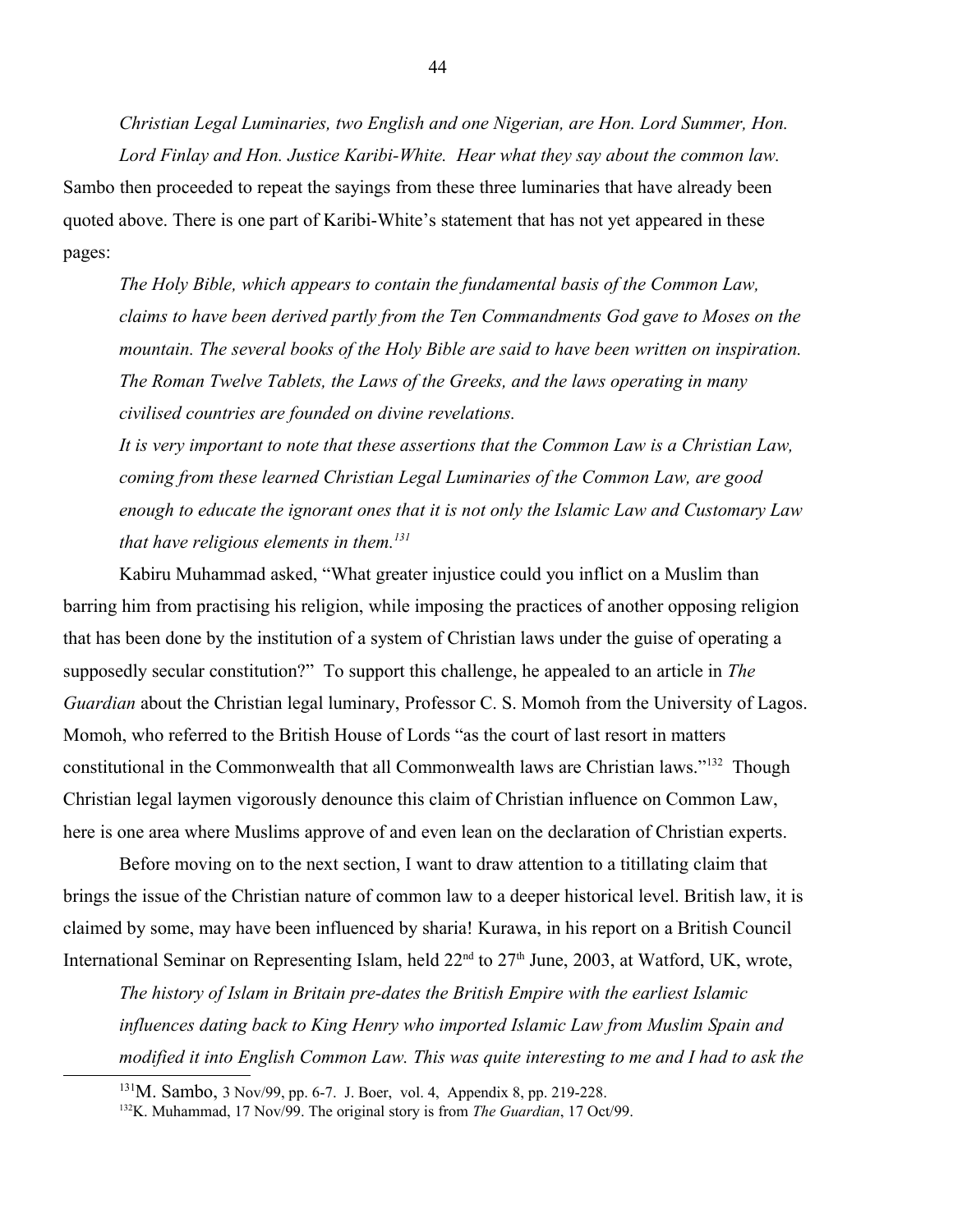*contributor for the source of this information, which he readily gave.[133](#page-44-0) He also added that most of the English barristers are aware of this fact but they never make it public.[134](#page-44-1)* 

Thank you, Kurawa! You have opened up an interesting new vista to be explored. I will return to this subject in due time.<sup>[135](#page-44-2)</sup>

#### **The Opposition Press**

Muslims frequently attack the "Christian" press for its opposition to sharia. By "Christian press," apart from some Christian books, I mean mostly Southern newspapers and magazines, some of whom parade themselves openly as Christians, while others put on a secular face. To most Muslims, "the difference is the same." In his master's thesis about the Kaduna sharia and riot issues, Salisu Bala of Arewa House in Kaduna was quite critical of Christian writings on the subject. He wrote, "It is evident that some of the literature of the year 2000 conflict was one-sided and not objective in the true sense of the word. Some deliberately swept certain significant facts under the carpet." He was particularly annoyed by Bee Debki's book.<sup>[136](#page-44-3)</sup>

*The author seems to have misrepresented certain facts in the cause of his analysis, for example he placed Rigasa, which is in the present Igabi local government area, under Ikara local government. The name of the publisher, date and place of publication was totally missing. The author seems to have lacked the discipline of the study of contemporary world history. Pictures of people killed in the riot were boldly put to use to justify certain claims and assertions. This, if care is not taken, may result in another mayhem even worse than the previous ones put together. It is one-sided in the sense that the book was essentially a report prepared on the February and May 2000 violent conflicts in Kaduna state, by the author on behalf of a foreign religious body, before it was later developed in to a book form.[137](#page-44-4)* 

To the best of my knowledge, no one has written more about the role of the press than has Ado-Kurawa. He devoted a chapter of 100 pages to the subject of sharia in the Southern Christian press. His basic take was that the media, both press as well as electronic, are anti-Islam and anti-

<sup>133</sup>J. A. Makdisi, 1999. "The Islamic Origins of the Common Law," *North Carolina Law Review* 77: 5 UNC Press Chapel Hill, USA.

<span id="page-44-1"></span><span id="page-44-0"></span><sup>&</sup>lt;sup>134</sup>I. Ado-Kurawa, July/2003. Appendix 9.

<span id="page-44-2"></span><sup>135</sup>J. Boer, vol. 8-2, pp. 351-352.

<span id="page-44-3"></span><sup>&</sup>lt;sup>136</sup>See "Debki, Bee" in Bibliography.

<span id="page-44-4"></span><sup>137</sup>S. Bala, 2000.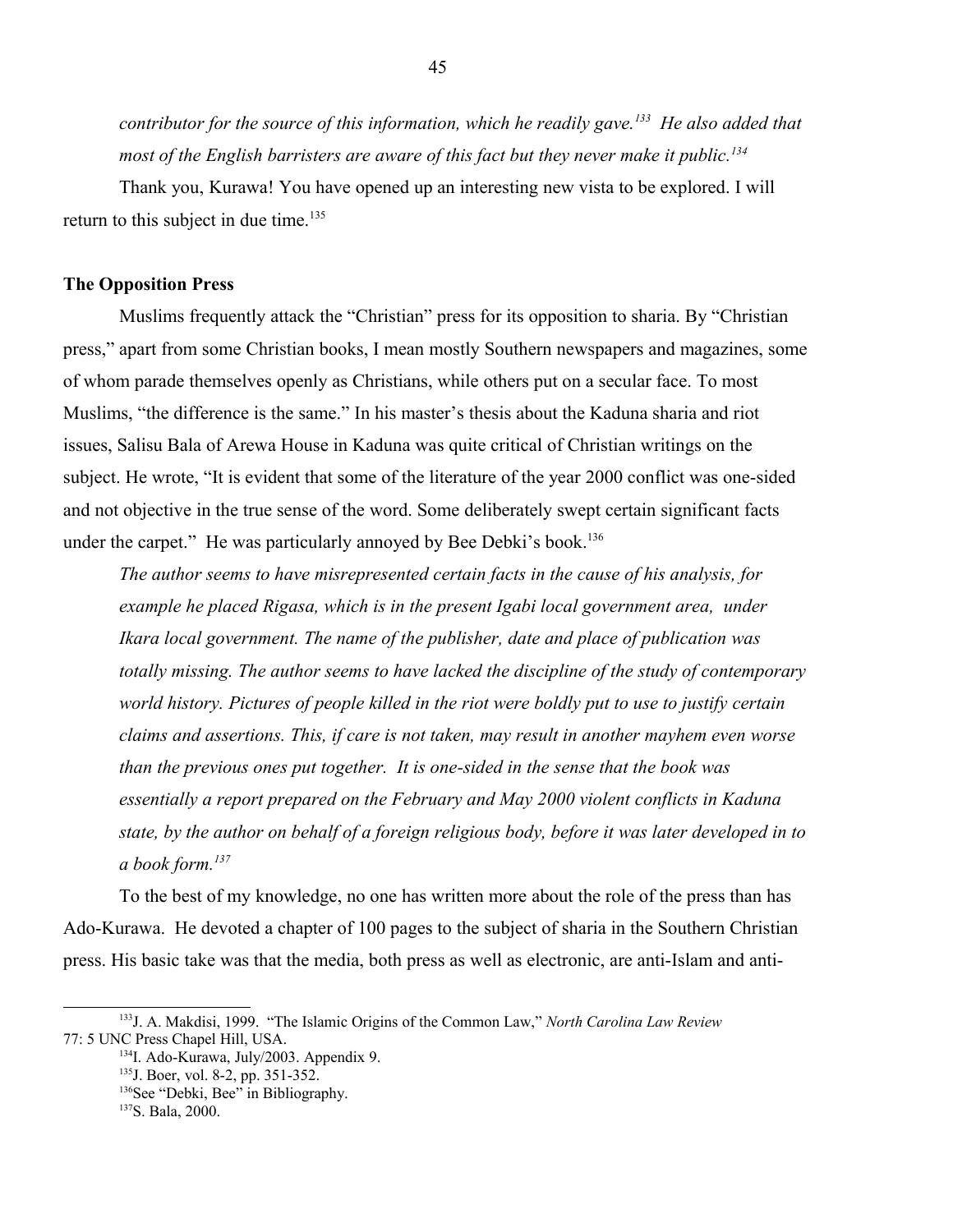sharia, controlled as they are by mostly Southern Christians. Ado-Kurawa agreed fully with the less-than-complimentary descriptions, scattered throughout this series, of the colonized Nigerian elite. These descriptions hold also for the owners, operators and writers of most of these newspapers, according to him. Thus I do not plan to re-describe them, but do be aware that these characteristics form the backdrop of Ado-Kurawa's treatment of the press. These people who own, edit and write for the press--and they are mostly Christians-- "are either secularists or religious fanatics." You will also find some Muslim secularists among them. All of them "are echoing the values of Western Christian civilisation." Even the "Muslim-owned papers have not necessarily been pro-sharia. The *Concord* has not been supportive, while *WT* has remained on the fence," as confirmed by one of their own columnists. *NN*, a government-owned newspaper, "has been cautious."[138](#page-45-0)

Kurawa's *Shari'ah and the Press in Nigeria* is an exploration into "the reasons for the sharia agitation by Nigerian Muslims and the response of Nigerian representatives of Western Christian civilization." Kurawa has concluded that the "Yoruba Christian-dominated press" is "the major actor in the media war against sharia." They have been quite successful, and their success has "emboldened them to the point of recklessness." "They thought they could 'kill' sharia." However, their campaign was a "top down" approach, while the "sharia vanguard is being spearheaded from the bottom upwards." The press with its "top down" approach "cannot intimidate the downtrodden." So, "despite the most vicious attack on Islam, Muslims and sharia, states in the North continue to adopt the sharia criminal code."<sup>[139](#page-45-1)</sup>

Utilizing the research of one "Dr. Tilde," whom I assume to be Aliyu Tilde, the author of Appendix 8, Kurawa named "intimidation, insinuation and sensation" as strategies the "anti-sharia press" has adopted to "kill the sharia," a phrase he borrowed from a major archenemy of sharia, the Catholic Archbishop Okogie of Lagos. The intention was, Kurawa claimed, to persuade both the public and the leadership "that the sharia is something dangerous and capable of breaking up the country." Tilde listed 18 newspaper cover stories to demonstrate his point.<sup>[140](#page-45-2)</sup>

<span id="page-45-0"></span><sup>&</sup>lt;sup>138</sup>My own impression of *NN* is that it seems often to be chaving at the bit for the restraint that comes with Federal ownership. Nevertheless, it publishes myriads of articles and reports supporting the sharia campaign. A perusal of the endnotes will indicate how much I have depended on *NN* for information for this Muslim-oriented Appendix. You will find far less dependence on *NN* in Appendix-chapter 35 that reports on Christian opinions. It would seem that my definition of "caution" differs from that of Kurawa.

<span id="page-45-2"></span><span id="page-45-1"></span><sup>139</sup>I. Ado-Kurawa, 2000, p. 6.

<sup>140</sup>For more discussion on both the media and Ado-Kurawa, see J. Boer, in all vols. check entry "Media" in the Index as well as "Ado-Kurawa" in vols. 6, 8-2; vol. 2, p. 28, 31-32, 65; vol. 3, pp. 147-151; vol. 4, pp. 122, 235-236, 239; vol. 6, pp. 324-325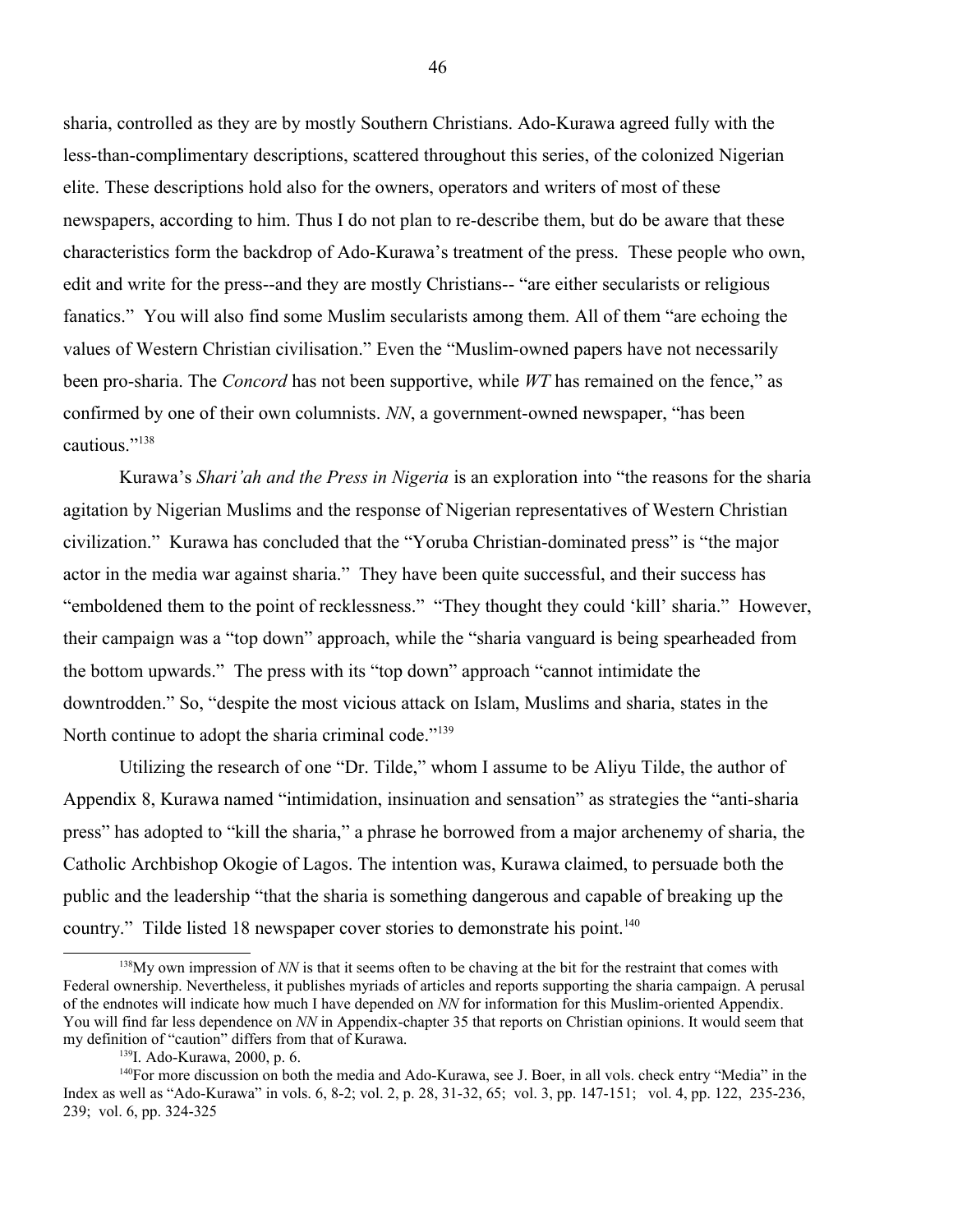The Christian threats in the media kept mounting. There was talk about sharia war, of breaking up the country, of *jihad.* All the big names entered the fray--bishops and even Ojukwu, the former leader of Biafra. "Almost all the Christian-dominated papers were biased against the Muslims in their reporting of the Kaduna carnage" in 2000. "In point of fact, it was not journalism at work, but religious propaganda." Imagine the press' jubilation at "the purported FG 'decision to suspend the sharia,' based on an alleged agreement with the Northern State Governors." Of course, the story turned out to be a hoax.<sup>[141](#page-46-0)</sup>

Kurawa complained that the press "rarely reports anything good about Zamfara," though they love to tell negative stuff. One example was the "portrayal of the sharia as enforced by the *almajiris*," pupils of Qur'anic schools. An anonymous writer published a picture [cartoon?] of Governor Sani without hands. The picture suggested that the *almajiris* caught the Governor stealing and amputated his hand. "The point is," the writer explained, "since there is nothing faithfuls will not do to defend their belief, and the Governor has even vowed to die for his, could he not have used his limb as an example of the gruesome fate awaiting violators of the sharia law by severing his hand?"<sup>[142](#page-46-1)</sup> They "had no prominent space for the story of a Christian tire dealer who opted to be tried by a sharia court" and won his case against a Muslim.<sup>[143](#page-46-2)</sup> Neither did they have space to report on the crime reduction reported so generously in *NN* about Zamfara.<sup>[144](#page-46-3)</sup>

Kurawa seemed to be in a permanent state of fury at what he considered the "most vicious anti-sharia attacks by Yoruba Christian journalists" who make it "their vocation to ridicule the sharia." Given the large book he published on the subject, I believe I have good reason for that statement. He told about thirteen interviews on sharia in a single edition of *Guardian* newspaper. The interviewees included one lone Muslim. "The views of Muslims were deliberately drowned out." Lateef Owoyemi, who wrote the original report, commented:

*So, where is the avowed "Conscience, nurtured by truth" of the Guardian stable? The full page of venom poured on Ahmed Sani entitled "Ahmed Sani's Place in History" which was advertised on the front page as "The man who almost brought Nigeria to its knees," would make any Muslim feel ridiculed, in a country professing respect for all faiths! The truth is that the last has not been heard about Sharia. But, there is no need for Muslims or Christians to resort to violence. It was not Ahmed Sani that almost brought Nigeria to its* 

<span id="page-46-0"></span><sup>&</sup>lt;sup>141</sup>I. Ado-Kurawa, 2000, pp. 331-333.

<span id="page-46-1"></span><sup>142</sup>I. Ado-Kurawa, 2000, p. 415. *TD*, 25 Nov/99.

<span id="page-46-2"></span><sup>&</sup>lt;sup>143</sup>Probably same story as in A. Sani, 10 June/2001, p. 21.

<span id="page-46-3"></span><sup>144</sup>I. Ado-Kurawa, 2000, pp. 338-339. See J. Boer, 2007, vol. 6, ch. 4.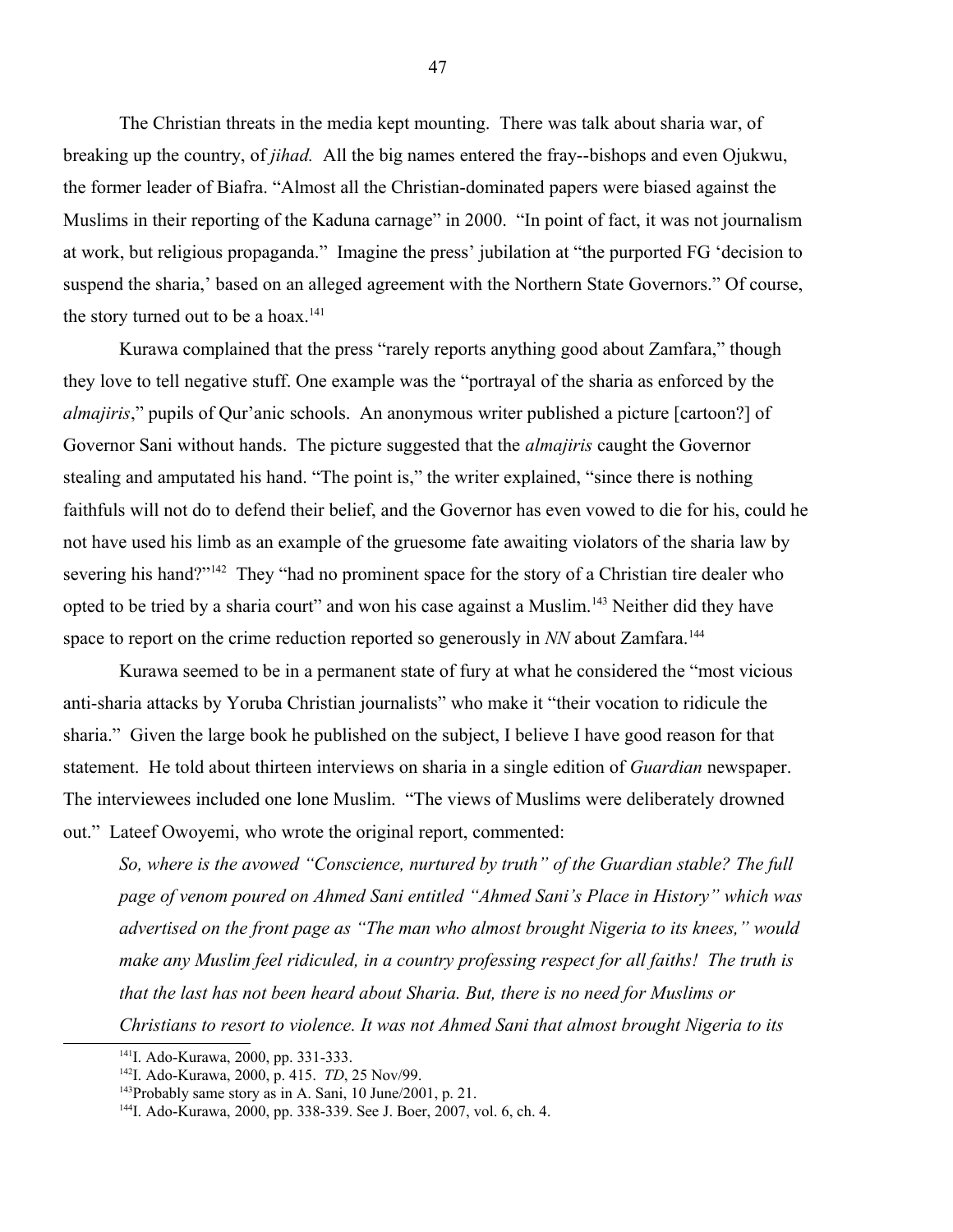*knees. No. It is a long reign of accumulated injustice, unattended ignorance, resentment, unemployment and social neglect, security lapses, and those who deliberately refuse to listen to other people's assurances and reassurances![145](#page-47-0)*

Aminu Okpanachi from Abuja also chimed in. "The Southern press tried its best to create a feeling of insecurity by speculating chaos and bloodshed come  $27<sup>th</sup>$  October, 1999, in Gusau, simply because it would be a gathering of Muslims. Others threatened religious war. The  $27<sup>th</sup>$  came and passed and we saw no chaos, war or bloodshed." "These dirty tactics" continued after the launching, including "direct attacks and insults." Southern media reported on a mass movement out of the state. One paper featured a headline that read, "Igbo order kinsmen out of Zamfara to avert foreseeable danger to their lives and property and business." It was, wrote Okpanachi, "all lies." Apparently a few people died in the crowd, a fact played up in the press as a sign of divine disapproval. They were silent about more deaths during a Reinhard Bonnke Christian crusade in Benin a few days earlier.

Furthermore, the Southern press "wants us to believe that it is an unpopular venture. Do you call a programme with more than two million people in attendance an unpopular affair? With demonstrations in places like Katsina by masses asking for sharia, who then are these critics speaking for? Why don't we objectively ask ourselves some questions" like how can it be that the moral level of sharia countries like Saudi and Iran is so much higher than that in the West with its immorality, crime and social decadence, which Nigeria wants to copy? This is a question "of ignorance, sentiments, subjectivity and hypocrisy, all resulting from the stereotypes that we grew up with." $146$ 

You may have noticed that I write mostly about the press in this section. It is a matter of choice based on space. However, all the things said in this section apply as well to the electronic media. It is largely a similar crowd who is in control there, according to Kurawa. It is interesting though to note that Kurawa considered the coverage of the international electronic media, like BBC, VOA and others, neutral with respect to some of the violence surrounding the sharia. He criticized Obasanjo's Chief Press Officer, Doyin Akupe, for accusing these stations for deliberately undermining Nigerian democracy. Akupe stated that the government is "convinced that these stations are deliberately out to create anarchy." Kurawa insisted, instead, that they have been

<span id="page-47-0"></span><sup>145</sup>I. Ado-Kurawa, 2000, p. 339. Culled from L. Owoyemi, *TD*, 19 Mar/2000, p. 10. For a discussion of a Muslim view of the proper functioning of the press, see I. Abdul-Kareem, 1986, pp. 87-88.

<span id="page-47-1"></span> $146A$ . Okpanachi, 8 Dec/99. Is it a question of different levels of morality or, rather, of both cultures applying selective morals, each emphasizing what the other ignores?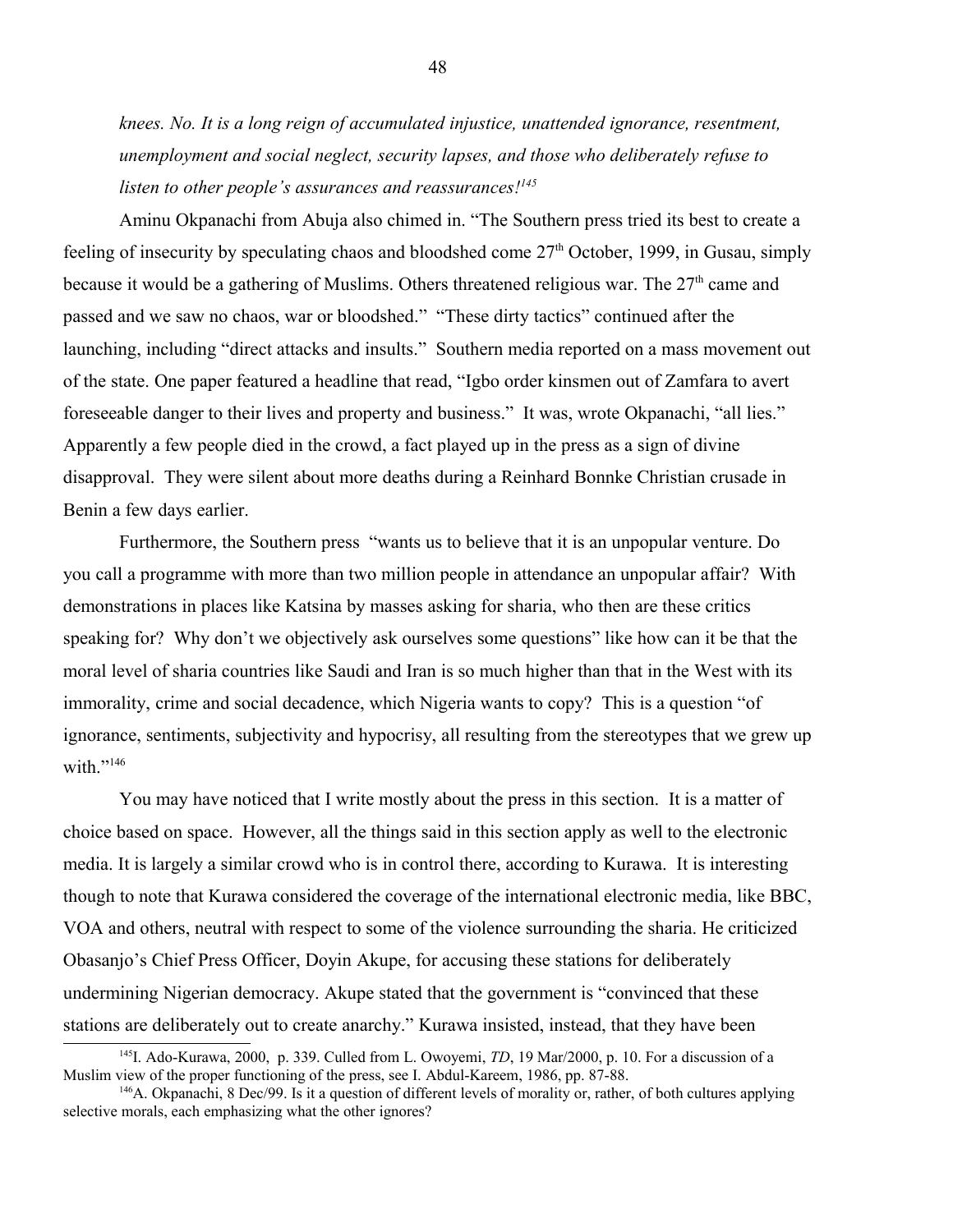"neutral, reporting on both the supporters and opponents of sharia."<sup>[147](#page-48-0)</sup> My reaction to this discussion is that Western Christians, including myself, have long noticed an anti-Christian bias in the secular Western media that sometimes favour other religions over Christianity in the name of pseudo-multiculturalism. The pro-Christian FG would naturally dislike that emphasis as negative propaganda, while Kurawa would, of course, appreciate it as neutral and objective. *Neutrality and objectivity are sometimes interpreted very subjectively in a highly partial manner!* 

In addition to his books, Kurawa also publishes articles on the Web. At one time he wrote, *Many studies have been conducted on the nature of Muslim-Christian relations in Northern Nigeria. Many of the authors were Christians who were happier to blame the Muslims for the violence. For example: Father Matthew Kukah, who belongs to the ethnic group known as Kataf, writes from the perspective of a Roman Catholic priest from a minority ethnic background of Southern Zaria, who resented the perceived Islamic domination of Northern Nigeria. That can be said to be the strength or weakness of Kukah's work. The terms "Hausa-Fulani hegemony" or "Northern hegemony" used throughout by Kukah are misleading, for they tend to establish that those who dominate Northern Nigeria do so by the virtue of their ethnic status. This approach plays down class struggle, which is an important aspect of social life.*

*One of the most documented religious crises in northern Nigeria was that of Kafanchan. But even on it the writings of the Christian social scientists were not as objective as expected. One scholar commented thus: "Even scholarly accounts are suspected of being biased. Implicit in the accounts of Jibrin Ibrahim, a Marxist from Christian background, Father Matthew Hassan Kukah and Toyin Falola, also a Christian, is the idea that Muslim fundamentalists provoked the crisis.On the other hand, scholars from a Muslim background, such as Bashir Isiyaku, see CAN and other Christian activists as the villains." The Muslim version was that the Christians provoked the crisis by trying to neutralize "Dan Fodio Week" scheduled from February 27 to March 1, 1987, whereas the Christian version reported by Father Kukah and Dr. Jibrin was that the Muslims tried to neutralize an "evangelical crusade" on March 5, 1987. But "interestingly neither J. Ibrahim nor M. Kukah mentions this Dan Fodio Week in their otherwise well-documented analyses of the crisis." As social scientists, these scholars should have at least mentioned this, because* 

<span id="page-48-0"></span><sup>147</sup>I. Ado-Kurawa, 2000, pp. 328-329.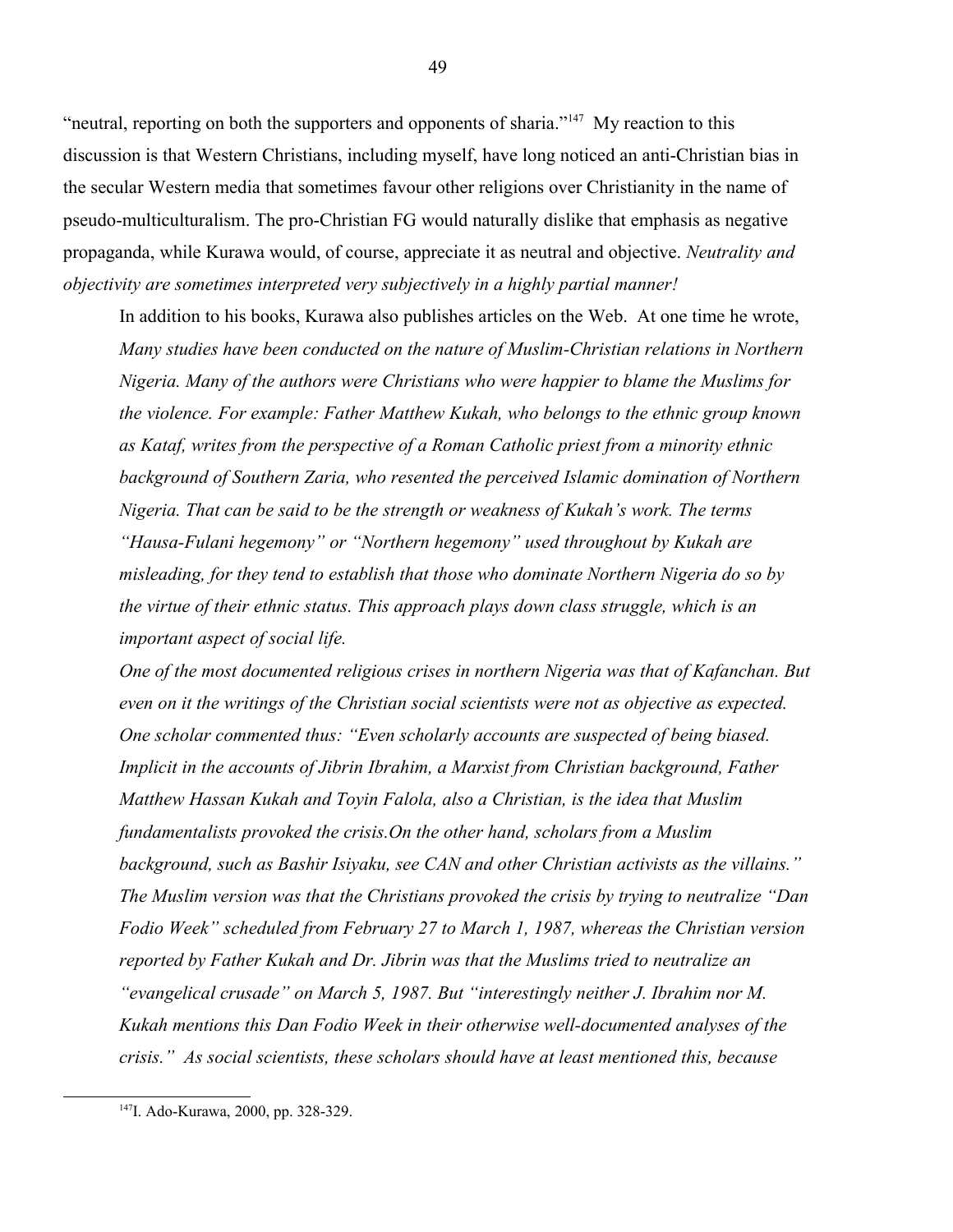*they were expected to make a fair assessment and reporting the event will help others who may attempt an objective analysis.*

*If it was a Muslim who wrote on Christians as Reverend Kukah or any of these Christians did on Muslims, he would receive nothing but condemnation from both Muslim "moderates" and Christians and he would be branded a "neo-fundamentalist" or "fundamentalist" and then finally a "terrorist" and eventually he would lose his rights especially for travel to attend international engagements. This happened to Muslim writers who did not even behave like Kukah, who based some of his analysis on false accusations. Their crime was that they were Muslims who wrote what the West did not support. Kukah on the other hand was praised by fellow Christians visible on the jacket of the book and was honored with fellowships and awards presumably to facilitate more indictment of the Muslims and Islam. The most illustrious of such positions is his appointment as a Papal Adviser. Muslim intellectuals rightly view the promotion of people like Kukah, Ibn Warraqah and others with Muslim names such as Jibrin Ibrahim[148](#page-49-0) by the West in the name of scholarship as an attempt to perpetuate Western domination of the Muslims.[149](#page-49-1)*

Kurawa was by no means alone in his fury at the Southern "Christian" press. In fact, I would call him representative of the general Northern Muslim attitude. Yakubu Yerimah, a public affairs analyst in Abuja, wrote a biting article pitting the North's *NN* against the FG and the Southern press. "For the average Northerner, the *NN* is a respected voice of truth, justice and fairness," he asserted. "It is the voice that has not surrendered its essence to the wind of meaninglessness, a voice that has remained poignant, rich, systematic and relevant." It "is the most authentic voice of the North."

And that is where its trouble started. The FG is afraid of *NN's* alternative opinions "which might attack, disparage or destroy its own stand on issues. It will do anything to pull the paper down. So what if it hits the rocks?" "It has to suffer untold tribulations, get deprived of lifemeaning support. It has to be killed because it does not respect the kind of 'truth' which others want

<span id="page-49-0"></span><sup>&</sup>lt;sup>148</sup>Note by Ado-Kurawa: Two Christians wrote a book on Shari'ah in which they referred to Dr. Jibrin Ibrahim as a Muslim who wrote on the Shari'ah and they quoted his critique of its implementation. Incidentally the two Christians also have Arabic names, maybe some others will sometime also quote them as Muslims. See Abd al-Masih, K. O. and Ibn Salam, M. J. 2000: 54 where they wrote "Another Muslim Jibrin Ibrahim said the adoption of religious laws (e.g. Sharia) is always a threat to the legitimacy of the state, because it is seen to serve the interest of only those who belong to the ruling religion or rather the ruling faction within the religious group."

<span id="page-49-1"></span><sup>149</sup>I. Ado-Kurawa, 2000, "Islam and Non-Muslim…," p. 4.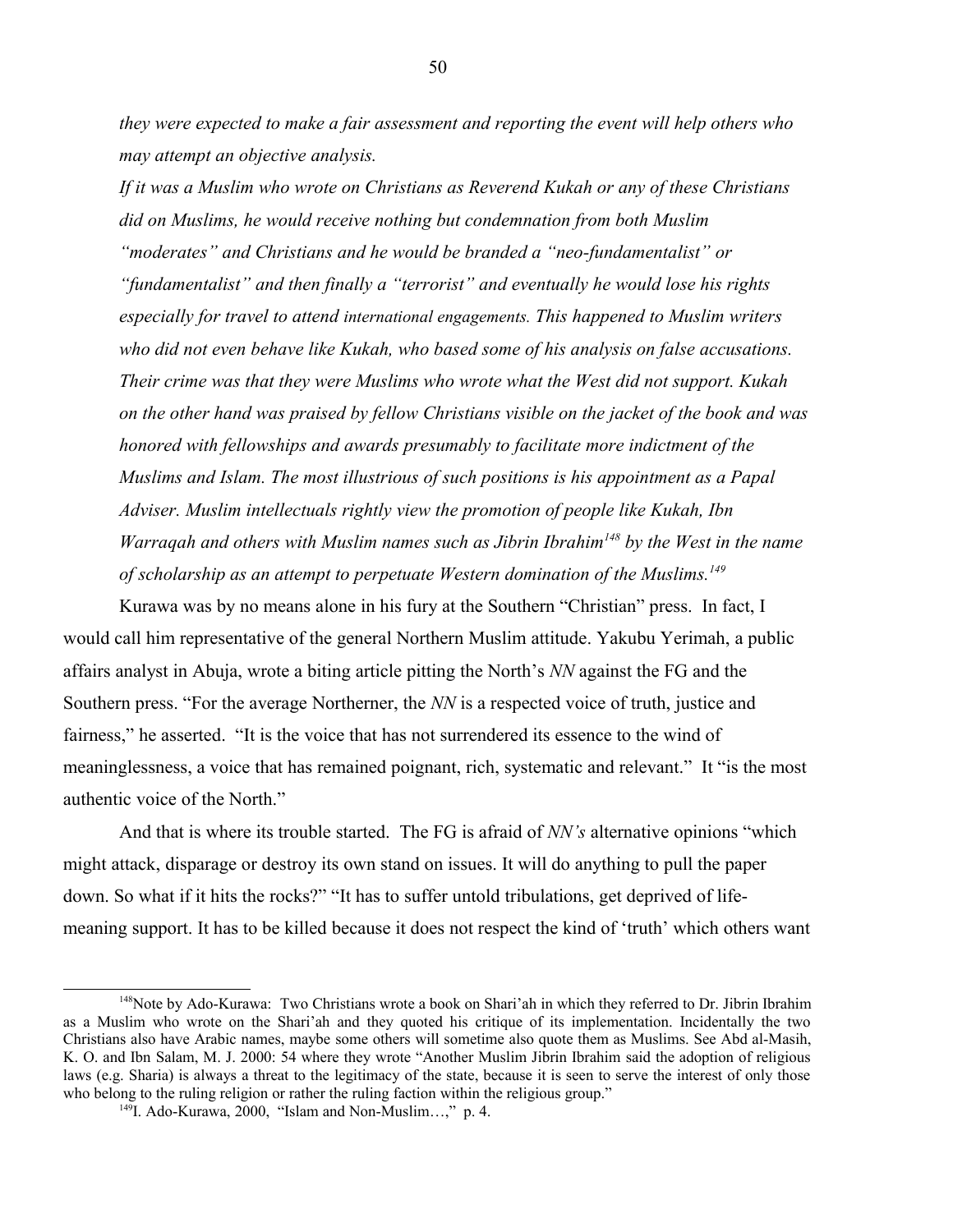to preach. It has to suffer strokes of the hammer, because it gives prominence only to those who are 'opposed' to government, those who would preach sharia."

 For that reason, *NN* does not receive support from the FG as do some Southern newspapers, especially the *Daily Times*, which "can easily be controlled and manipulated." As to the Southern press in general, it has a cordial relationship with FG. "It is believed government is directly interested in their coverage, their outreach and performance. They keep drumming untruths on attempted coups, arrests, interrogations and attacks on prominent Northerners." They keep publishing stories of Northerners that "are not only inhumanly terrible, but a disservice to humanity." You get the point. The rest of the article can be read as Appendix 33 in Volume 6.<sup>[150](#page-50-0)</sup>

Rabiu lamented that in the Southern press every calamity in the country is traced to the influence of sharia, even those in the distant past like Kafanchan in 1987.<sup>[151](#page-50-1)</sup> Those who so argue, "conveniently forget" other dimensions of Nigeria's problems, such as colonialism and its fallout in current Nigeria. Basically, Rabiu's opinions with respect to the press are similar to those of Kurawa. There is a host of "mediocre journalists" eager to "insult Islam and Muslims from the North." They "bluntly lie, twist text of speeches and ascribe statements to persons who did not make them, not withstanding the fact that there are recorded audio tapes to attest to the contrary." The reference is to an infamous statement attributed to Muhammad Buhari and, perhaps, as well to Governor Sani's claim to have recordings of his discussions with CAN.<sup>[152](#page-50-2)</sup> Muslims of high standing are vilified. For some, the sharia saga has become "an opportunity to dupe Christian charities abroad," based on charges of persecution of Christians by Muslims. "In spite of these rumblings, no one has demonstrated that sharia has been the real cause of his suffering."

Where does all this Muslim bashing come from? Rabiu held a group of minority politicians within the Middle Belt responsible, along with sympathetic journalists, mostly Southerners, whom he once again described as "unprofessional, dishonest, unkind and mischievous." The second source is the current worldwide atmosphere of Islam bashing. This, too, gives certain Nigerians the courage to "discredit Islam and rant against Northerners." Why, wondered Rabiu, do Middle Belt leaders need to invent enemies in order to secure their positions?<sup>[153](#page-50-3)</sup>

<span id="page-50-0"></span><sup>&</sup>lt;sup>150</sup> Y. Yerimah, 22 Nov/99. Appendix 33 in J. Boer, vol. 6. For a similar article see also A. Jika, 24 Nov/99, p. 5.

<sup>&</sup>lt;sup>151</sup>J. Boer, 2003, vol. 1, pp. 50-78. I am not convinced that there is no connection between sharia and those upheavals, though Muslims generally deny any connection.

<span id="page-50-3"></span><span id="page-50-2"></span><span id="page-50-1"></span><sup>&</sup>lt;sup>152</sup>For Buhari, see index entry in J. Boer, vol. 5, 2005. For Governor Sani, see J. Boer, vol. 6, Chapter 3. <sup>153</sup>S. Rabiu, "On Obasanjo…."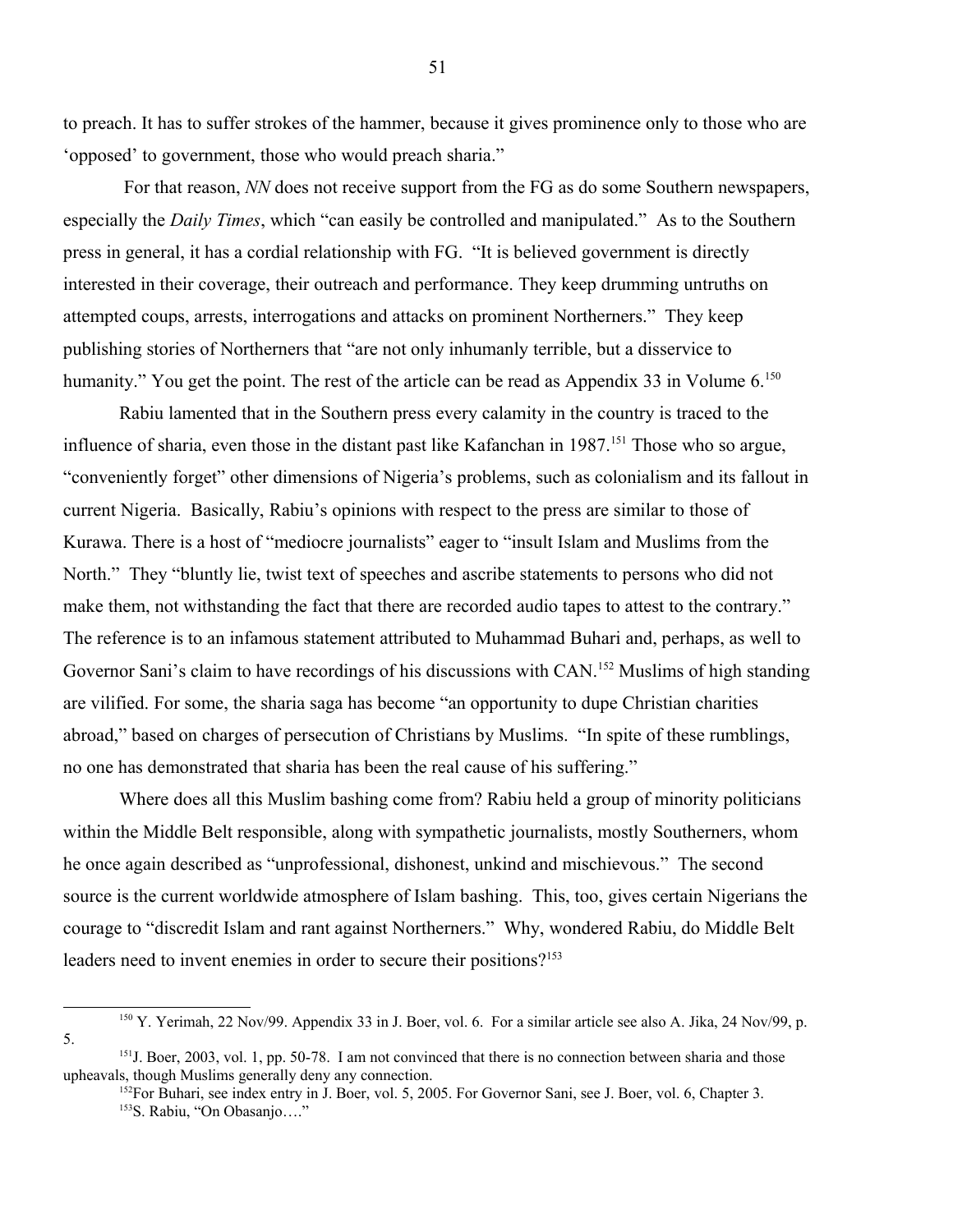Lateef Owoyemi, a Yoruba Muslim, expressed his disgust, if not anger, about the behaviour of the media. See here his paragraph:

*I feel sad about the way Sharia has been portrayed thus far, and the media may have to carry a lot of blame for fanning the embers of discord, by not caring to find out about Sharia or Islam, before making public the Christian writers' and readers' ignorance, bias, and half truths. Which media house has sent a crew of intelligent Muslim and Christian reporters to visit Zamfara State, investigate and report on the situation there – post-Sharia?[154](#page-51-0) How many media houses in Nigeria have as policy the bridging of understanding between the faiths? How many commissioners taught contributors to educate us, including this Muslim professional, on what Sharia truly is and what it is not? Instead, regrettably, Christian reporters and even senior citizens have tended to push their prejudices, fears and ignorance as the only one view and none else, notwithstanding repeated assurances to the contrary! From the media coverage of Sharia so far, one would think Muslims form no more than an insignificant one per cent of our populace. Yet, even, if Muslims are that few, that one per cent, if they are believing Muslims, they would not have enjoyed religious freedom without their lives being largely regulated by Sharia. There is no halfway practice. Even in the predominantly Christian United Kingdom, today, Sharia is not taboo. So enlightened have others become that the UK government this year, sent a group of officials to look after British pilgrims to the last Hajj!*

*Our media must begin to show judgement and balance in their handling of religious disputes. The views of Muslims would appear deliberately drowned out thus far, even, as highly respected Christian senior citizens condescendingly refer to Sharia as "this thing" and heap insults and abuses on the Zamfara State Governor.[155](#page-51-1)*

By now the harsh critique by Aliyu Mashi of Kaduna of the Southern press is to be expected. He wrote, "Colossal mischief, misinformation and distortions have been fed through the South-West press. *Punch, Guardian, Vanguard* and others have not hidden their antipathy to sharia in Zamfara. They often hide behind pan-Christianity to unleash their opposition, knowing well it is only by pitching one faith against the other that their diabolic objectives are to be met."<sup>[156](#page-51-2)</sup>

<sup>&</sup>lt;sup>154</sup>The answer is, "Quite a few." Without trying to defend the Southern press, the facts stand, as you will notice while you are reading this volume. Owoyemi may be guilty of the same failure of which he accuses the press.

<span id="page-51-2"></span><span id="page-51-1"></span><span id="page-51-0"></span><sup>155</sup>L. Owoyemi, 12 Apr/2000. <sup>156</sup>A. Mashi, 30 Nov/99.

<sup>52</sup>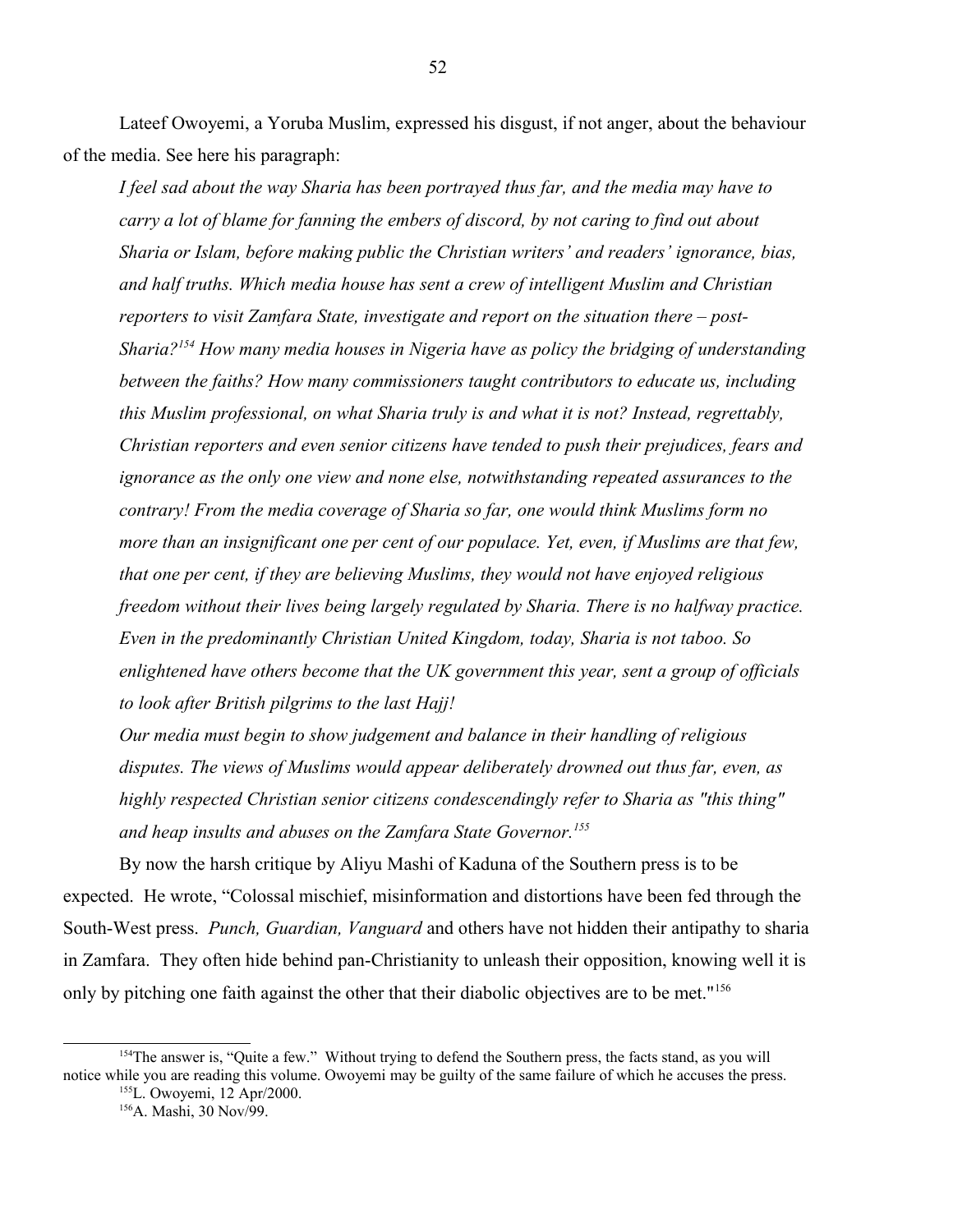As Adegbite put it, the sharia development "raised a hue and cry among non-Muslims, notably in the media. Some sections of the latter threw objectivity to the wind and heaped all manners of abuse on Governor Sani, scandalizing Islam in the process and describing sharia as barbaric, especially following the amputation of the hand of a cow thief in Zamfara State." The sharia struggle "has exposed the deep anti-Islamic posture of most Nigerian media houses, who made it a pastime to ridicule, vilify and scandalise Islam and sharia."<sup>[157](#page-52-0)</sup>

Mohammed Haruna's report on Olisa Agbakoba's human rights visit to Zamfara fully corroborated the accusations against the press in these pages. The group's own report stated that the media is guilty of "grossly distorting and misrepresenting the implementation of sharia in the state." In the spirit of Kurawa, Haruna added, "Only one newspaper, *TD*, reported this finding, and even that in one of its inside pages. It is not difficult to imagine what treatment the report would have got if it had reached negative conclusions about sharia in Zamfara."[158](#page-52-1) Kurawa reported a *NN* story about one Dr. Sylvester Ugoh, an anti-sharia Christian who cannot see any relevance in the sharia for the 21<sup>st</sup> century, but who nevertheless "described Zamfara as peaceful despite the sharia rancour." "I do not see any problem. There is peace in Gusau," he said.<sup>[159](#page-52-2)</sup> Colonel Herman Keizer, a retired Christian chaplain in the US Army, was part of a US delegation to investigate the Nigerian sharia situation. He told me that within very few days he recognized the same press bias. There you have it directly from an unexpected source.

Haruna adduced the words of Arthur Schlesinger Jr., an American historian, who reputedly said, "If once Karl Marx held that history was shaped by control of the means of production, in this day and age, history is shaped by control of the means of communication."<sup>[160](#page-52-3)</sup>

#### *Concluding Remarks*

 I begin this concluding section with the words from Justice Abdulkadir Orire: *Those who hated sharia, and they are many, through cultural or religious bigotry, concentrated their attack on a few aspects of Islamic criminal punishments such as amputation, stoning and lashes, the proof of which are difficult to marshal. We should therefore not throw the baby away with the bath water. We should remember that the aim* 

<sup>157</sup>L. Adegbite, "The Constitutional and Legal...," 2000, pp. 5, 12-14; "Sharia in the Context…," 2000, pp. 62- 63, 69, 75-77; 12 May/2000.

<span id="page-52-1"></span><span id="page-52-0"></span><sup>158</sup>M. Haruna, "Class, Religion...." May/2005.

<span id="page-52-2"></span><sup>159</sup>I. Ado-Kurawa, 2000, pp. 331-333.

<span id="page-52-3"></span><sup>&</sup>lt;sup>160</sup>M. Haruna, "Class, Religion...." May/2005.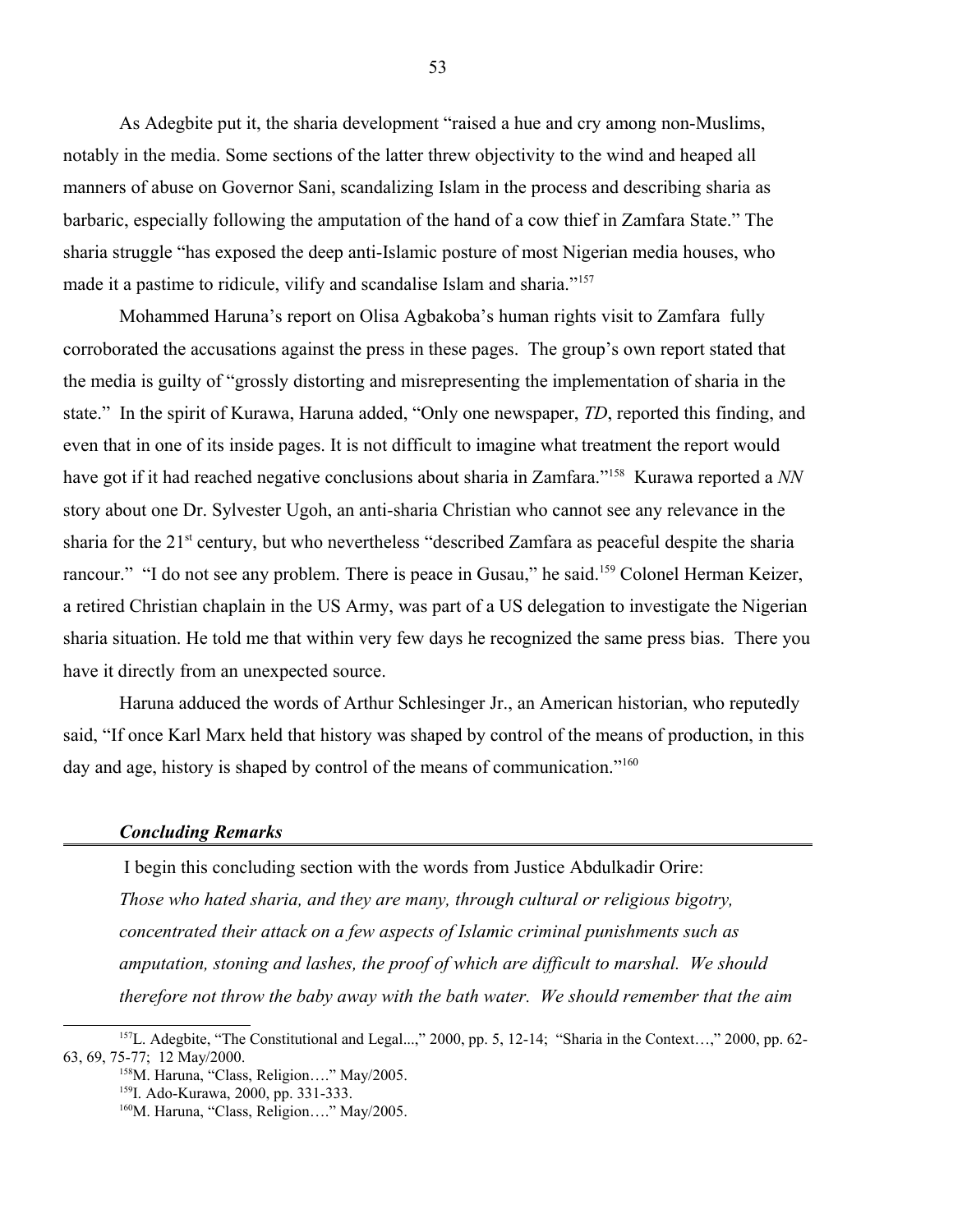*of any effective law should be to protect life, property, honour and dignity of the citizens as well as maintain peace and harmony in the nation, which has never and could never be achieved by the law being operated in this country.*

*In fact, a research some years back on the effectiveness of sharia, showed that Saudi Arabia, using sharia for the past 25 years, has recorded only 25 cases which warranted amputation of hand, while Egypt, which has abandoned the sharia for another system, has recorded well over 30,000 of such cases during the same period.[161](#page-53-0)*

A major characteristic of the Muslim reaction towards Christian behaviour is the almost total lack of objectivity and neutrality, let alone sympathy, sensitivity and respect. With the exception of Salisu Bala—see below--, the atmosphere is one of annoyance and anger, suspicion and accusation, contempt and smug self-confidence, but also a sense of being oppressed by the Christo-secularist machine.

Two similar events so far not mentioned in this book evoked contradictory responses. You may recall the deep suspicion towards the sharia conference at Unijos. A major reason for the suspicion was the fact that it was funded by Germans and Americans.<sup>[162](#page-53-1)</sup> In January, 2005, a Muslim women's conference was held in Abuja for the purpose of improving their advocacy skills. The event was openly funded by the US Government, but no one objected to its funding arrangement.<sup>[163](#page-53-2)</sup> That was probably because there were no jealous scholars lurking around who felt left out and no scholars predisposed to anger at the West. It was a meeting where no one had any axes to grind—but also likely characterized by a degree of naivete!

On the whole, the Muslim attitude towards Christian opposition to sharia is mostly negative. That, of course, does not make it wrong. In Volume 6, for example, I have quite a number of times expressed my agreement with, say, Ado-Kurawa. Though in more recent writing he has begun to display a measure of appreciation for some things Western, on the whole he wrote in negative tones —but mostly based on square facts that cannot not simply be wished away.

In this chapter, a new star of more objective expression has come to the fore in the person of Salisu Bala of Arewa House, Kaduna, who wrote a master's thesis about the Kaduna riots of 2000. Though he is definitely pro-Muslim, he critiqued Muslims where they deserve it and supported Christians where they deserve it. There are not many like this young man. He definitely rejected

<span id="page-53-0"></span><sup>&</sup>lt;sup>161</sup>A. Orire, 2000, p. 12.

<span id="page-53-1"></span><sup>162</sup>J. Boer, 2007. Vol. 6, pp. 261-267.

<span id="page-53-2"></span><sup>&</sup>lt;sup>163</sup>A. Haruna and A. Umar, 4 Feb/2005.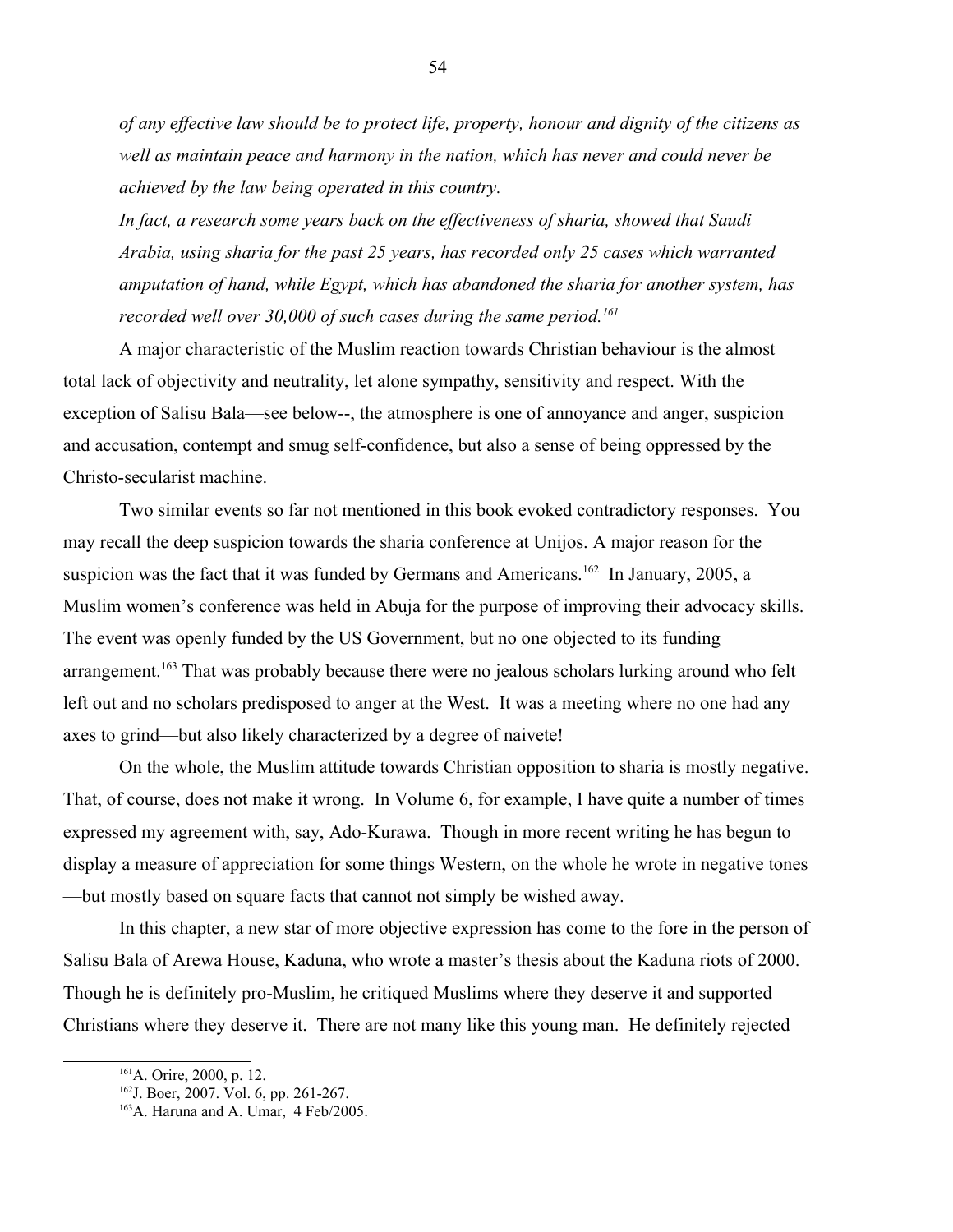the Christian accusation of a Muslim plan to Islamize the country. He presented various versions of the origin of CAN in an objective manner without the customary scathing comments that many Muslims find hard to resist. He described the behaviour of both Muslim and Christian media during the OIC controversy in an objective manner that may be standard elsewhere, but is rare in Nigeria. While both Muslims and Christians adamantly insist on being the majority in the country, Bala calmly recorded that both try to dominate each other and that both issue provocative statements. The new sharia caused violence on both sides, a rare admission among Muslims. He sided with Christians about the unbalanced Muslim composition of the Kaduna State sharia committee and wondered how they could produce an objective report. Well done, Bala. Congratulations for your courage. We need more of your kind!

In closing this chapter, we listen to the voice of Governor Ahmadu Mu'azu of Bauchi State. He had been a student at one of COCIN's schools at Gindiri, Plateau State. When a classmate of his, the Christian Suleiman Bogoro, lost his father in the violence at Yelwa, the Governor went to greet the family. At this occasion, probably most embarrassed, he lamely appealed to Christians not to see all Muslims in a bad light. "It is only few Muslims that are committing this kind of evil. So, do not look at all of us Muslims as bad people. There are good ones, too, just as there are evil minded as well as good Christians." He then "called for forgiveness and prayers to bring about true reconciliation and harmonious co-habitation among communities with diverse differences."<sup>[164](#page-54-0)</sup> Lame though the speech may have been in that particular context, since the occasion called for a more vigorous message, such sentiments might have prevented the Plateau massacres and did point the way to the future.

### **Postscript to Chapter: Michakpu Report**

<span id="page-54-0"></span><sup>164</sup>Y. Abraham, Apr/2004.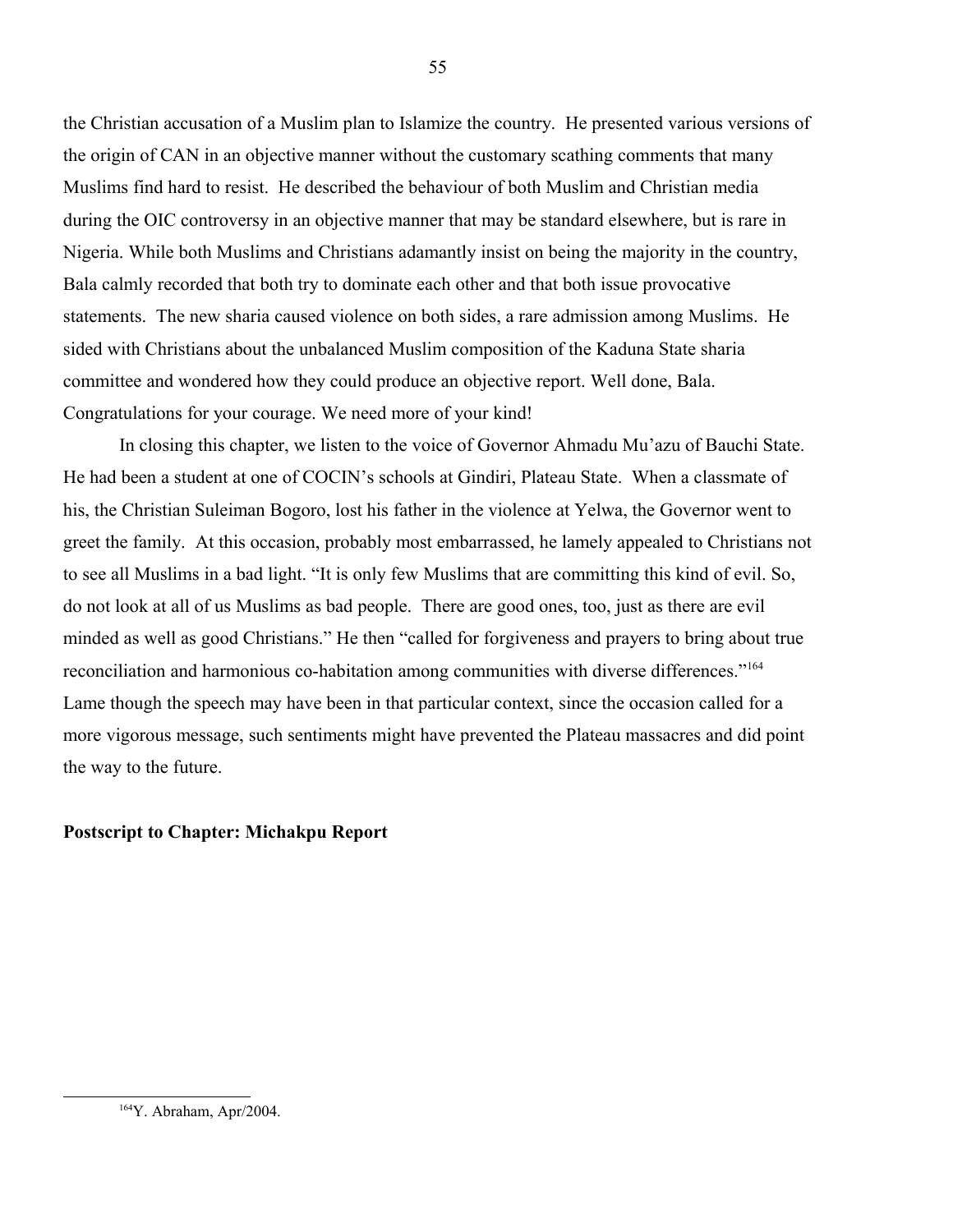Obed Minchakpu wrote a rich article in 2005, that should have been noted and used already in Volume 6. Unfortunately, it came to my attention too late. This Postscript is simply a device to allow me to include the article in the discussion. I present you with a brief synopsis of some issues raised in the article, some of which have been dealt with already in earlier volumes. The article itself constitutes Appendix 19 in Volume 7.**[165](#page-55-0)**

One surprising and dismaying feature of the article is that it leaves the impression there never was a Plateau Peace Conference, that it had no effect of any kind. The discussions and complaints are no different from those before the conference. This is true for the Christian as well as the Muslim part of the article.

Minchakpu wrote that Muslims and Christians in Plateau agreed with each other on the issue of religion and political manipulation. In earlier volumes, I have indicated that Muslims usually insist that religion and politics are intertwined, inseparable, almost identical. But when it comes to violence between Muslims and Christians, Muslims often deny that connection. According to Minchakpu, Plateau Muslims agreed with Christians in that they both insisted that it is political manipulation of religion that undergirds all this violence, rather than religion itself. That, at least, is one side of the Christian mouth. Sheikh Zakariya Balarabe Dawud, chairman of the Council of Ulama in Plateau State, said, "Political officials have manipulated religion for their causes. The conflicts in Plateau State have their bearings in politics and jealousy. Politicians use religion to stir up sentiments among their followers." I repeat my own theory that, though other elements are present, the most basic inspiration comes from and is triggered by the wholistic religious impulse of Islam. I also repeat my contention that the reason Muslims resort to the political explanation is that it frees Islam, in distinction from Muslims, from blame and responsibility.<sup>[166](#page-55-1)</sup>

The charge of manipulation often has in its wake the accusation of discrimination. The Sheikh "believes that Christians have discriminated against Muslims. They do not want to see Muslims in leadership positions in Plateau State. They do not want to see Muslims prosper economically, and that is why they have discriminated against us." Christians answer this charge in Chapter 3.

And then there is the issue of leadership of Jos. "Right from the beginning," the Sheikh asserted, "Jos was under the leadership of Muslims. The Hausa and Fulani had 11 leaders that ruled this city before the colonialists came. The colonialist usurped us of this position and gave it to

<span id="page-55-0"></span><sup>165</sup>O. Minchakpu, 10 Oct/2005; Compass Direct, 23 Sep/2005.

<span id="page-55-1"></span><sup>166</sup>For discussions on manipulation see the entries "Manipulation" in the indices of earlier volumes.